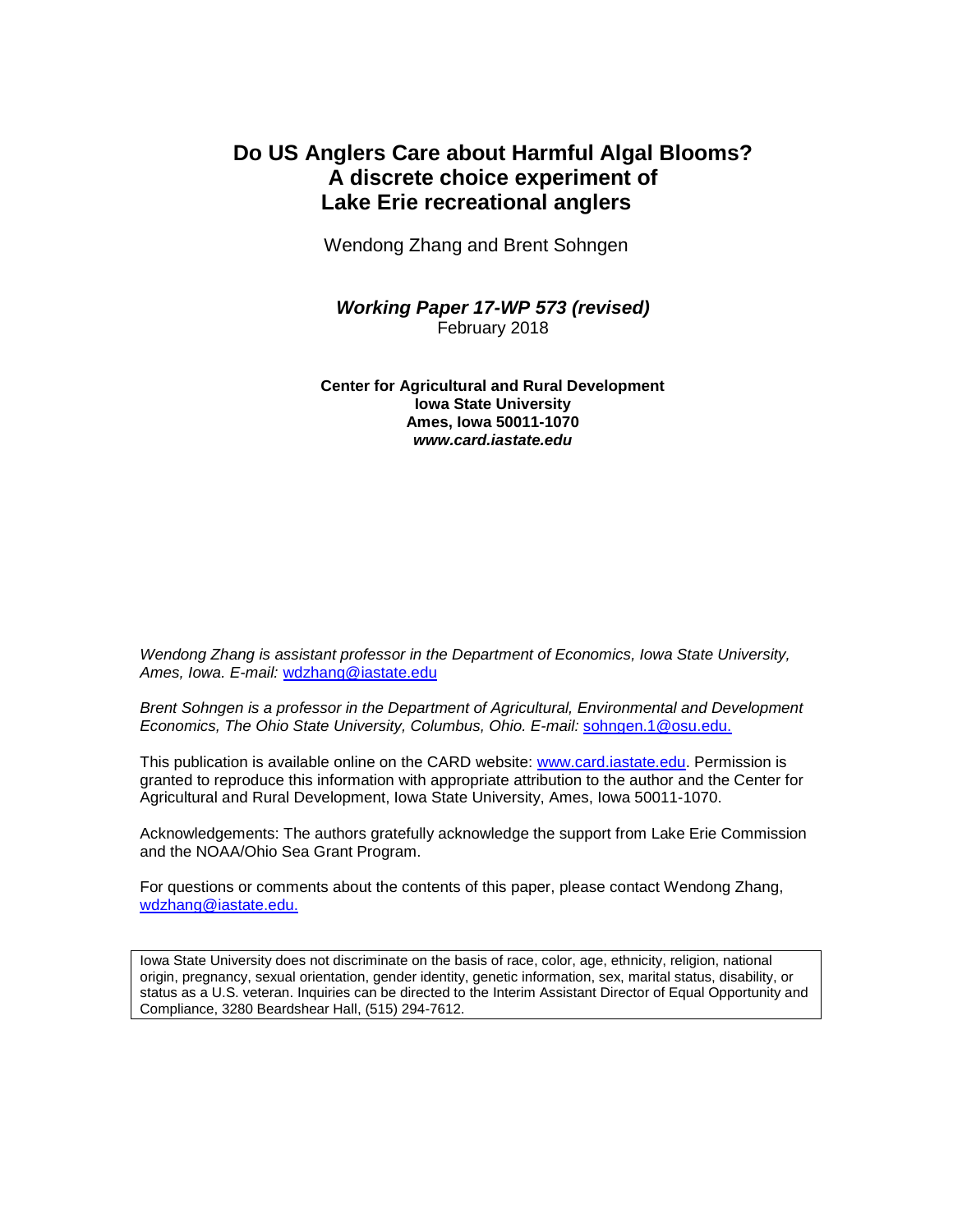### **Do US anglers care about harmful algal blooms?**

#### **A discrete choice experiment of Lake Erie recreational anglers**

**Abstract:** Despite the growing awareness of harmful algal blooms (HABs) in the US and abroad, estimates of welfare losses due to their presence are missing from the literature. Using a mail survey of 767 Ohio Lake Erie recreational angler respondents and a choice experiment, this study provides the first empirical quantification of the economic impacts of HABs on US recreational anglers. Our results demonstrate a significant and substantial willingness to pay by anglers for reduction in HABs, beyond the benefits associated with conventional water quality measures such as catch rates and water clarity. For instance, we find that anglers are willing to pay \$8–\$10 more per trip for one less mile of boating through HABs enroute to a fishing site. This finding suggests that explicit measures of HABs need to be collected and considered when valuing water quality in nutrient-rich waterbodies. We evaluate the welfare improvements resulting from several nutrient reduction policies, and find that anglers are willing to pay on average \$40-60 per trip for a policy that cuts upstream phosphorus loadings by 40%.The majority of welfare gains for anglers result from improving the non-catchable component of the fishing experience, notably water clarity and HAB reduction, as opposed to better chances of angler success. **Keywords:** Choice experiment, discrete choice, generalized multinomial logit model, harmful algal bloom, Lake Erie, non-market valuation, recreational angler, recreation demand, survey, water quality

**JEL Codes:** Q51, Q53, Q57, Q15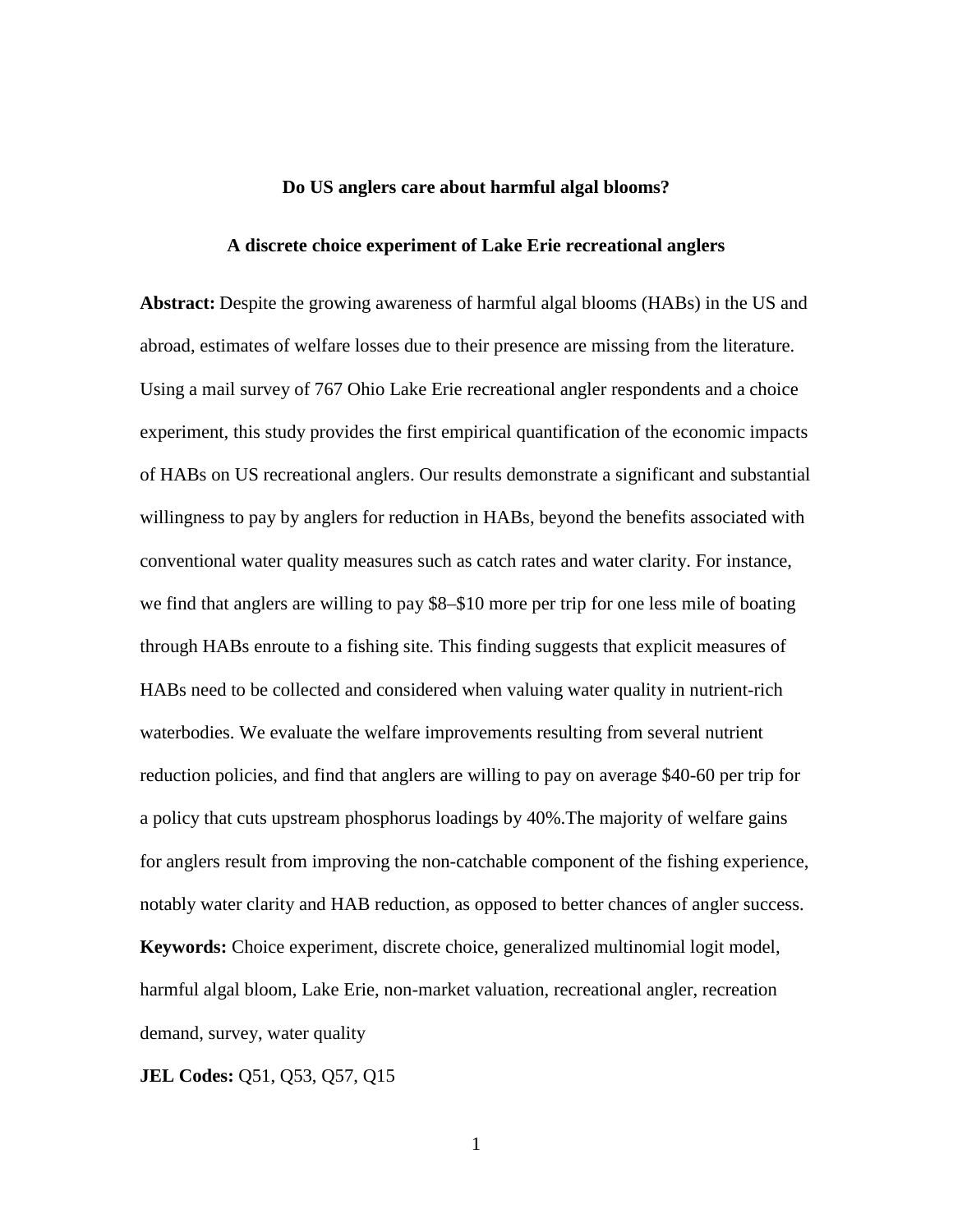<span id="page-2-3"></span><span id="page-2-2"></span><span id="page-2-1"></span><span id="page-2-0"></span>Over the past few decades, there has been an increasing incidence and extent of freshwater eutrophication and coastal hypoxia in the United States and across the globe (Diaz and Rosenberg, 2008), including the Great Lakes region, the Gulf of Mexico, the Baltic Sea in Europe, and Lake Taihu in China. Although more than 300 algal species may cause the blooms, only one-third of them are deemed toxic algae, and thus aptly termed as a "harmful algal bloom" (HAB) (Hudnell 2010). Cyanobacteria, especially those sub-species that could produce toxins such as *microcystis*, are of particular concern. In 2011, the western basin of Lake Erie experienced a cyanobacteria blue-green algae growth of unprecedented size and severity (Michalak, et al., 2013). A 2015 bloom was ever larger and more severe (Stumpf et al. 2016). The HABs in Lake Erie are also often accompanied by a significant and ever-growing hypoxic zone—a zone of low or no dissolved oxygen, which is often greater than  $4,000 \text{ km}^2$  in the summer months (Scavia et al. 2017). The primary cause of the HAB and hypoxia in Lake Erie and the Great Lakes region is the excessive inputs of nitrogen and phosphorus, mainly due to crop and livestock production in upstream agricultural watersheds (Michalak et al. 2013). As a result, the State of Ohio developed a statewide nutrient reduction strategy in 2013 that targets a 40% reduction in total phosphorus as well as spring total and dissolved reactive phosphorus (DRP) entering Lake Erie from upstream watersheds in the western Lake Erie basin (Ohio EPA 2013).

 These cyanobacteria HABs have severely compromised multiple ecosystem services provided by Lake Erie, including recreation opportunities, public health, and safe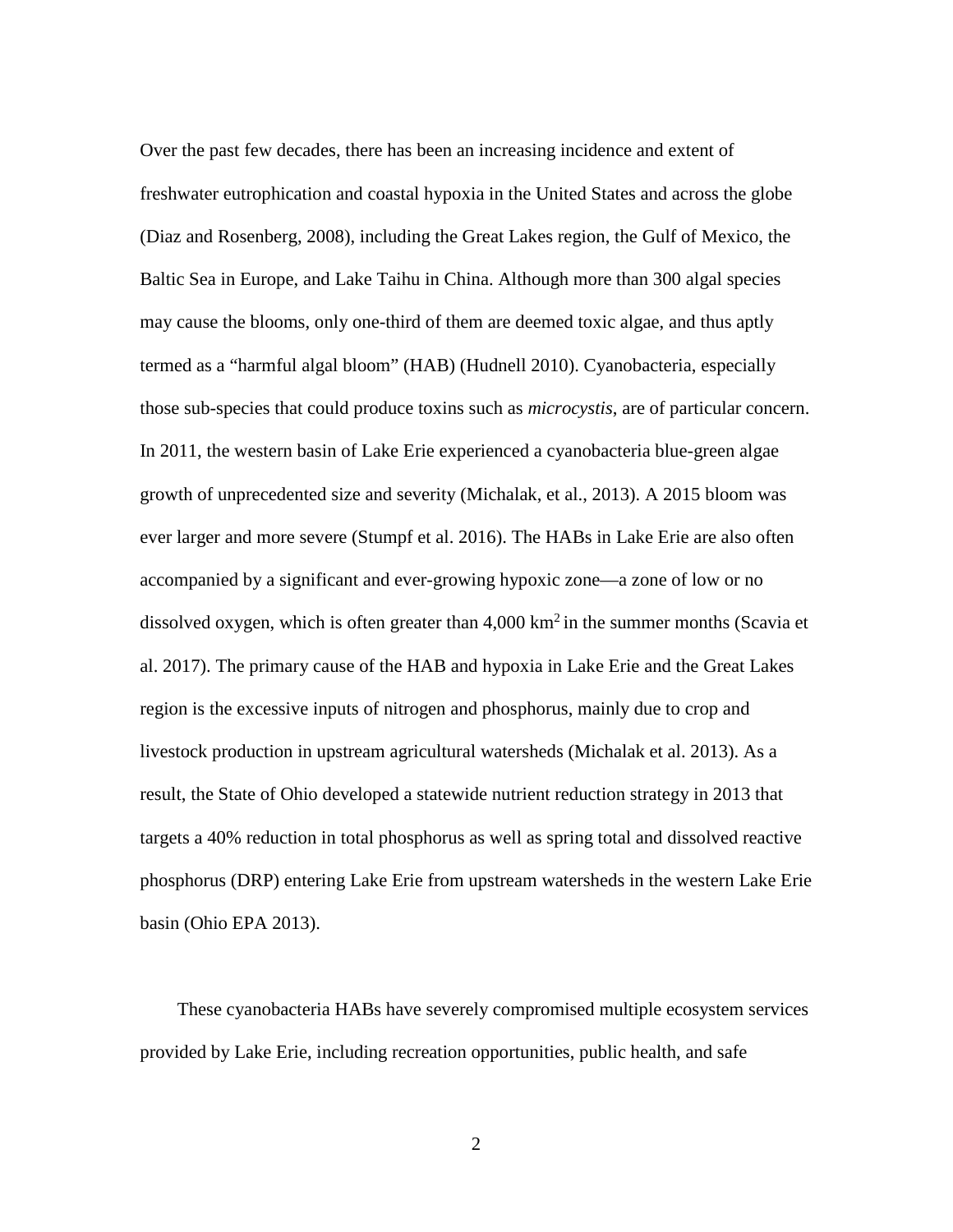<span id="page-3-0"></span>drinking water. A prime example is that in 2014, the algal toxins in Lake Erie disrupted the water services in the City of Toledo, resulting in millions of residents left without safe drinking water for two or more days (Raymond 2015). Ohio EPA estimated that approximately \$3 billion per year is being incurred to deal with algal toxins in Ohio public water systems (Raymond 2015; US EPA 2015; Westrick et al. 2010). In addition, these toxic cyanobacteria such as microcystis pose public health risks to human and an[i](#page-2-0)mals<sup>i</sup>: in 2010 alone, were 10 suspect illness cases in Lake Erie (Ohio.gov 2016), and a cyanobacteria-produced liver-toxin, microcystin, was also detected in the fish from Lake Erie (Wituszynski et al. 2016), leading to advisories of consuming only one fish per week from Lake Erie due to concern about HABs. Dubbed the Walleye Capital of the World, Lake Erie is home to a \$1.5 billion sport fishing industry for over two million anglers, and has what is considered world class walleye and small bass fisheries (Lucente et al. 2012). It also boasts a host of recreational destinations that offer beach-going, fishing, and boating, and has \$3.5 billion in residential housing stock within half mile of the Lake Erie shoreline (Bingham, Sinha, and Lupi 2015). Scientific studies have shown that HABs can lead to fish kills, thereby posing a threat to the fishery industry through the creation of hypoxic conditions (Diaz and Rosenberg, 2008, Rucinski, et al., 2010). However, HABs are also odorous and unpleasant, even if they do not directly affect fish catch rates (Hudnell 2010).

 A large literature has been devoted to the economic valuation of benefits resulting from water quality improvements, using both revealed preference and stated preference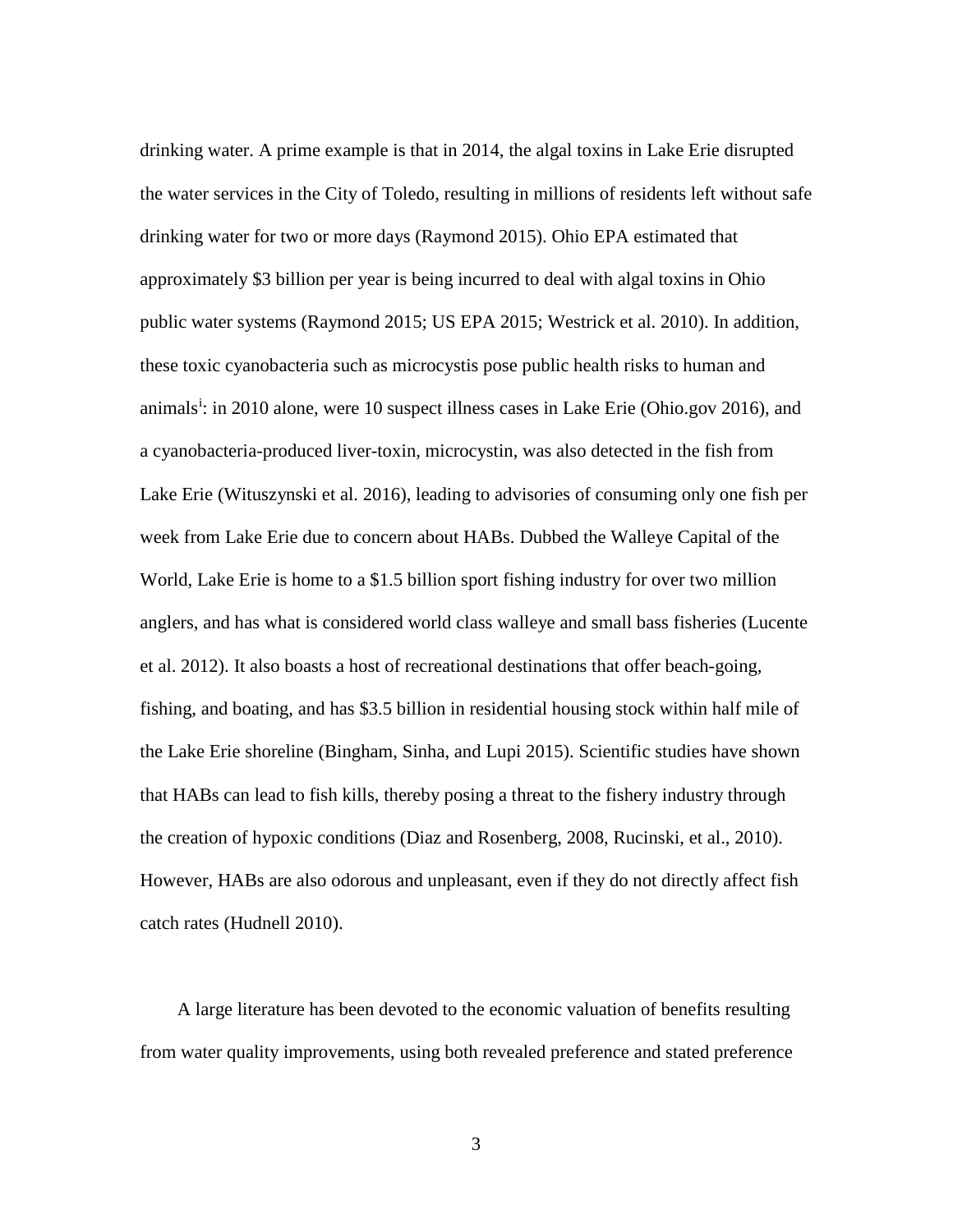methods (Egan et al. 2009; Fenichel, Abbott, and Huang 2013; Hynes, Tinch, and Hanley 2013; Kosenius 2010: Phaneuf and Smith 2005; Van Houtven et al. 2014; Viscusi, Huber, and Bell 2008; Whitehead et al. 2010). More specifically, numerous studies have examined the willingness to pay for fishing trips and for changes in fishing site characteristics in the Great Lakes region (Bogue 2001; Lupi, Hoehn, and Christie 2003; Melstrom and Lupi 2013; Provencher and Bishop 1997) as well as for Lake Erie in particular (Hushak, Winslow, and Dutta 1988; Kelch et al. 2006). However, none of these studies evaluate welfare losses from HABs; rather, they valued changes in catch rate or water clarity improvements.

<span id="page-4-3"></span><span id="page-4-2"></span><span id="page-4-1"></span><span id="page-4-0"></span> Two recent unpublished reports are suggestive that the number of fishing trips to Lake Erie is declining in recent years due to rising level of algal toxin levels (Weicksel and Lupi, 2013; Bingham, Sinha, and Lupi 2015); however, these descriptive reports rely on yearly aggregate summary statistics and back-of-the-envelope calculations. Wolf et al (2017) find that fewer people purchase licenses during HAB outbreaks, but they do not value the effect of HABs on trips or the fishing experience. Recently, Palm-Forster et al. (2016) estimated the welfare losses from simulated HAB-induced Lake Erie beach closures using benefit transfer, but did not collect primary data or actually model changes in HABs. Kosenius (2010) used a choice experiment to examine willingness to pay of the Finnish public for nutrient reductions in the Baltic Sea, but it focused on the general public rather than recreational users directly impacted by HABs. In sum, there lacks a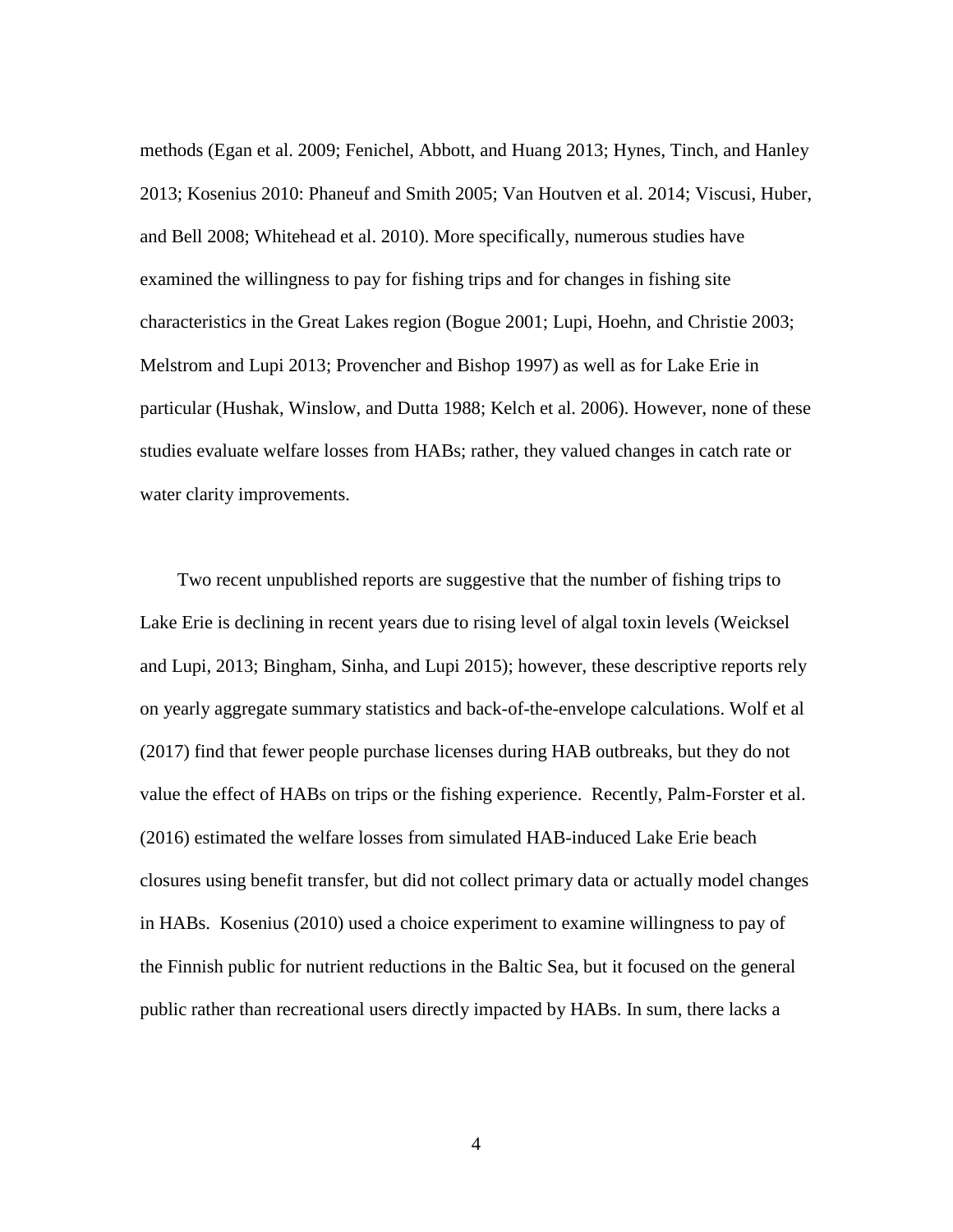clear identification of economic impacts of HABs beyond conventional water quality improvements such as catch rates and water clarity.

<span id="page-5-0"></span> There are three objectives of this study: (1) to assess Lake Erie recreational anglers' willingness to pay for water quality improvements; (2) for the first time, to discern whether there is an economic impact of HABs on US anglers, and (3) to quantify the magnitude of that impact on Lake Erie's sport fishing industry. We hypothesize that Lake Erie recreational anglers have a considerable willingness to pay for a reduction in HABs in Lake Erie. Previous studies have shown that recreational anglers differ in preferred species and fishing success, as well as non-catchable components of the fishing experience (see for example, Bergstrom and Cordell 1991; Rosenberger and Loomis 2001; Melstrom and Lupi 2013), which result from heterogeneous underlying preferences across recreational anglers. Because HABs are a relatively recent phenomena, and their impacts vary across space and time (both within and across years), the possibility of a bloom can introduce additional uncertainty in the fishing experience and potentially amplify the preference heterogeneity<sup>ii</sup>. For example, recent trawl surveys reveal that the hypoxic zone could induce concentration of fish populations near the edge of hypoxia, resulting in new spatial variations in catch rates (Kraus et al. 2015). We investigate these anglers' heterogeneous preferences through a mail survey of 767 Ohio recreational angler respondents in 2014. To assess preferences, we employ a choice experiment with varying water quality characteristics at Lake Erie fishing sites. Specifically, respondents were asked to choose their favorite hypothetical fishing site, characterized not only by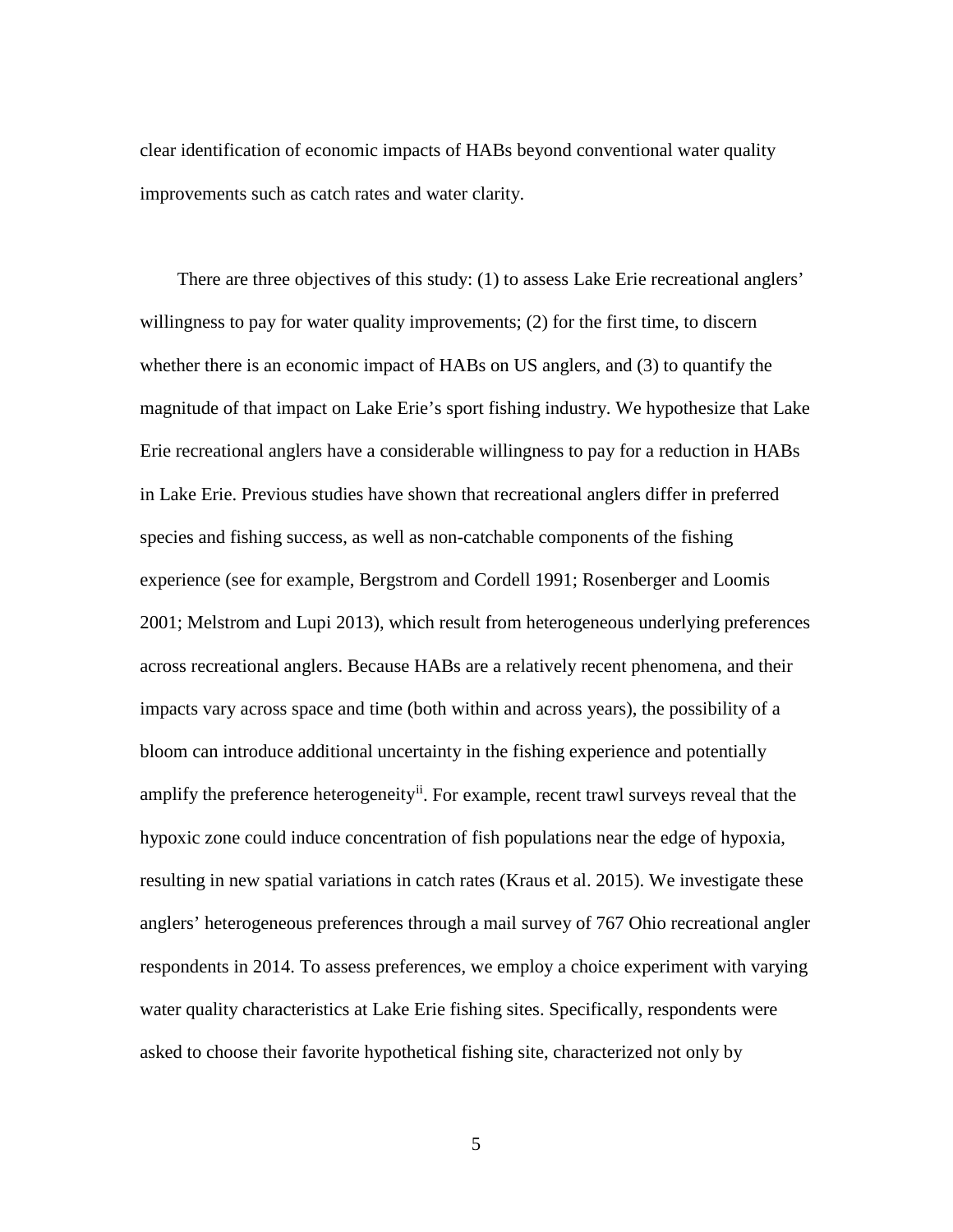conventional water quality attributes such as walleye catch rates and water clarity, but also a new measure of HAB intensity—miles of HABs the anglers have to boat through before reaching their preferred fishing destination.

 Using multiple discrete choice models, we estimate anglers' demands for a reduction in the size and intensity of HABs, as well as conventional water quality betterment such as improved water clarity and increases in walleye catch rates. The models we estimate are a conditional logit model (CL), a random parameters logit model (RPL), a latent class model (LCM), a scaled multinomial logit (SNL), as well as a generalized multinomial logit (G-MNL) model that combines the features of RPL and SNL. We also estimated RPL models with correlated random parameters. One common problem of the traditional CL model is that it assumes fixed preference parameters for all anglers and thus has restrictive substitution patterns due to its Irrelevance of Independent Alternative (IIA) assumption. RPL, LCM, SNL, and G-MNL relax this assumption, and are used to assess heterogeneity in preferences among Ohio recreational anglers for HAB reduction and other water quality improvements. We estimate multiple alternatives to the CL model as robustness checks.

 We expect substantial variations in the anglers' underlying preferences for fishing success and water quality attributes. The anglers could have fundamentally varying taste in a host of issues such as which fish species to target, whether to fish in the shoreline or from a boat, as well as caring only about fishing success or about the impact of HABs on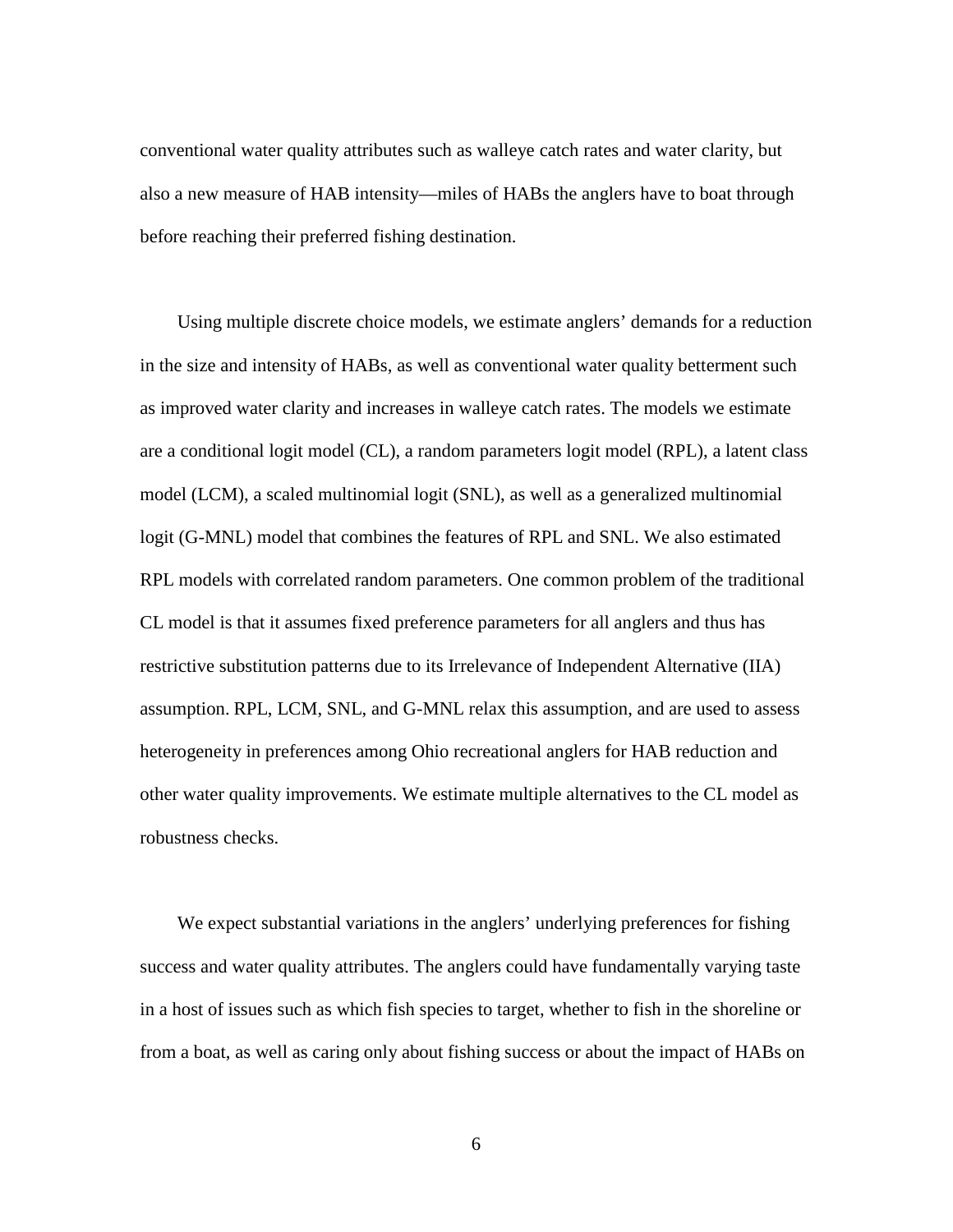the fishing and boating experience as a whole. This heterogeneity could result in differences in household's awareness, knowledge and past experience of HABs in Lake Erie (Stumpf et al. 2016). This could also result from the individual constraint that anglers' choices are based on, such as income, time availability, health status such as skin allergy to algae, and boat ownership (Phaneuf 2013). The ever-growing HABs in Lake Erie amplifies the underlying preference heterogeneity, and could impact not only the pleasure of trip enroute to and at the specific fishing site, but also affect the ability to catch fish, especially through the ecological response of fish population to HAB-induced hypoxia (Kraus et al. 2015). The models we estimate differ in how they introduce the heterogeneity. The RPL and LCM models account for unobserved taste heterogeneity by allowing for continuous or discrete random coefficients for observed variables, while SNL allows for scale heterogeneity, which captures the randomness of the decision making process via a general scaling up or down of the entire vector of attribute weights (Keane and Wasi 2013). G-MNL has features from both RPL and SNL, but allows for greater correlation among coefficients in a more general functional form (Fiebig et al. 2010). G-MNL could also be viewed as a special case of RPL with fully correlated random parameters (Hess and Train 2017).

 We find substantial willingness to pay for water quality improvements in Lake Erie, regardless of model specification: Typical anglers are willing to pay \$8–\$10 per trip for one less mile of HAB through which they need to boat before reaching the desired fishing site, \$37–\$51 per trip for one less hour needed to catch one more walleye, and \$65–\$96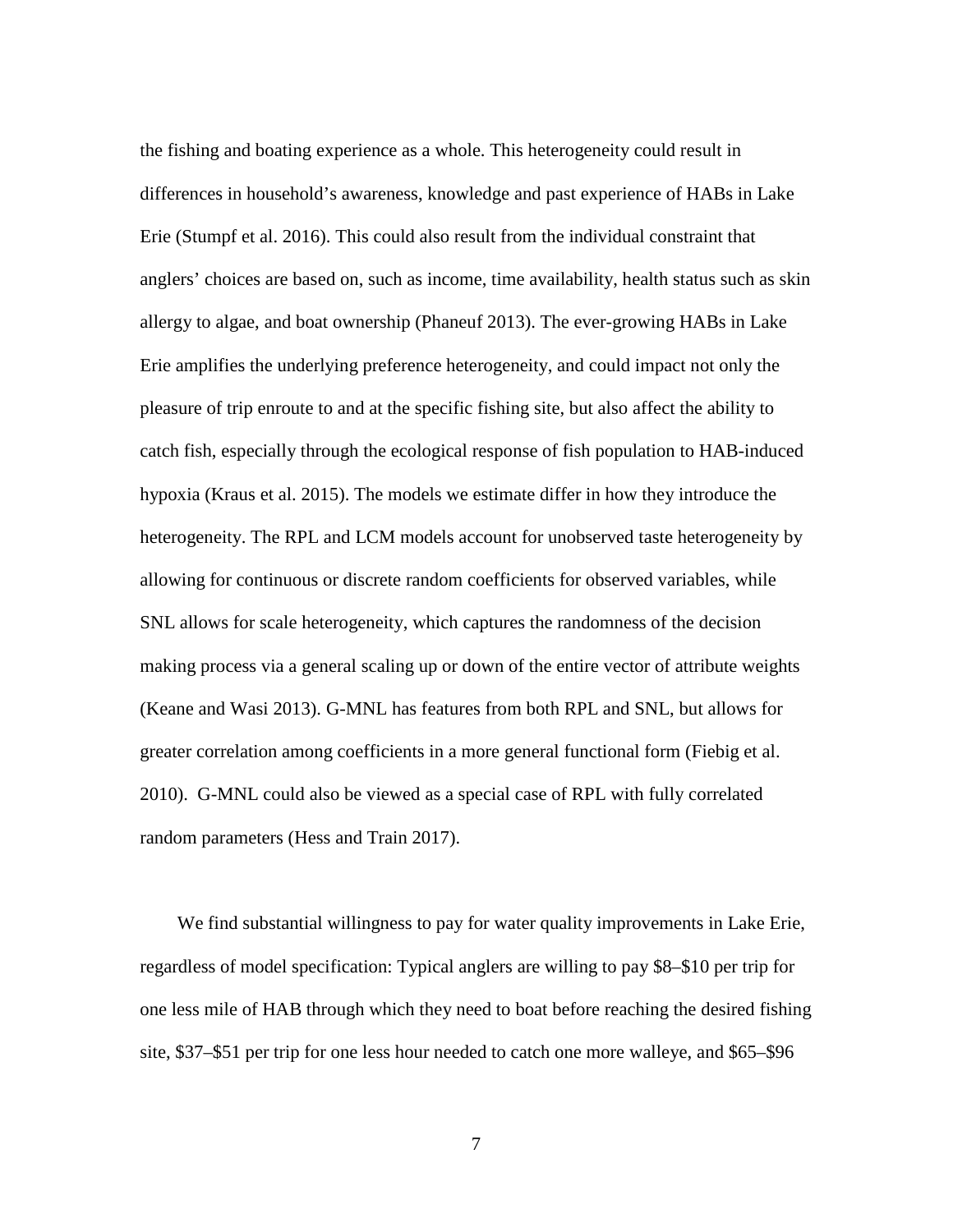per trip for an improvement in water clarity from murkier conditions to clear. While there is a wide range of values for water quality improvements among the respondents, the average willingness to pay is robust and stable across all models. We focus our welfare analysis on the two G-MNL models with normal and lognormal mixing because they account for various forms of heterogeneity and they allow for correlation among coefficients through the scale parameter. Allowing for correlation is important, we argue, because HABs have little effect on catch rates (the traditional measure of welfare) while strongly affecting other measures of fishing experience or cost. While the G-MNL-II with normal mixing has better goodness-of-fit and out-of-sample forecast accuracy in our application, the G-MNL-II with lognormal mixing has theoretically consistent signs and thus welfare measures. Using an integrated model that couples our recreational demand model with a three-dimensional lake hydrodynamic-lower food web model, we evaluate the welfare improvements from three nutrient reduction policies that managed to reduce total and dissolved phosphorus from the western Lake Erie basin by 10%, 20%, and 40%, respectively. Our results find that Ohio recreational anglers are willing to pay \$40–\$60 per trip for a policy that would cut DRP by 40%. The estimates represent a 16%–24% loss over the aggregate consumer surplus for Ohioans angling in Lake Erie if we assume 10% of trips to Lake Erie were affected by HABs in a normal year. In addition, we show that the welfare gains from these policies are mainly from improvements that could enhance the non-catchable components of the fishing experience, namely water clarity and reduction in HAB size, as opposed to increases in catch rates.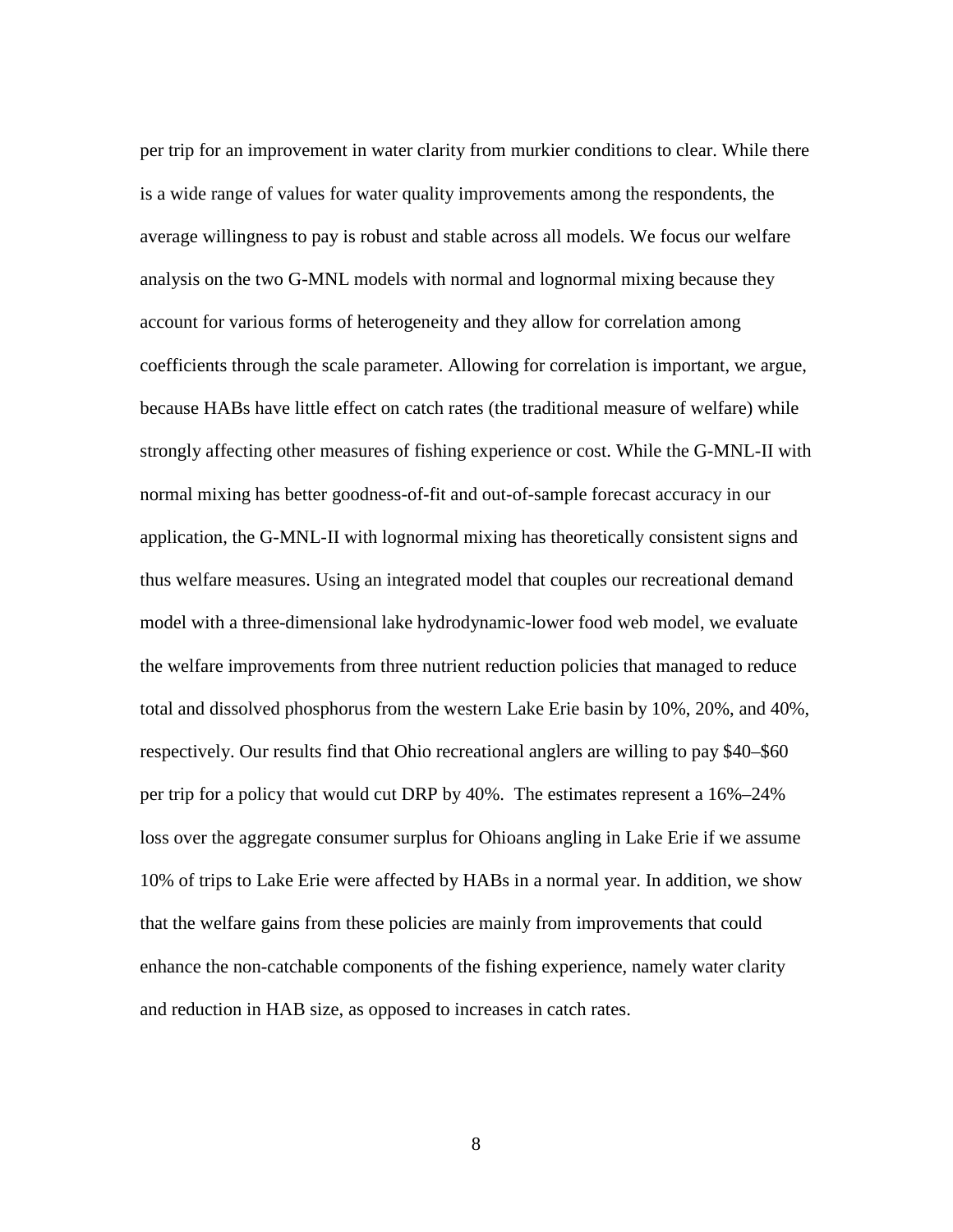This article makes several contributions to the literature of non-market valuation of ecosystem services. First, this is the first study to demonstrate that harmful algal blooms, a growing environmental concern in the United States and abroad, lower recreational anglers' welfare. Second, we showcase the recreational anglers' willingness to pay for HABs reduction above and beyond the conventional water quality measures, suggesting that limiting water quality measures to traditional ones, such as water clarity or catch rates, could lead to an underestimate of welfare improvements. This also suggests that more research is needed to distinguish what are the most salient measures of water quality in recreational demands to account for emerging issues like HABs. Third, our welfare analysis based on an integrated ecological-economic model suggests that the economic improvements of nutrient reductions are mainly manifested through the noncatchable component of the fishing experience rather than changes in walleye catch rates. Finally, while our models reveal evidence of heterogeneous preferences, our results are remarkably robust across specifications, yielding mean WTP for water quality improvements that are quite similar. This finding is encouraging for welfare analysis and could result from stable angler preferences as well as a successful survey design<sup>iii</sup>.

 The remainder of the article is organized as follows: we first describe the estimation methodology, followed by the description of the data and survey design. We then present the results of the discrete choice models, which include the estimation of the welfare measures associated with various nutrient management policies. Finally, we discuss some of the implications of the models and conclude.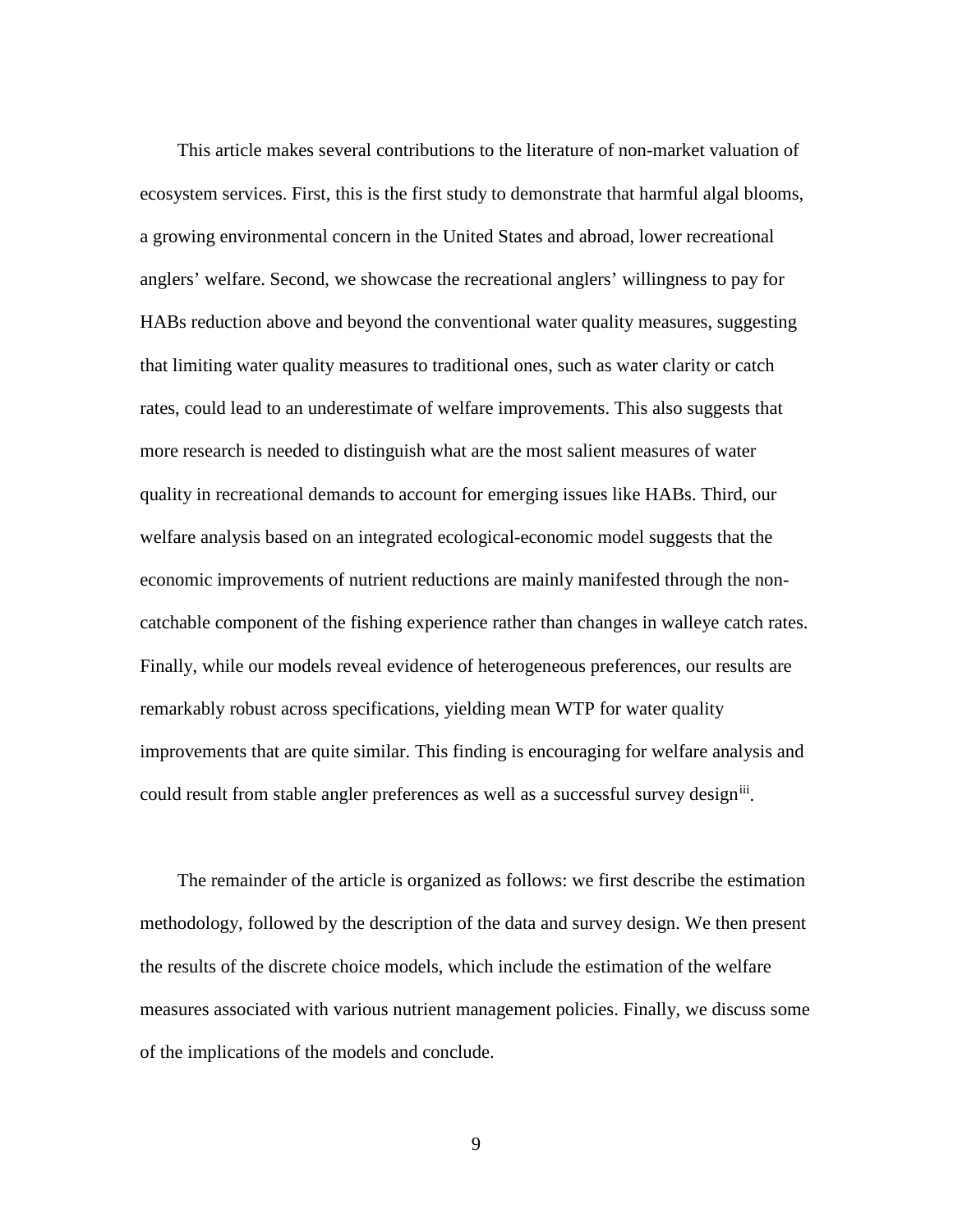### **Methodology**

### *Discrete Choice Models*

The Random Utility Maximization (RUM) model has become the standard statistical economic framework in models of recreational demand (McFadden 1974, Freeman Herriges and Kling 2014). In a choice experiment setting, respondents are asked to choose among alternative recreational destinations or policy options that are characterized by various attributes. The RUM model posits that an individual chooses the alternative that yields the highest expected utility among a number of alternatives on any given choice occasion. Assume that recreational angler  $i$  has  $J$  possible multiattribute fishing sites from which to choose in the choice experiment setting; the utility  $U_{ijt}$  that angler  $i$  derives from alternative  $j$  in choice situation  $t$  is given by

$$
(1) \t U_{ijt} = V_{ijt} + \varepsilon_{ijt},
$$

where  $V_{ijt}$  is the observable indirect utility from visiting fishing site j, and  $\varepsilon_{ijt}$  is the error term which captures the unobserved, stochastic element of the utility. The conditional logit model (CL) has been the most widely used discrete choice model in recreation demand studies. With a CL model, utility can be represented by

$$
(2) \tU_{ijt} = \beta' X_{ijt} + \varepsilon_{ijt}.
$$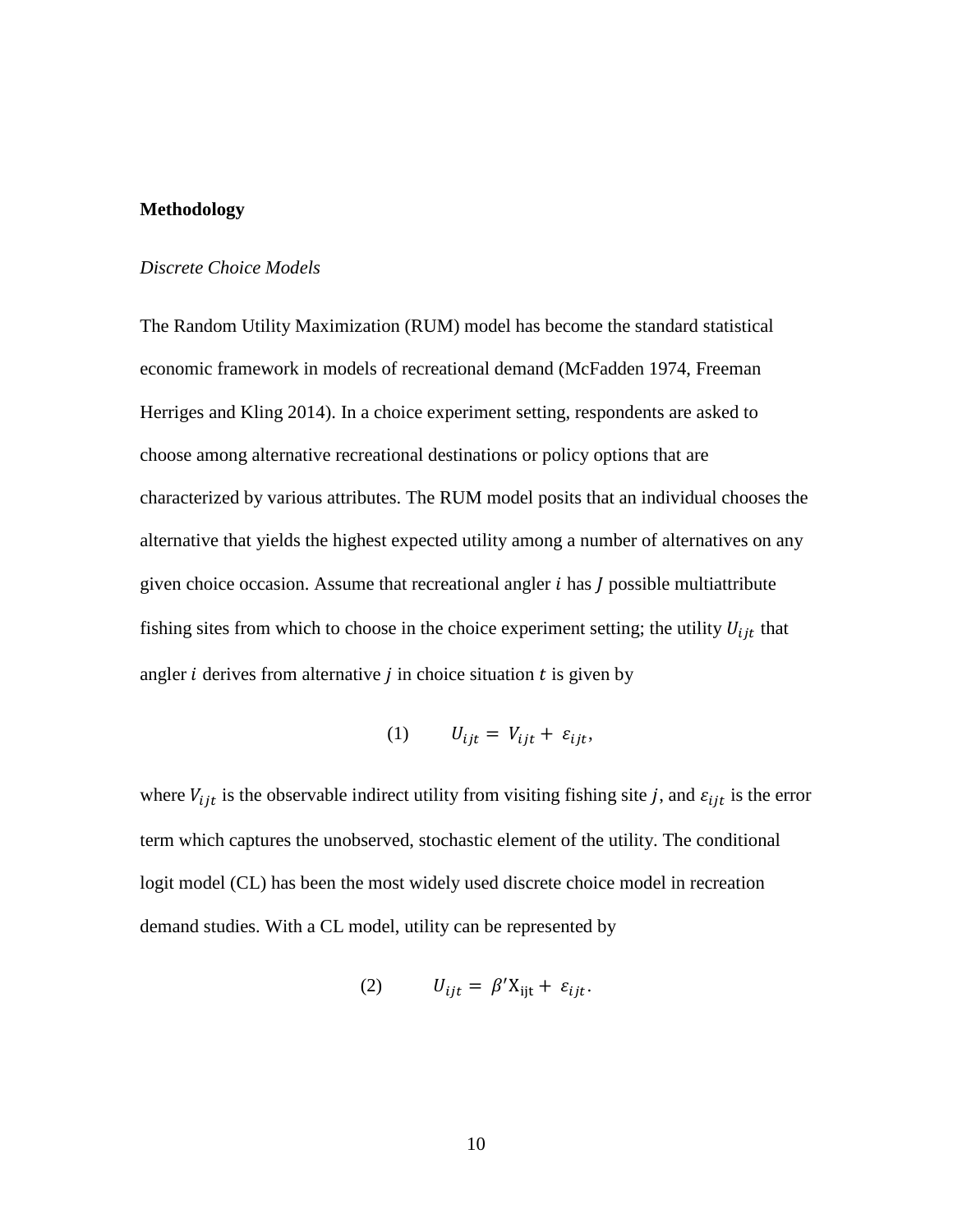Here,  $X_{ijt}$  is a vector of perceived site attributes including travel cost, and  $\beta$  is the corresponding coefficients for these attributes, while the error term  $\varepsilon_{ijt}$  is independently and identically drawn from a type-I extreme value distribution.

 As shown in equation (2), CL assumes the equality of the utility functions across the respondents, and thus results in homogenous taste parameter estimates. However, previous studies have shown heterogeneity is a defining feature of nonmarket valuation (Phaneuf 2013), due to both multiple observed and unobserved factors driving recreation demand and heterogeneous individual characteristics and preferences. In addition, the estimation of only average preferences, as in CL—or misspecification of the taste distribution more generally—may lead to biased welfare analysis and incorrect representation of the value of recreation sites with particular attributes that appeal to a subset of the population (Train 2009, Fiebig et al. 2010).

 In recent years, discrete choice modelers have accounted for the unobserved heterogeneity in tastes and preferences with several additional approaches. However, there is no single alternative that is viewed as superior to all other alternatives. Currently, the two most popular approaches in empirical applications are random parameters logit (RPL) model and latent class model (LCM). Both of these models allow for individual preference variations, thereby relaxing the IIA property. These approaches, however, have differing distributional assumptions. RPL allows for individual-specific, random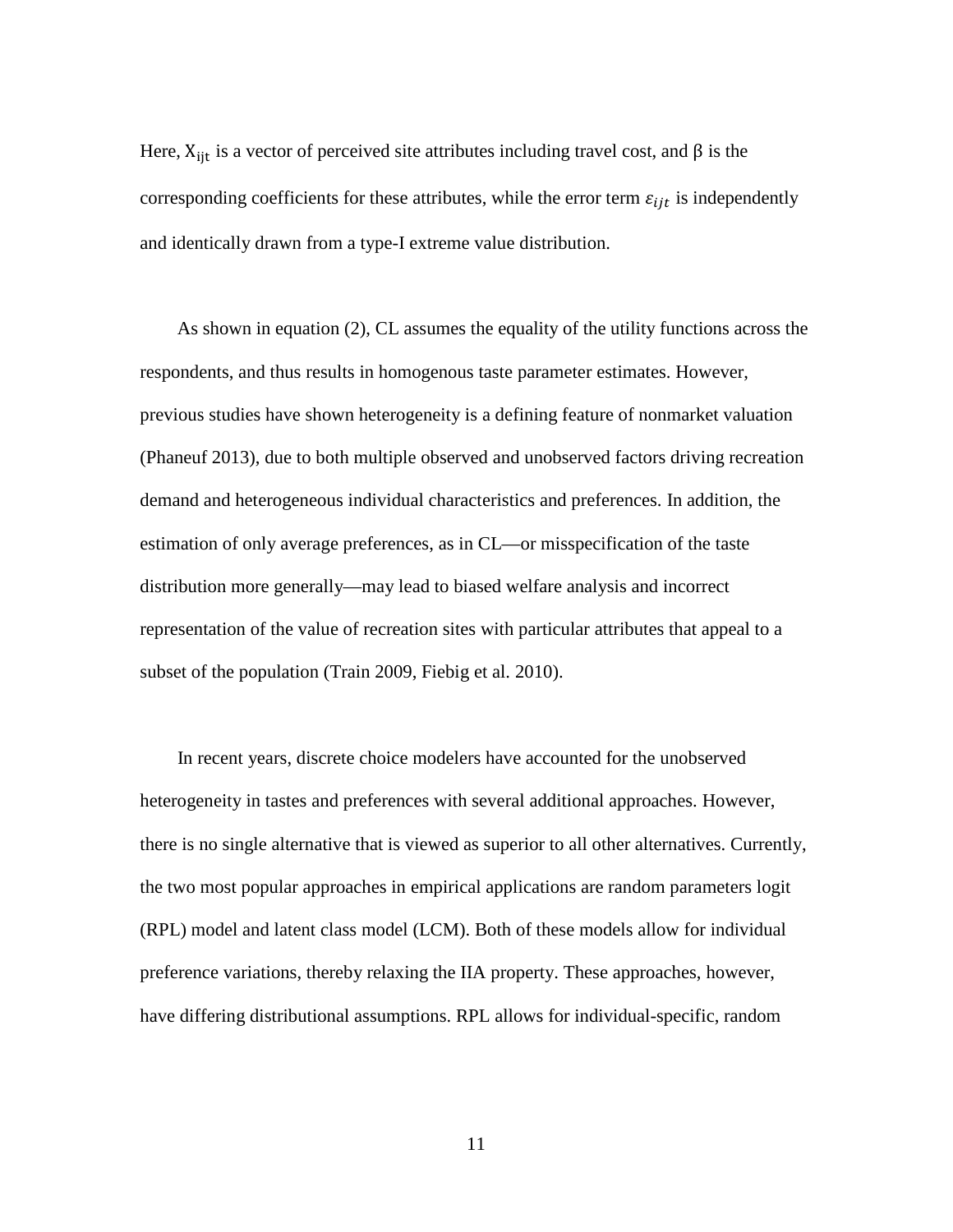coefficients on observed attributes and assumes a continuous distribution for individuals' preferences:

(3) 
$$
U_{ijt} = \beta_i' X_{ijt} + \varepsilon_{ijt} = (\beta + \eta_i)' X_{ijt} + \varepsilon_{ijt}.
$$

As shown in equation (3),  $\beta$  is the vector of mean attribute utility weights in the population, while  $\eta_i$  is the angler i's specific deviation from the mean. Theoretically, the mixing distribution for  $\beta_i$  in the RPL model can be anything, but it is commonly specified as multivariate normal. LCM, on the other hand, models the parameter heterogeneity across individuals with a discrete distribution which is a function of individual characteristics. The respondents are grouped into a few (K as in equation (4)) "discrete" segments or classes that remain latent for the researcher. Within each class k, the preferences are homogenous (Greene and Hensher 2003):

$$
(4) \tU_{ijt} = \beta_k' \mathbf{X_{ijt}} + \varepsilon_{ijt} \t\t i \in k, \quad k = 1, 2..K
$$

 Most recently, several researchers such as Louviere, Hensher, and Swait (2000) argue that the taste heterogeneity in most choice contexts can be better described as "scale" heterogeneity—meaning that for some anglers, the scale of the idiosyncratic error term is greater than for others. To better understand what scale heterogeneity means, rewrite the simple CL model in equation (1) with the scale of the error term,  $\sigma$ , made explicit instead of being normalized to one:

(2a) 
$$
U_{ijt} = \beta' X_{ijt} + \varepsilon_{ijt}/\sigma.
$$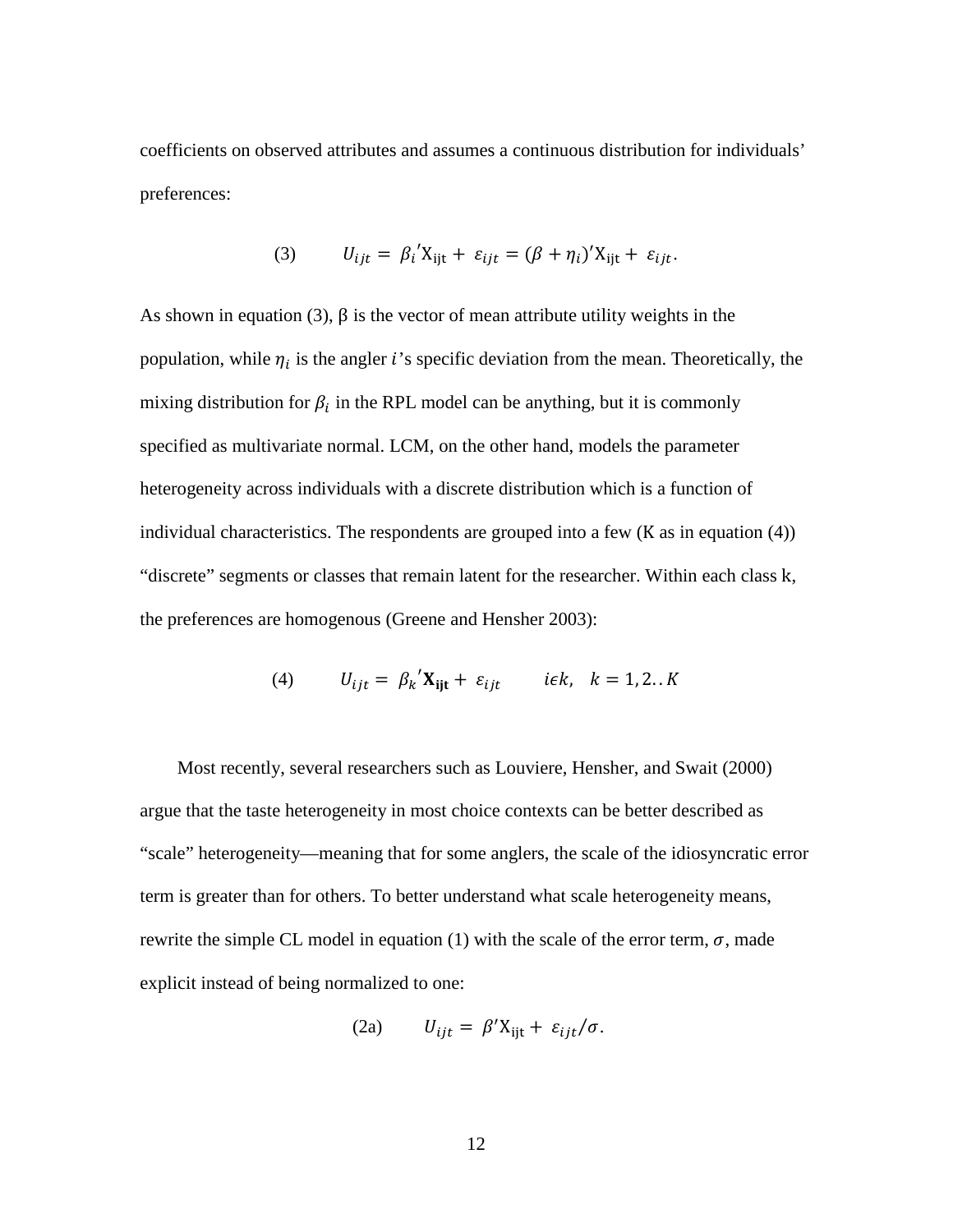The scale heterogeneity logit (S-MNL) model assumes that  $\sigma$  is heterogeneous in the population and hence denotes the value for angler *i* by the scalar random variable  $\sigma_i$ , we thus obtain:

(5a) 
$$
U_{ijt} = \beta' X_{ijt} + \varepsilon_{ijt}/\sigma_i.
$$

In (5a), all heterogeneity is in the variance of the error term while the β vector is homogenous. However, heterogeneity in scale is observationally equivalent to a certain type of heterogeneity in utility weights (Keane and Wasi 2013). Multiply (5a) by the random scale variable  $\sigma_i$  we obtain equation (5b), which can be interpreted as a RPL model with  $\beta_i = \sigma_i * \beta$ . As a result, heterogeneity in S-MNL takes the form of the vector of utility weights and  $\beta$  is scaled up or down proportionally across the respondents by the scaling factor  $\sigma_i$ .

(5b) 
$$
U_{ijt} = \beta_i' X_{ijt} + \varepsilon_{ijt} = (\sigma_i * \beta)' X_{ijt} + \varepsilon_{ijt}
$$

 While the S-MNL provides an alternative way of introducing preference heterogeneity compared to RPL with normal mixing or LCM, the scaling factor  $\sigma_i$  in S-MNL has to be positive for all individuals and is commonly assumed to follow an exponential distribution. As a result, the vector of random coefficients  $\beta_i$  for all respondents must have the same sign, which is not imposed in the RPL model. If we assume generally positive valuation for improvements in water quality attributes, S-MNL could avoid negative WTPs imposed by RPL with normal mixing. Depending on whether the coefficient for the price is adjusted by the scaling factor or not, S-MNL could have S-MNL with and without price or travel cost scaled. More recently, efforts have been made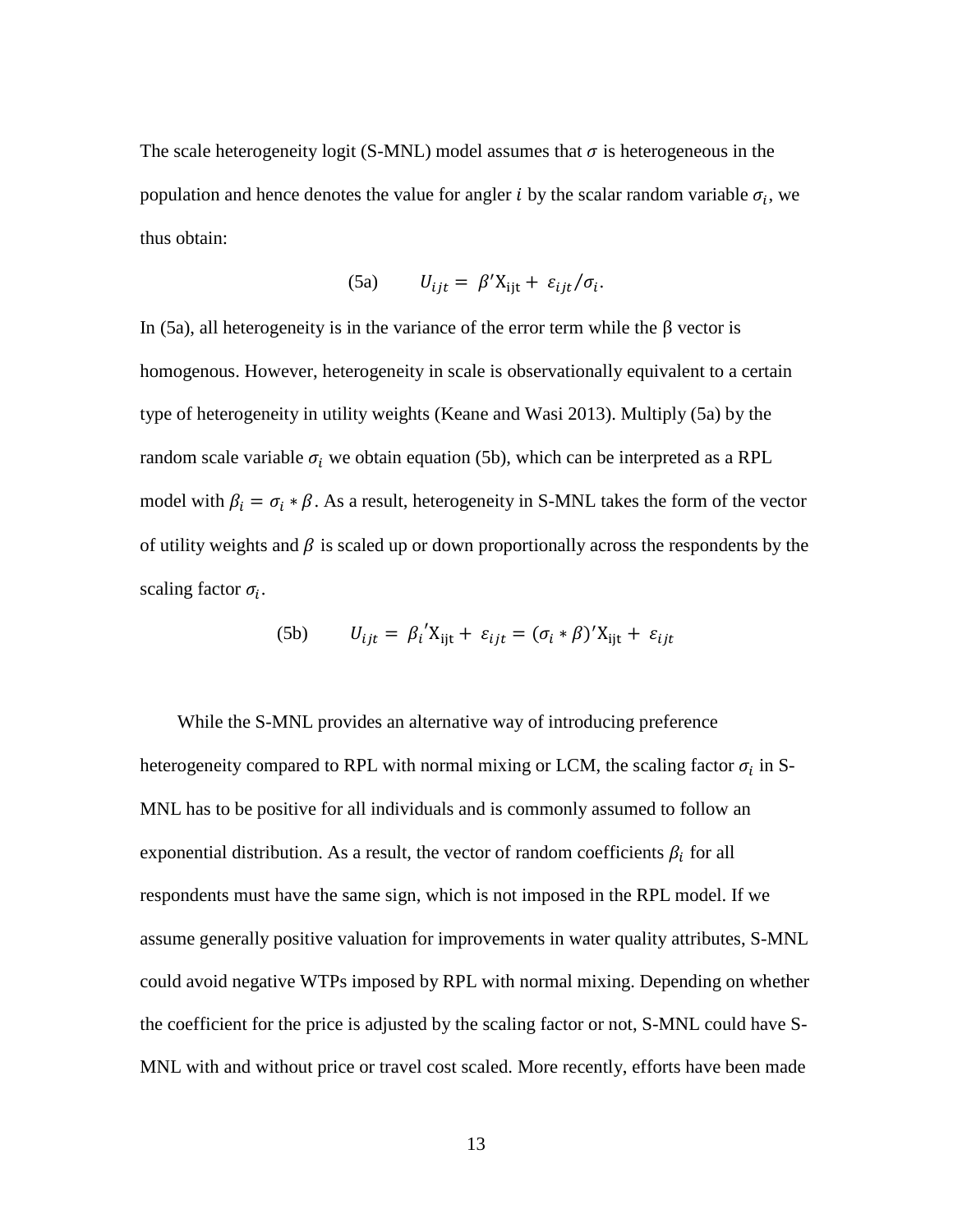to develop a model that nest S-MNL and RPL with normal or lognormal mixing. Specifically, Fiebig et al. (2010) developed a model called the generalized multinomial logit (G-MNL) model, which models the heterogeneity distribution as a continuous mixture of scaled normal or even lognormal. The normal mixing RPL and S-MNL are both special cases of G-MNL model (Keane and Wasi 2013). The general form of G-MNL model is given by

(6) 
$$
U_{ijt} = \beta_i' X_{ijt} + \varepsilon_{ijt} = [\sigma_i \beta + \gamma \eta_i + (1 - \gamma) \sigma_i \eta_i]' X_{ijt} + \varepsilon_{ijt},
$$

where the parameter  $\gamma$  determines how the standard deviation of the random coefficients is scaled: in particular, when  $\gamma = 0$ , we obtain a model called G-MNL-II in which the standard deviations of the random coefficients  $\eta_i$  are scaled proportionally to their mean attribute weights. In this study, we employ this specific model, G-MNL-II, which starts with normal mixing RPL and multiplies through  $\sigma_i$ :

(7) 
$$
U_{ijt} = \beta_i' X_{ijt} + \varepsilon_{ijt} = [\sigma_i(\beta + \eta_i)]' X_{ijt} + \varepsilon_{ijt}.
$$

It is important to note that the RPL models can be estimated with correlated random parameters and this particular G-MNL-II model can be viewed as a restricted form (Hess and Train  $2017$ <sup>[iv](#page-2-3)</sup>.

In the choice experiment setting, each individual  $i$  makes a sequence of  $T$  choices. The unconditional probability of an angler  $i$  choosing site  $j$  in the sequence of choice scenarios can be represented by

$$
(8) \qquad P_{ij} = \int \prod_{t=1}^{T} L_t(j|\beta_i) f(b,\Omega) d\beta_i
$$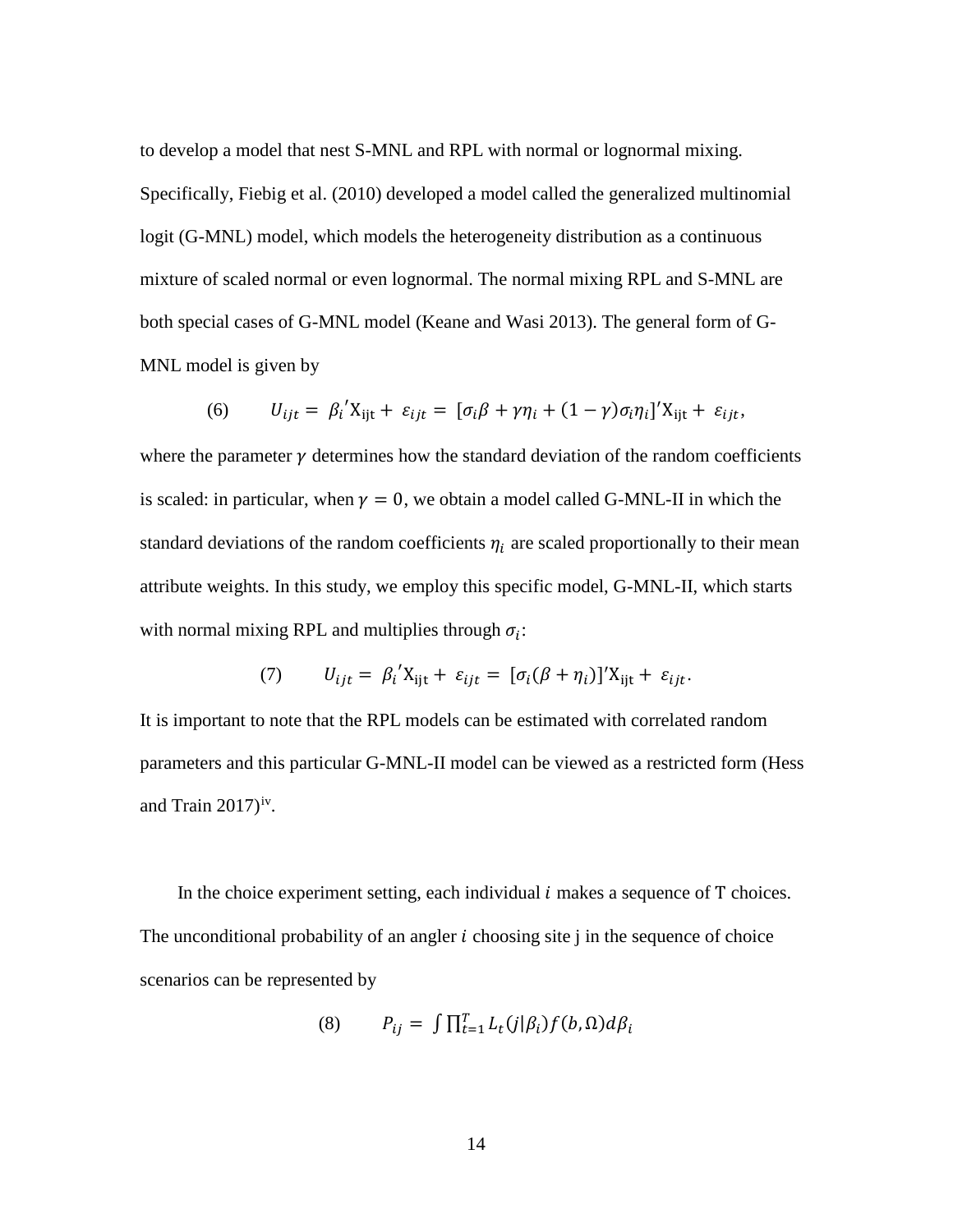$$
= \int \prod_{t=1}^T \frac{e^{V_{ijt}}}{\sum_{j=1}^J e^{V_{ijt}}} f(b, \Omega) d\beta_i = \int \prod_{t=1}^T \frac{e^{\beta_i^{\prime} X_{ijt}}}{\sum_{j=1}^J e^{\beta_i^{\prime} X_{ijt}}} f(b, \Omega) d\beta_i.
$$

In this formulation,  $L_t(j|\beta_i)$  is the familiar logit probability that captures the conditional probability of choosing site j in choice scenario t, and  $f(\beta,\Omega)$  is the density distribution with mean *b* and variance-covariance matrix parameters  $\Omega$  to be estimated from the data.  $V_{ijt}$  denotes the observed utility of choosing site j in choice scenario t, and the last equality follows from the standard assumption of the utility being linear in attributes. The density  $f(\beta, \Omega)$  can be specified to be discrete as in LCM or continuous in  $\beta$  as in any other aforementioned models.

# *Welfare Analysis using models integrated with a three-dimensional coupled lake hydrodynamic – lower food web model*

For the welfare analysis, we integrate the RUM model with a dynamically coupled lake hydrodynamic lower food web model known as ELCOM-CAEDYM specifically calibrated for Lake Erie (Zhao et al. 2009; Fraker et al. 2015), which could simulate the changes in water quality attributes resulting from changes in the discharge of nutrients from Maumee, with a focus on the occurrence and extent of HABs. In particular, the hydrodynamic Estuary and Lake COmputer Model (ELCOM) (Hodges et al. 2006) is designed for spatially explicit, three-dimensional numerical simulation of hydrodynamics and thermodynamics of stratified inland and coastal waters, including water current and temperature patterns. It is dynamically coupled with the Computational Aquatic Ecosystem DYnamics (CAEDYM) (Hipsey 2008) to simulate the water and sediment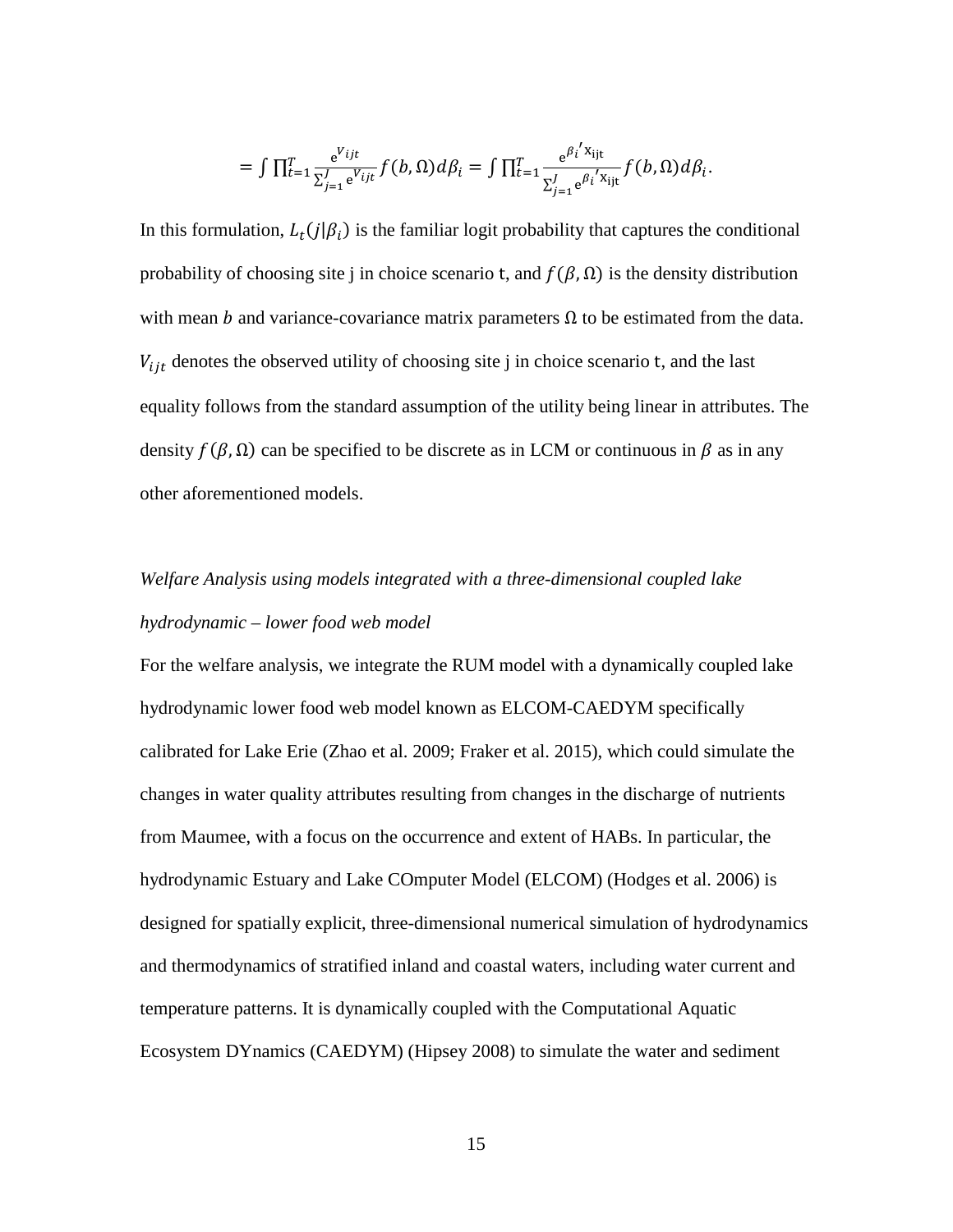chemical and biological processes, such as nutrient cycling, growth of various phytoplankton and zooplankton species including cyanobacteria, and sediment resuspension. ELCOM and CAEDYM together are able to generate spatially explicit (2x2 km scale) simulations of temporal variation in such lake characteristics as oxygen concentration, secchi depth, nutrient concentrations (e.g., N, P), algal production (e.g. cyanobacteria), and zooplankton production including fish population<sup> $\theta$ </sup> (Fraker et al. 2015). In short, the coupled ELCOM-CAEDYM model simulates attribute changes from  $X_i^0$  to  $X_i^1$ , and it has been applied to Lake Erie to investigate nutrient and phytoplankton dynamics (e.g. Leon et al., 2011) and hypoxic conditions (Bocaniov and Scavia 2016).

For CL, RPL, S-MNL and G-MNL, the welfare changes for individual *i* from an attribute change from  $X_i^0$  to  $X_i^1$  and conditional on individual taste  $\beta_i$ , measured by compensating variation (CV), follows the standard utility difference expression (Hanemann 1991):

(9) 
$$
CV_i = -\frac{1}{\beta_{ip}} \left[ \ln \left( \sum e^{V_i^1} \right) - \ln \left( \sum e^{V_i^0} \right) \right] = -\frac{1}{\beta_{ip}} \left[ \ln \left( \sum e^{\beta_i^T X_i^1} \right) - \ln \left( \sum e^{\beta_i^T X_i^0} \right) \right],
$$

where  $\bar{\beta}_{ip}$  is the parameter estimate of travel cost,  $\hat{\beta}_i$  is the vector of estimated random parameters for angler *i*, while  $V_i^1$  and  $V_i^0$  are the utility evaluated in the policy case and in the business-as-usual case, respectively. This CV measure can be interpreted as the average welfare change per choice occasion, in which each angler chooses to fish or not and which site to go. Since the fishing trips are realized choice occasions, the CV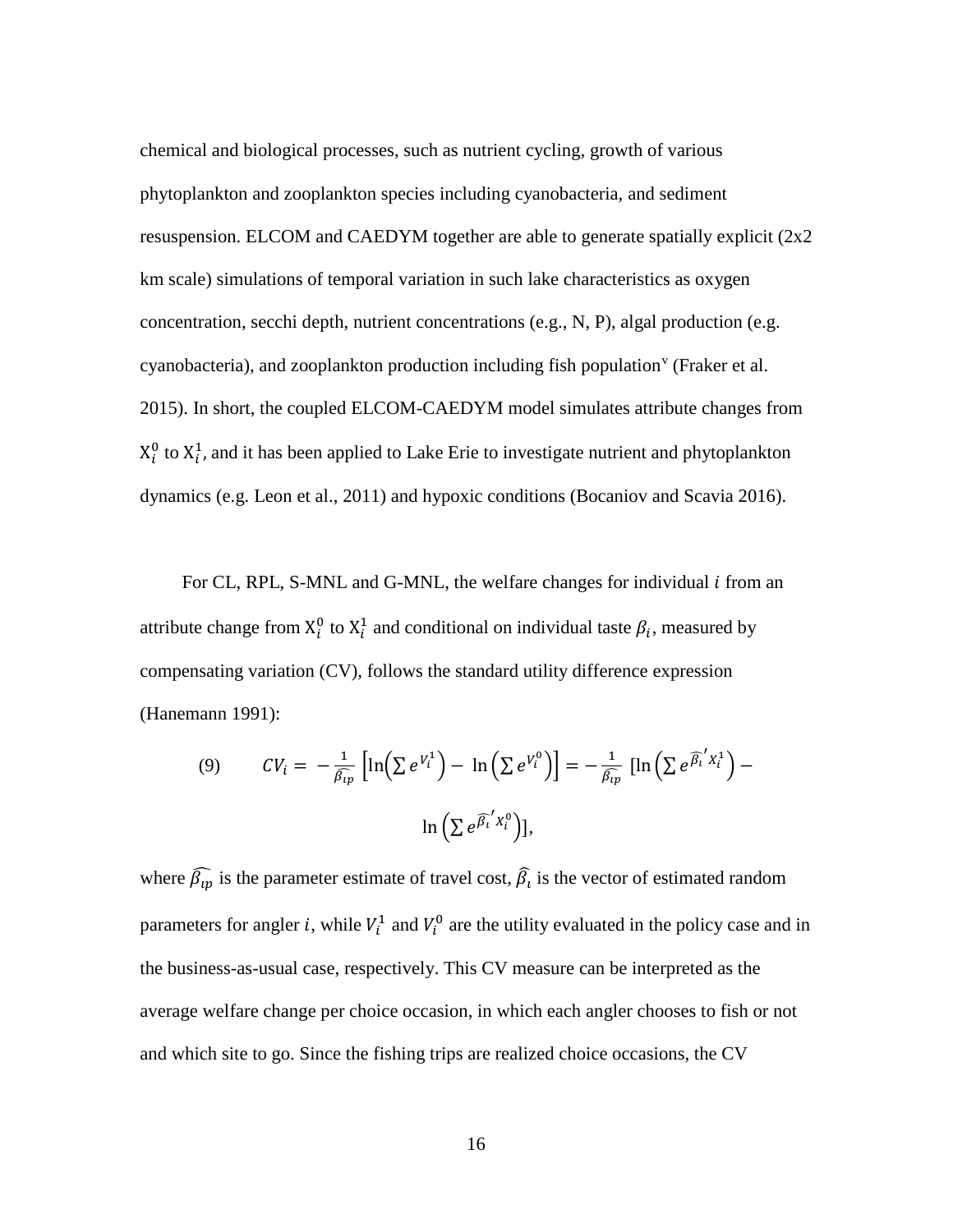measure could be interpreted as per-trip WTP if we don't consider those choice occasions for which the anglers choose to stay home. The parameter vector  $\hat{\beta}_i$  is uniform across individuals for the CL model, and varies across individuals for RPL, S-MNL, and G-MNL-II models and should be calculated following equations (3), (5b), and (7), respectively. For example,  $\hat{\beta}_t = \hat{\sigma}_t * \hat{\beta}$  for S-MNL. For RPL, S-MNL and G-MNL models, the compensating variation measures have to be approximated by simulation from draws of the estimated distributions for the random parameters (see Train 2009 for simulation methods). For LCM with K classes, the welfare measures have to be weighted by the predicted class membership probabilities:

(10) 
$$
CV_i = \sum_{k=1}^{K} \widehat{\pi_{ik}} \left\{ -\frac{1}{\widehat{\beta_{ip}}} \left[ \ln \left( \sum e^{V_i^1} \right) - \ln \left( \sum e^{V_i^0} \right) \right] \right\}
$$

$$
= \sum_{k=1}^{K} \widehat{\pi_{ik}} \left\{ -\frac{1}{\widehat{\beta_{ip}}} \left[ \ln \left( \sum e^{\widehat{\beta_i}^T X_i^1} \right) - \ln \left( \sum e^{\widehat{\beta_i}^T X_i^0} \right) \right] \right\},
$$

where  $\widehat{\pi_{ik}}$  is the estimated posterior probability the angler *i* of being assigned to class *k* (Boxall and Adamowicz 2002). In this article, RPL and LCM are estimated using mixlogit (Hole 2007) and lclogit packages (Pacifico and Yoo 2012) in Stata 13, respectively, while S-MNL and G-MNL are estimated using gmnl package (Gu, Hole and Knox 2013) in Stata 13 and R (Sarrias and Daziano 2017).

### **Data and Survey Design**

Following Dillman's Tailored Survey Design framework (Dillman, Smyth, and Christian 2014), we conducted a general mail survey on Ohio anglers' 2013 sport-fishing daytrips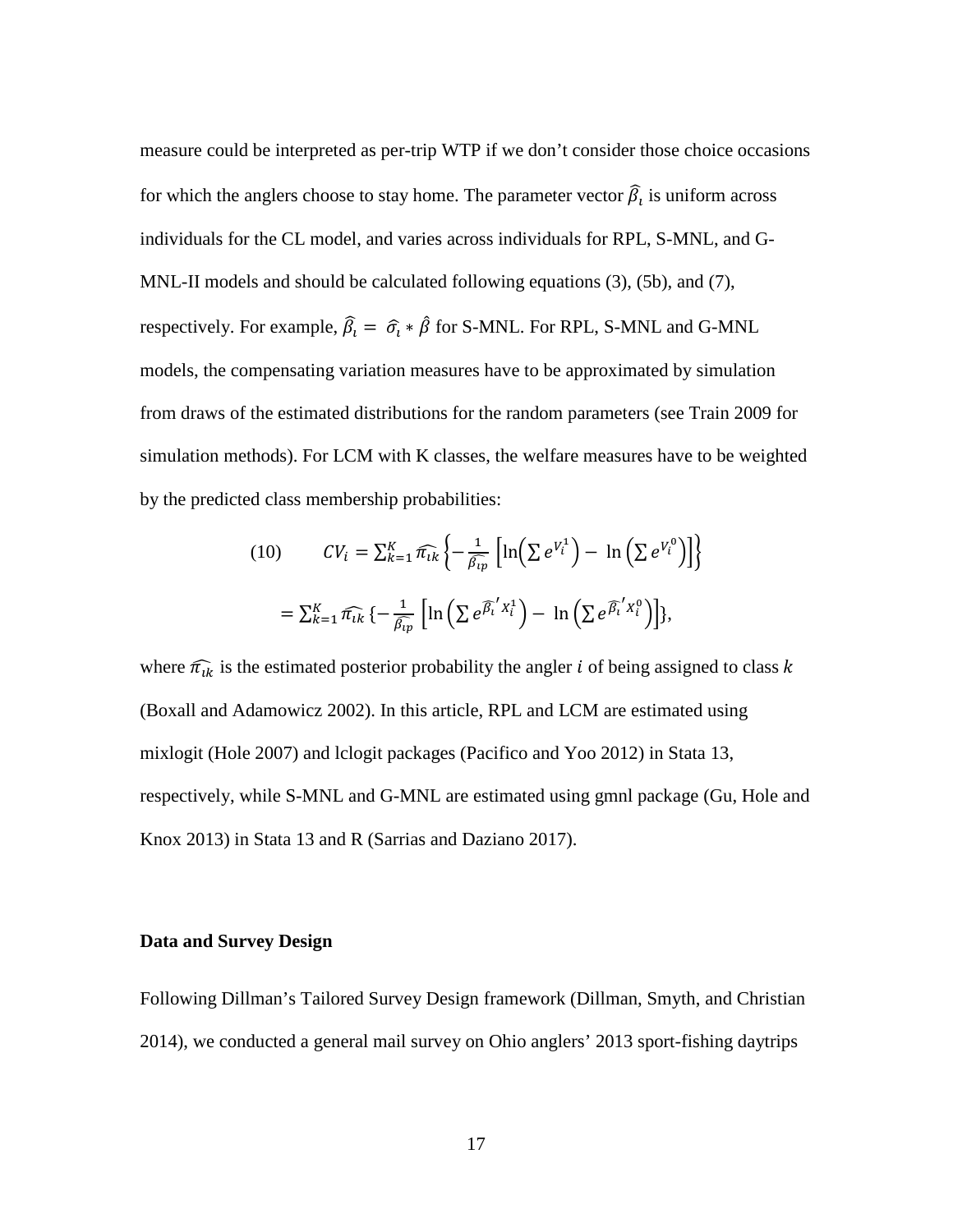in spring 2014. Questionnaires were mailed to a sample of recent Ohio fishing license holders from 2011–2013 drawn from the Fishing License & Permit Sales database of the Ohio Department of Natural Resources. The sample was screened to include only anglers that were 18 years of age or older, and those who purchased fishing licenses in the previous three years. We employed a stratified random sampling method, in which we oversample anglers from counties close to Lake Erie. Specifically, 2,500 anglers were drawn from counties alongside or close to the western or central basin of Lake Erie, while another 500 anglers were chosen from all other counties in Ohio. The number of sampled anglers from each county is proportional to the share of anglers from this county in the fishing license database.

 We conducted one focus group interview with eight anglers, as well as a pilot survey with 16 separately randomly selected anglers via mail as well as online. These focus group discussions and pilot survey responses were instrumental in helping us identify key elements of the choice experiment, especially the measure of the extent of HABs. In particular, these early participants were presented with several alternative measures of HABs, such as the number of HAB occurrences over a typical fishing season, the probability of experiencing a HAB while fishing, and the maximum areal extent of HABs. We chose to represent the size of algal bloom as the distance of an algal bloom that the angler would need to boat through (from the shoreline) to get to the fishing site because, according to our focus group and pilot survey respondents, it was easier for anglers to understand and more relatable to their fishing. After all, a higher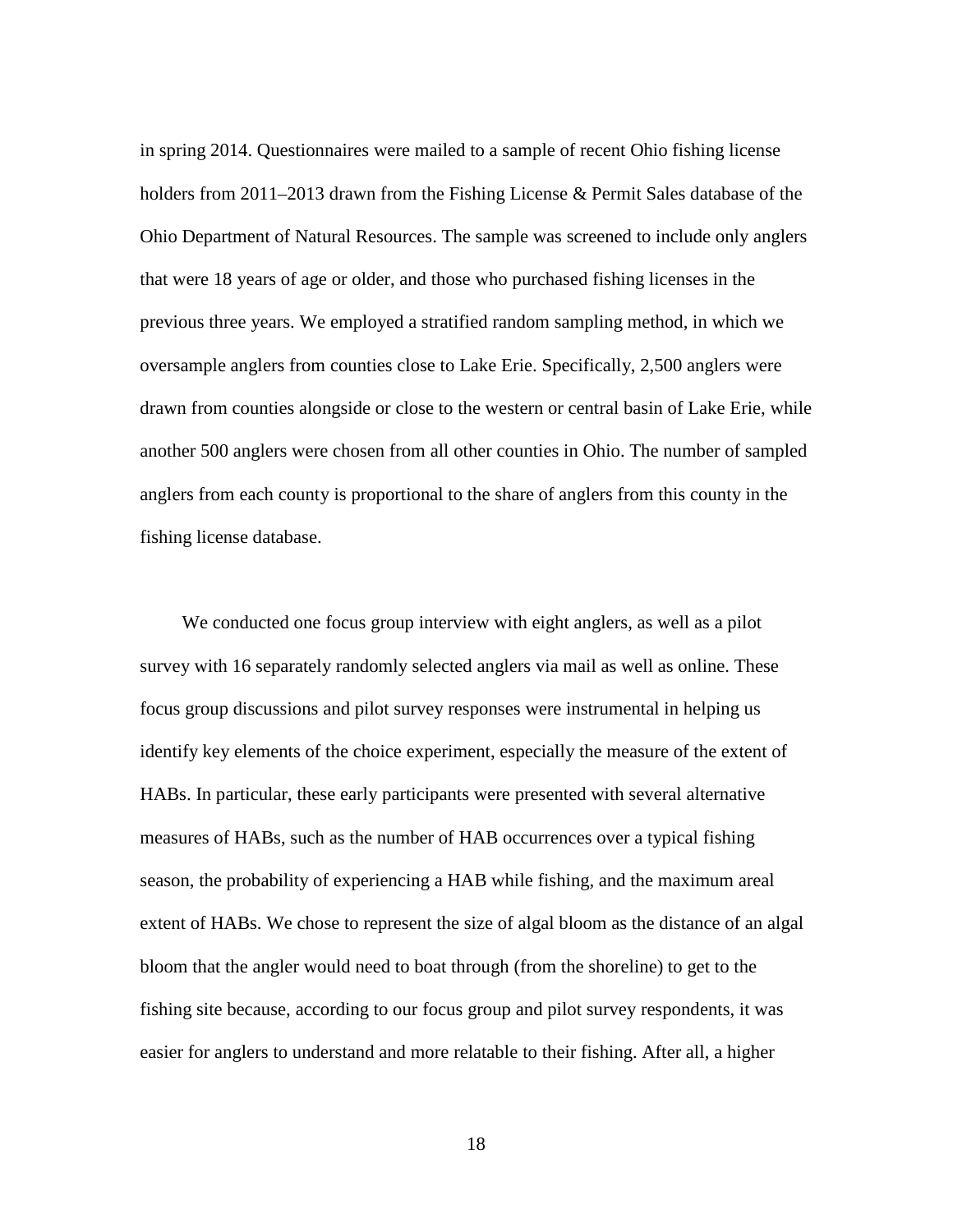HAB probability or a larger maximum areal extent may not impact their individual fishing experience. A copy of the questionnaire is attached in the online supplemental appendix.

We then mailed two rounds of survey packets to these 3,000 sampled anglers in mid-January, 2014 and early-March, 2014. A final reminder card was sent out late-March, 2014. We broke the sample into three subsamples and employed three different modes of incentives for each subsample: for the first 1,000 anglers, a \$1 bill was included in the first round of mailings. For the other 2,000 anglers, a name card is included in the survey packet and each respondent could choose to fill the card out to enter a lottery to win Home Depot gift cards. In particular, for the second 1,000 anglers, three gift cards with \$200, \$150, and \$100 respectively were available for the lottery winners while the last 1,000 anglers could enter the lottery to win one of the six gift cards with \$75 for each. The \$1 incentive yielded a 31.8% response rate while the gift cards led to response rates at 21% and 23.9%, respectively. Figure 1 shows a map of the western Lake Erie basin, including the Maumee River watershed, which is the largest in the Great Lakes Region and contributes, by far, the largest volume of sediment and nutrient loadings into Lake Erie (Reutter et al. 2011).

 We received 767 total responses, out of which 753 provided useable information for our general summary, leading to a 25% overall response rate. Of these 753, 566 individuals indicated that they fished in Lake Erie in 2013, and over 80% of the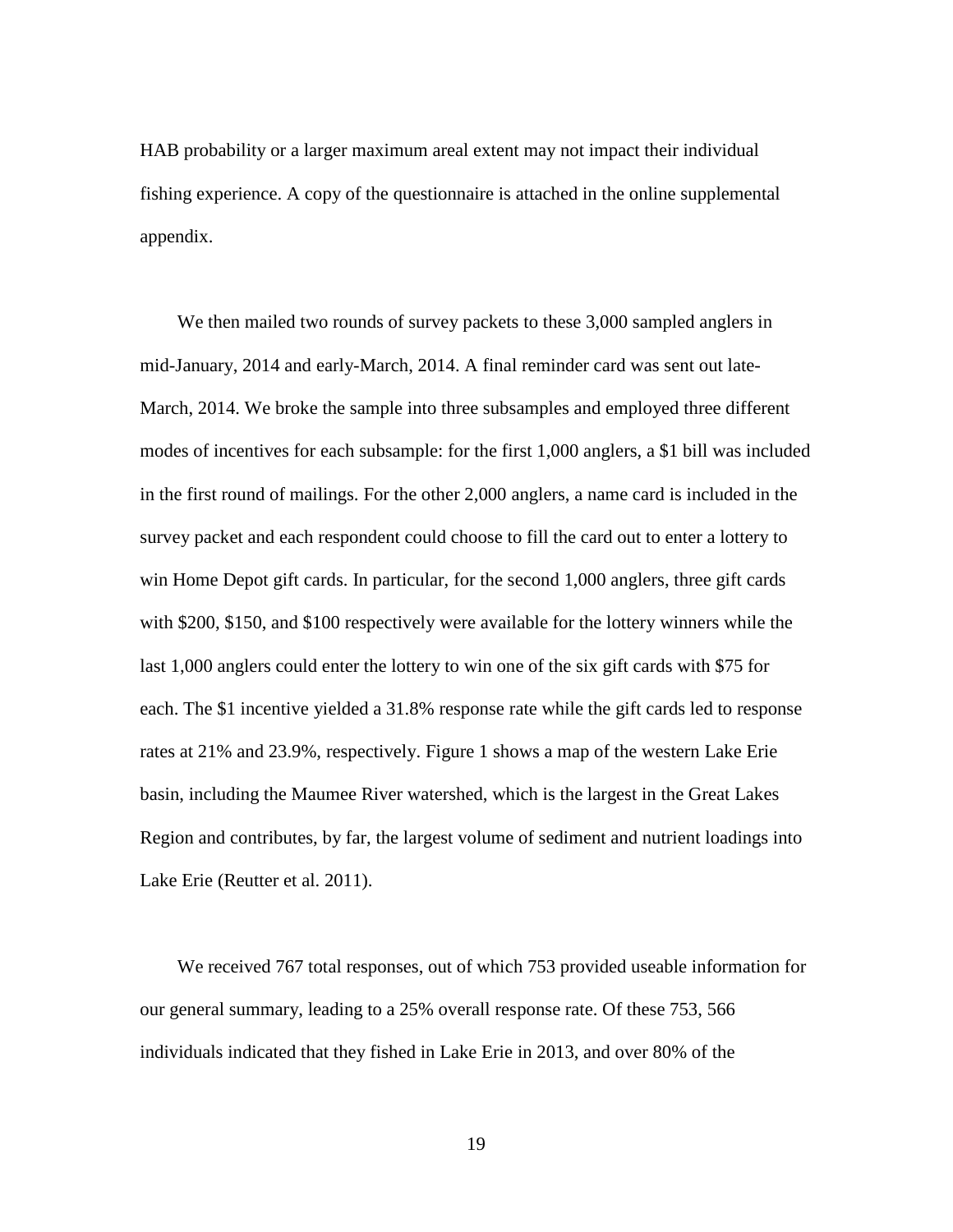respondents were from counties near the lake. The bulk of trips came from individuals living along or near the lake, and most trips occurred in summer and fall, with fewer trips in spring. Almost all anglers who fished in Lake Erie in 2013 are aware of algal blooms in Lake Erie, and 84% of them have recently experienced an algal bloom in recent years for 6.8 times on average (Sohngen et al. 2015). We also asked how these anglers respond to HABs with multiple options that could be selected. Fifty-three percent of them reported changing their fishing location, 16% did not go fishing, and 35% reported to have not changed their fishing habits. HABs reduced fishing time for 34% of the anglers, but induced another 6% of respondents to spend more time fishing or target different species (Sohngen et al. 2015).

 Table 1 presents the comparison of demographic and socioeconomic characteristics of anglers in our sample with the sample of Ohio resident anglers, as well as US anglers, who fished in the Great Lakes in 2011 National Survey of Fishing, Hunting and Wildlife-Associated Recreation (US Fishing and Wildlife Service and US Census Bureau 2011). Compared to the two samples from the national survey, our sample is skewed toward older anglers with higher household income and higher education, and consists of more anglers with a primary residence outside of a Metropolitan Statistical Area. As a result, we reweight the sample to be more proportional to the characteristics from the national sample when calculating aggregate welfare impacts. In addition, on average, the anglers in our sample have over 33 years of experience and one-third of them are retired.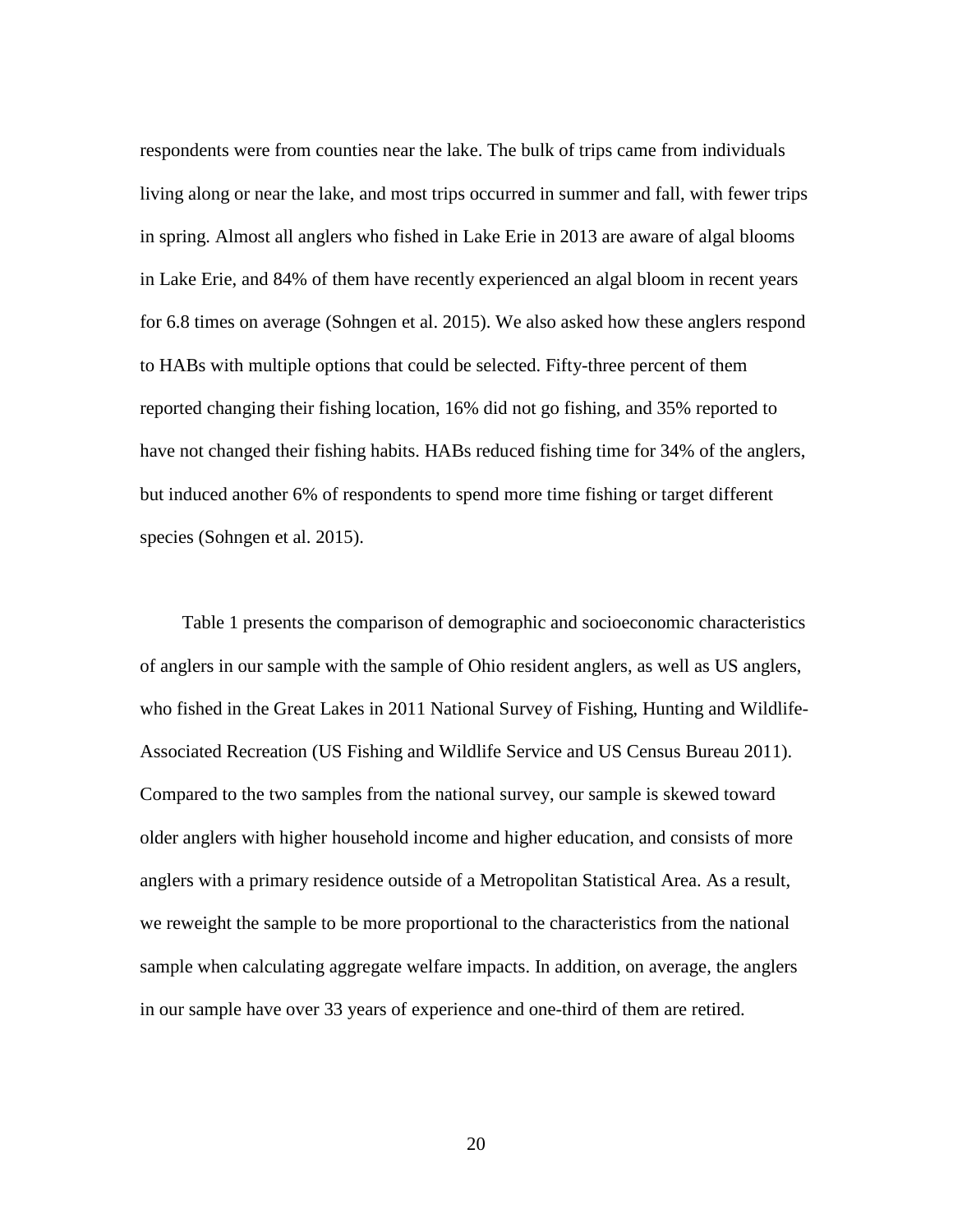This study used data from a section of the survey in which respondents were presented six hypothetical choice experiment scenarios to determine individual preferences for fishing in Lake Erie. Each scenario had two alternative "hypothetical" walleye fishing sites in the lake. The sites vary in five characteristics, including the expected walleye catch rate  $(1, 2, 4, \text{ and } 6 \text{ hours per fish per person})$ , v<sup>i</sup> water quality indicated by the size of algal bloom through which the anglers have to boat through to get to the fishing site (0, 4, or 8 miles), water clarity (very murky, somewhat murky, very clear), driving distance from angler's house to their preferred boat ramps (15, 30, 45 minutes) and the boating time from the ramp to the fishing site (20, 40, 60 miles). The range of these attributes are partially based on the information from the annual reports about Ohio's Lake Erie fisheries (ODNR 2014), as well as recent monitoring and forecasting by NOAA. In each scenario, the angler was asked to choose the walleye fishing trip that she would most prefer, with an option to choose neither of these two particular sites. We followed the D-efficient survey design principles (Ferrini and Scarpa 2007), and constructed six blocks, 72 sets of choice scenarios following the SAS Macros developed by Kuhfeld (2005). These choice scenarios were then randomly allocated to each angler. Figure 2 presents an example of the choice experiment scenario.

 In the choice experiment models, we calculated the travel cost of driving from home to the nearest boat ramp, assuming the gasoline costs for driving on land are \$0.52 per mile following the Internal Revenue Service (IRS 2014). We also assume the opportunity cost of time is 33% of the wage rate (Cesario 1976), and the wage rates are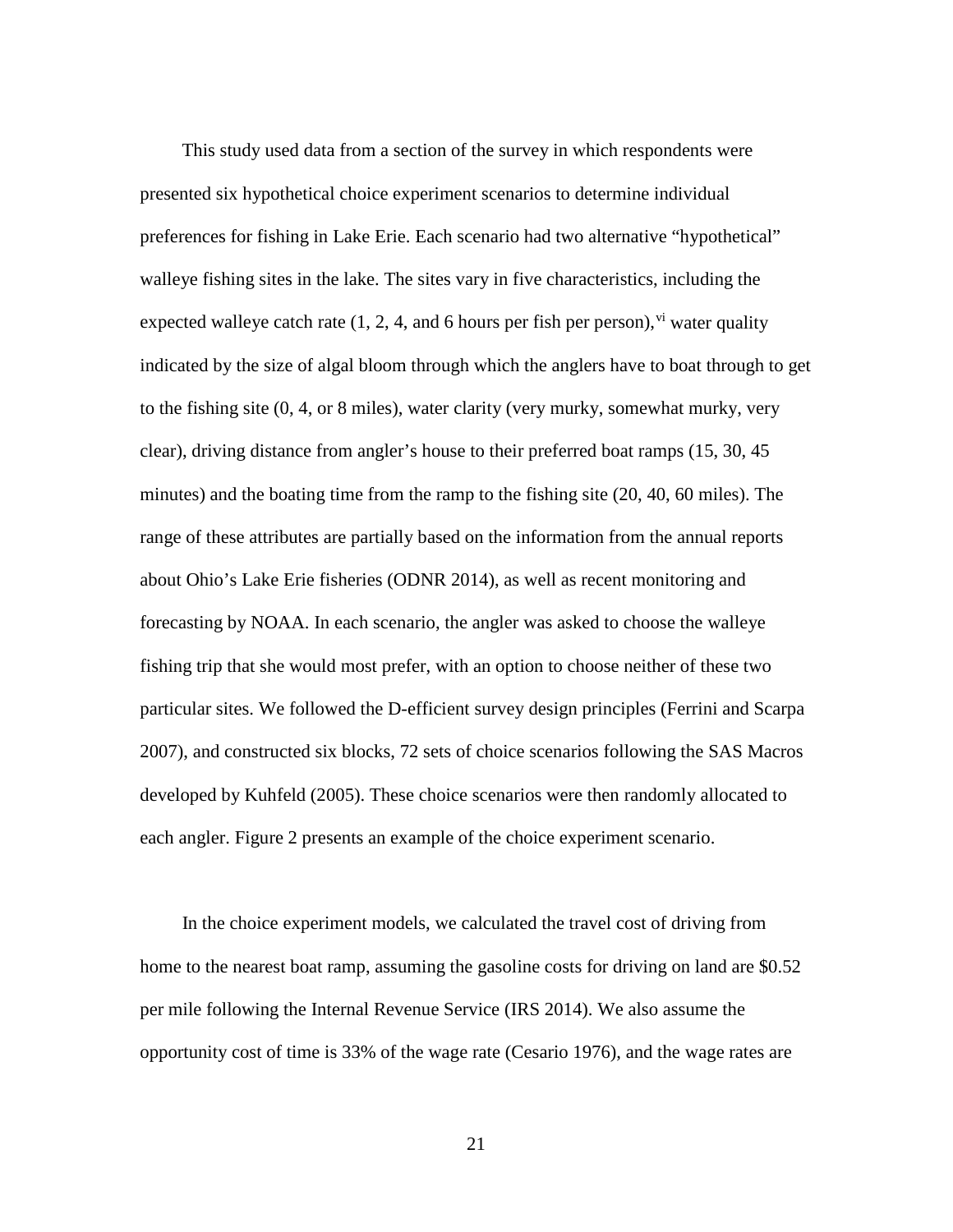calculated from the annual income by dividing by 2,000 hours worked per year. We examine the robustness of the results using several alternative measures of the travel cost and wage rate. In particular, we drop the portion of the vehicle depreciation from the gasoline cost and used \$0.32 per mile following suggestions by an extensive review by Huang et al. (2016), as well as alternative wage rate assumptions used by McConnell and Strand (1981). Seventy-seven percent of our angler respondents own a boat, among them 54% drive the boat to the lake while the remainder kept them at the marina, as a result we also use a higher gasoline cost, as high as \$0.75 per mile, which is similar to, or smaller, when compared to rates charged by Uber drivers in Ohio.

### **Results**

Table 2 presents the regression results of four different discrete choice models with the pvalues for the coefficients shown in the parentheses, including CL, CL coupled with interactions with past experience about HABs and walleye chosen as the target species, G-MNL-II with normal mixing for all water quality characteristics, and a similar G-MNL-II model with lognormal distribution for walleye catch rates and HAB size. We use these different distributional assumptions because ecologists have shown that there is correlation among various water quality attributes, such as higher catch rates around edges of hypoxic zone (Kraus et al. 2015) and preference of juvenile walleye for somewhat murkier water as opposed to clear water (Ludsin, DeVanna, and Smith 2014). Table 3 reports the results from a 4-class LCM, with the optimal number of classes selected based on the lowest Adjusted Bayesian Information Criterion (ABIC). Since it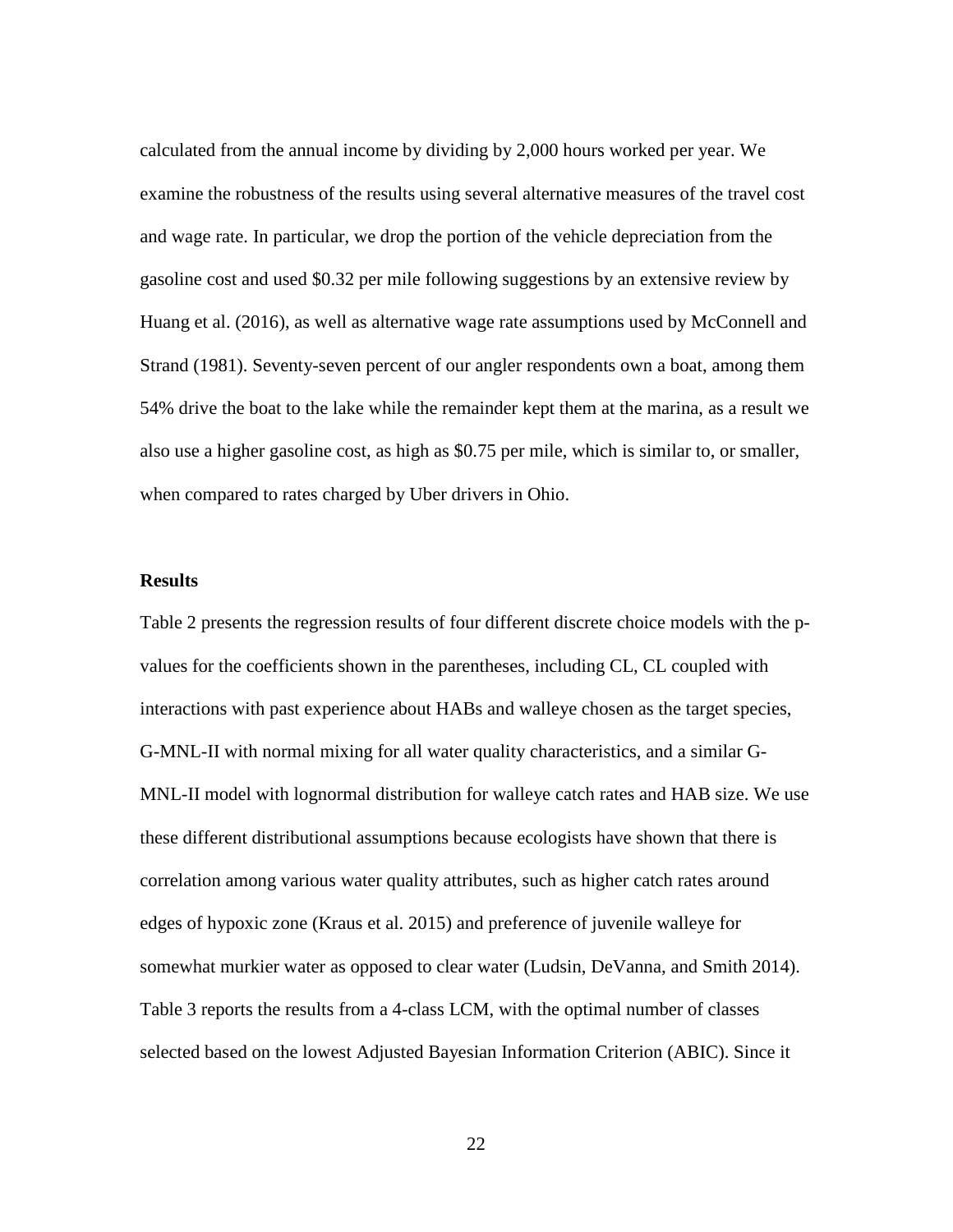remains unclear which model is superior to other alternatives, we use multiple measures to compare and evaluate model performance. Specifically, the Akaike Information Criterion (AIC) and Bayesian Information Criterion (BIC) measures the goodness-of-fit; the likelihood dominance criterion proposed by Pollak and Wales (1991) also measures the goodness-of-fit using log-likelihood while taking into account of differences in degrees of freedom. Finally, we assess the models' out-of-sample prediction accuracy using a k-fold cross validation technique (Kohavi 1995) using *crossfold* package in Stata 13<sup>[vii](#page-4-1)</sup>, as well as the prediction accuracy for the remainder of the sample based on estimation of a 75% of the angler sample. We omit the results for RPL and SMNL because they are dominated by G-MNL-II both in terms of their ability to account for various sources of heterogeneity and correlation, and their goodness-of-fit and predictive accuracy. A comparison of model performance measures, including AIC, BIC, likelihood dominance criterion and out-of-sample prediction accuracy using k-fold cross validation, reveals that G-MNL-II and LCM outperform other models. We also estimated the RPL model with correlated random normal and lognormal parameters shown in Table A1.1 in the online supplemental appendix, which yield slightly inferior or comparable goodness of fit statistics including AIC and BIC when compared to the two G-MNL-II models shown in the main text.

 We prefer these two G-MNL-II models with normal and lognormal mixing over the more widely used LCM because they account for multiple sources of preference heterogeneity and allow for correlation among water quality attributes via the scale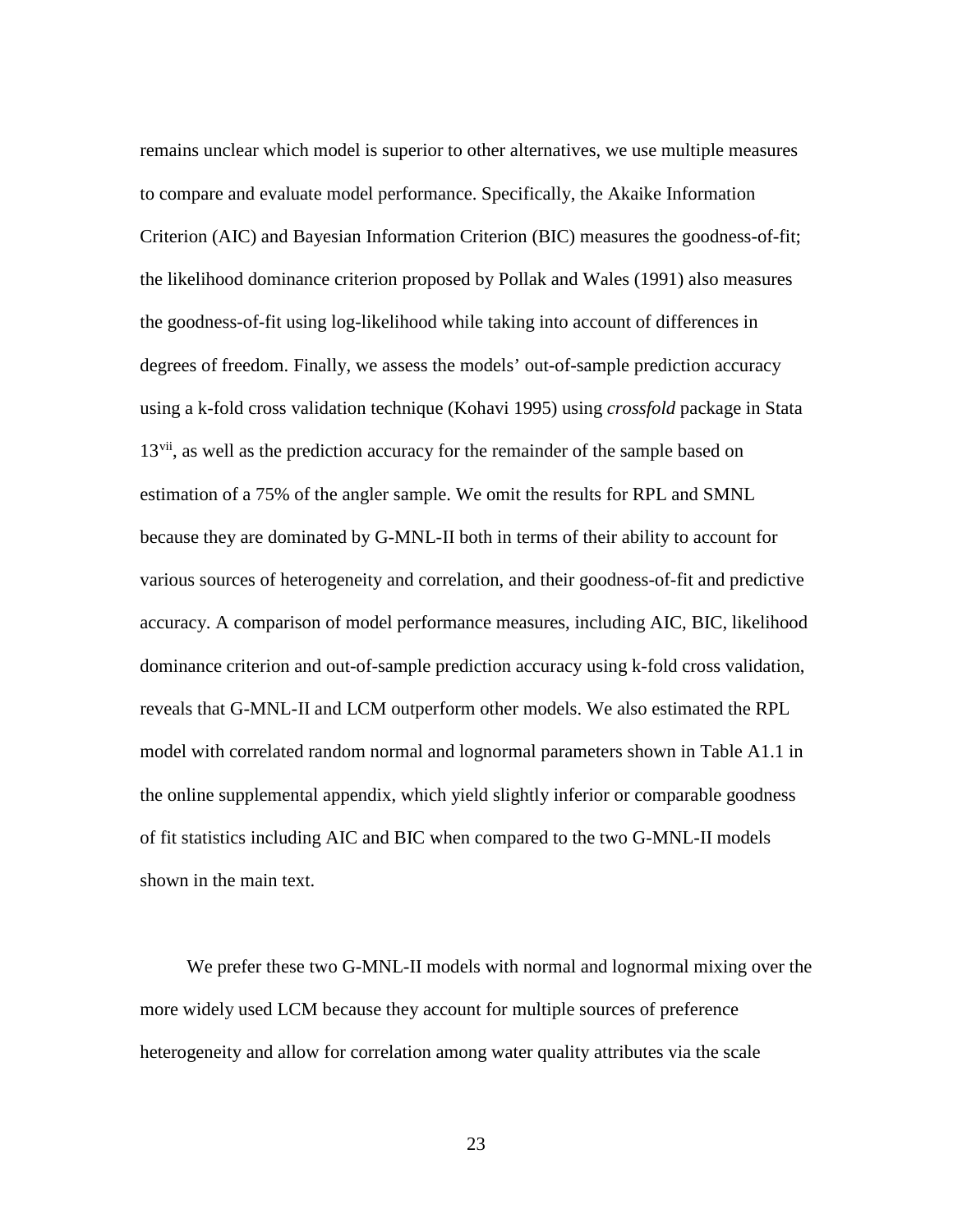parameter. G-MNL models have mainly been employed in the marketing science, health economics, or transportation studies, and less so in the non-market valuation literature. Due to its normality assumption, welfare estimates from the G-MNL-II with normal mixing can become negative, but this can be avoided by using a more theoreticallyconsistent lognormal parameter distribution instead. For this paper, we estimate both the G-MNL-II with normal mixing and with lognormal mixing.

 In our results, G-MNL-II with normal mixing has better model fit and predictive accuracy, but the normality assumption results in negative welfare measures for water quality improvements and larger uncertainty for welfare measure. In contrast, the G-MNL-II model with lognormal mixing avoids these negative welfare measures. but it has an insignificant scale parameter suggesting limited correlation among water quality attributes. This is problematic for our study because ecologists have showcased this correlation among various water quality attributes through their analysis of the interaction between catch rates and water clarity and hypoxic zones (Ludsin, DeVanna, and Smith 2014; Kraus et al, 2015). Further, we suspect that anglers' preference for clearer water may not hold if water clarity improves to a level that impedes fishing success or makes no further discernable improvement in the enjoyment of the boating ride. This suggests that it is useful to account for correlation among water quality attributes, but surprisingly the scale parameter for the G-MNL-II model with lognormal mixing is insignificant. Most of our model results are fairly robust across these two G-MNL-II models and other specifications including the RPL models with correlated random parameters.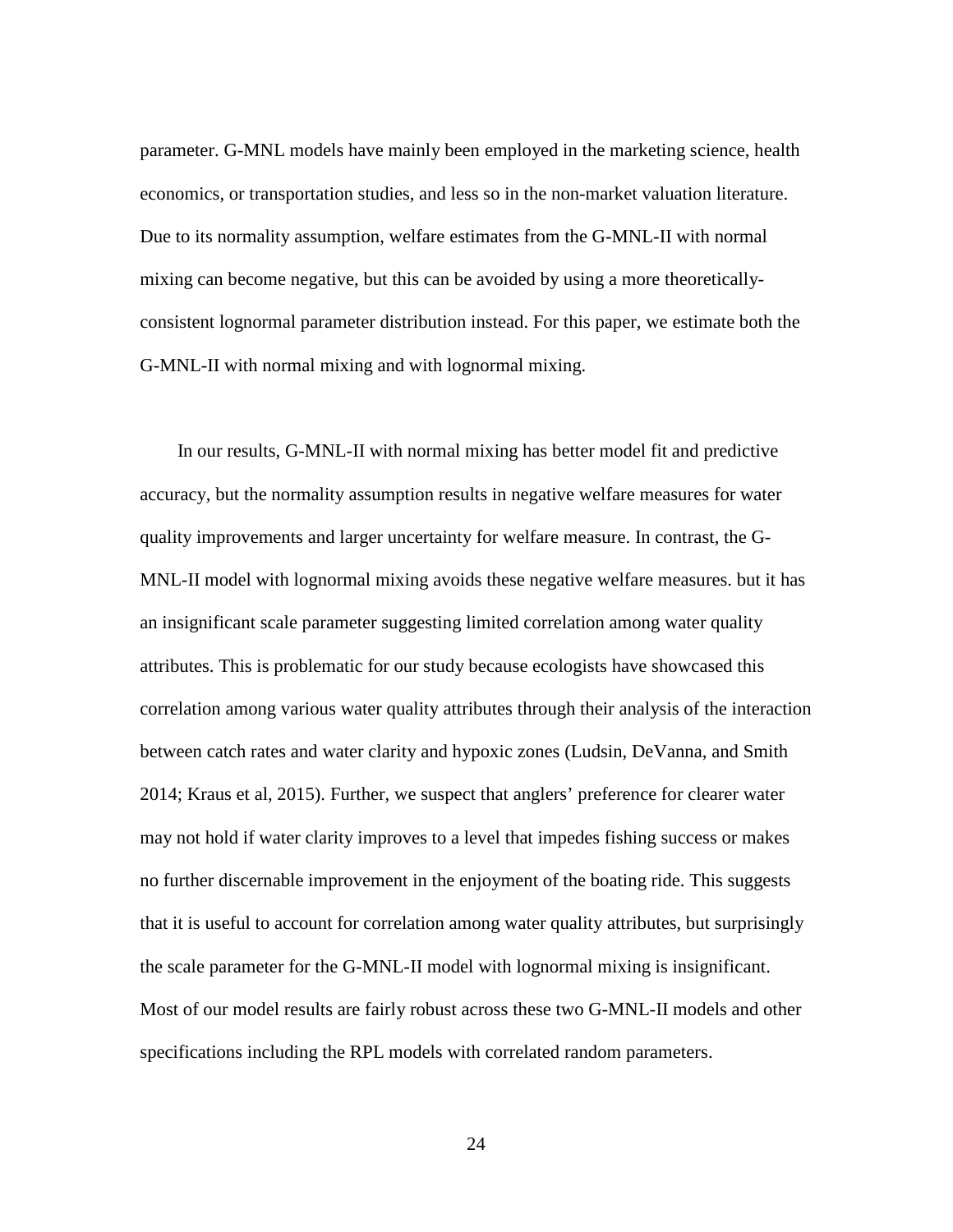There are several things worth noting regarding the signs and magnitudes of the estimated coefficients and standard deviations. First, the mean estimated coefficients for the travel cost and water quality attributes have the expected signs across all discrete choice models shown in table 2. On average, Ohio anglers dislike fishing sites that are too far away and more costly. They prefer clearer water, higher walleye catch rates, and a smaller HAB size to boat through. Secondly, the models reveal substantial heterogeneity across the estimated coefficients for all four water quality attributes, confirming the importance of accounting for variations in preferences. This heterogeneity can be seen from the significant standard deviation coefficient and scale parameter in G-MNL-II, as well as the discrete classifications across Ohio recreational anglers revealed by LCM in table 3. In particular, anglers in class 1 care less about water clarity, while class 3 anglers do not value the improvements in walleye catch rates; class 2 and class 4 anglers both have balanced valuation towards water quality attributes, but class 4 anglers value water clarity more.

 To better interpret the regression coefficients, we translate the regression coefficients into the marginal willingness to pay (MWTP) shown in table 4 following equation (9), which is often calculated using the ratio of estimated regression coefficient for one water quality attribute over the estimated coefficient for the travel cost. This could be interpreted as the average per-trip WTP across the six choice scenarios each angler faced in the choice experiment. While there is considerably wide distribution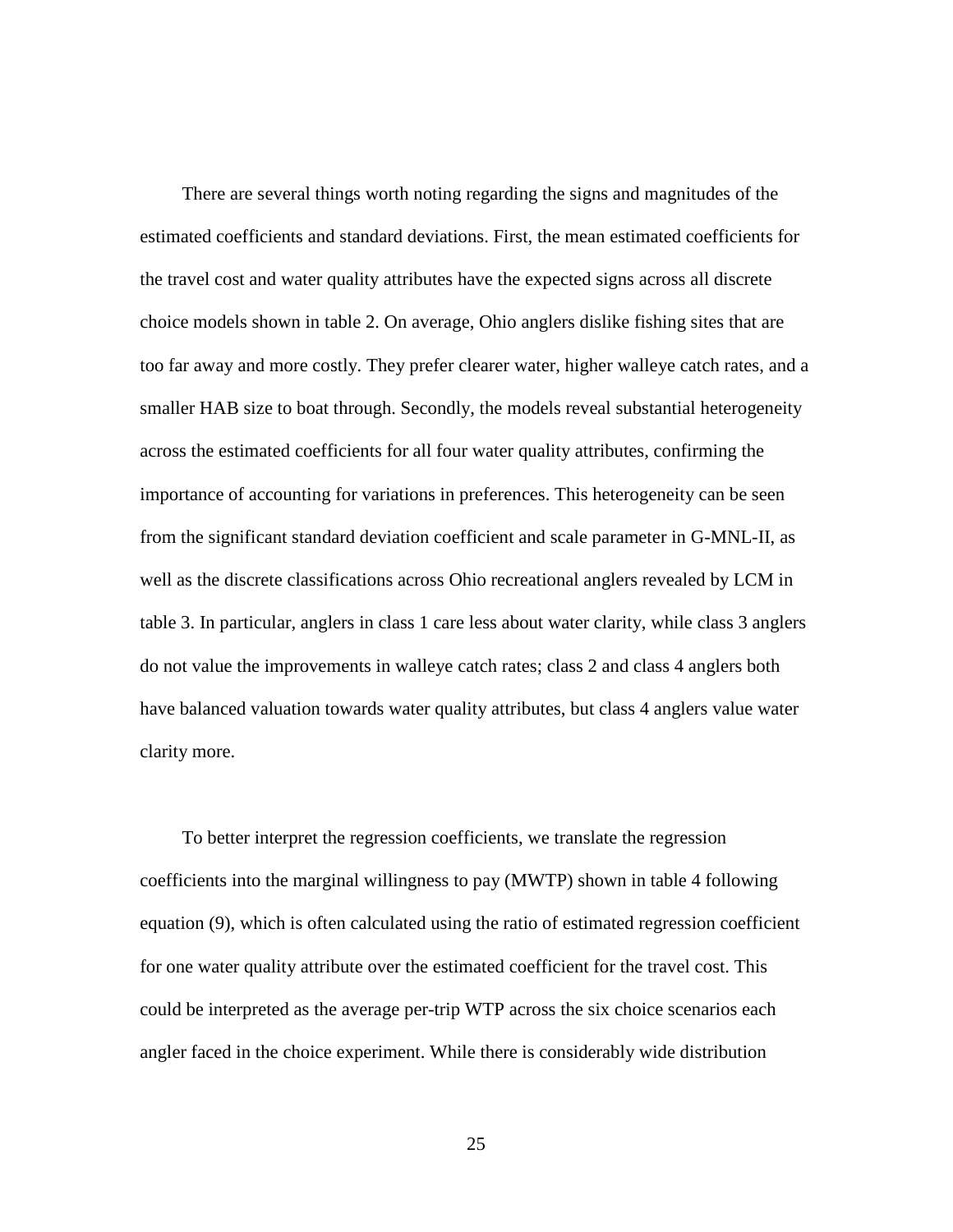among individual anglers as evidenced by the 99<sup>th</sup> confidence interval also presented in table 4 and the spread shown in the MWTP distribution shown in figure A1 shown in the online supplemental appendix, there is remarkable stability across the various models in the average per-trip mean WTP for the water quality characteristics. For example, across the models, Ohio anglers are on average willing to pay \$8–\$10 for one less mile of an algal bloom to boat through. Importantly, our results show that it is critical to include direct measures of HABs in recreational demand models of water quality beyond conventional water quality measures like water clarity and catch rates. Currently, there are ongoing debates regarding which best measures to use when modeling water quality (Kling, Keiser, and Ji 2017), our model suggests the importance of explicit and relevant measures of HABs for recreational demand involving eutrophic freshwater or marine ecosystems. Our model did also reveal considerable preference heterogeneity amongst individual anglers, despite the stable mean WTP for water quality characteristics. For example, the LCM model shows that individuals in class 4 have the largest welfare losses, and tend to be older, likely retired, and male. Given this demographic, they potentially have more experience fishing, and thus the change in environment as a result of increasing HABs causes them more harm.

 We assess the stability of our model results through multiple robustness checks, including alternative model specifications, alternative gasoline cost and wage rate assumptions, as well as different ways of constructing the estimation samples. In particular, table A2 in the online supplemental appendix presents the marginal WTP for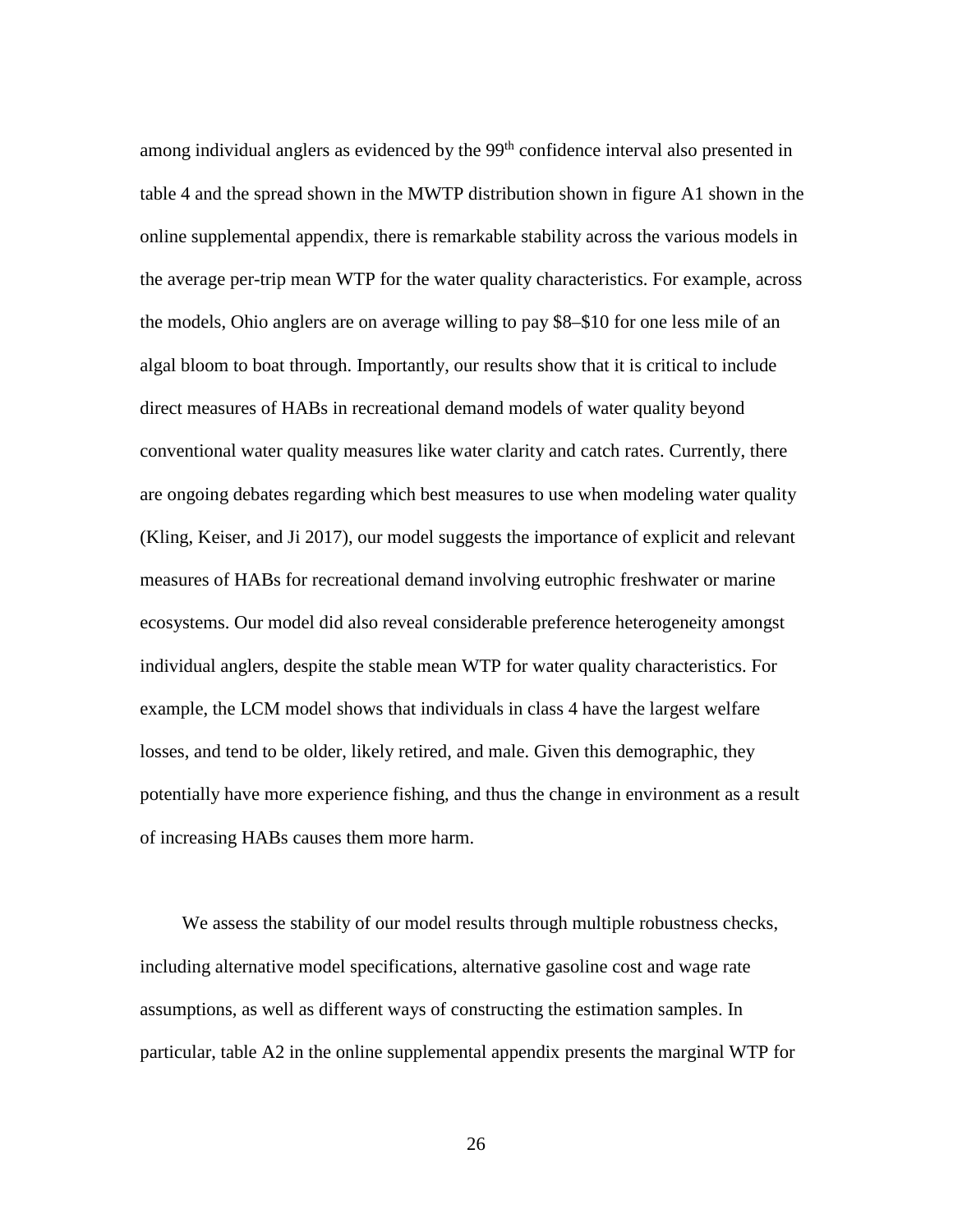several versions of S-MNL and RPL models as well as the RPL models with correlated random parameters, table A4 shows the results for the G-MNL-II model for anglers located within 60 miles from Lake Erie's shore or in counties close to the shoreline only; and finally, table A4 showcases the results for models with alternative gasoline cost and wage rate parameters discussed in the previous section. These comparisons reveal that the mean WTP is stable across alternative model specifications and alternative angler samples. Finally, the robustness checks in travel cost parameters suggest that the mean WTP is more prone to changes in travel cost parameters than model specification changes<sup>viii</sup>.

 To evaluate the implications of nutrient management policies on water quality outcomes and the value anglers place on improving water quality, we develop estimates of welfare benefits for three policy scenarios based on potential reductions in dissolved phosphorus loadings from the Maumee River watershed (table 5). In particular, the three scenarios consider 10%, 20%, and 40% reductions in the dissolved reactive phosphorus loads. The large 40% reduction is based on the recommendation of Ohio's Lake Erie Phosphorus Task Force (Ohio Lake Erie Phosphorus Task Force 2013). For each policy scenario, we evaluate the impact on HAB size, water clarity, and walleye fishing population using the aforementioned three-dimensional coupled Lake Erie hydrodynamic lower food-web model known as ELCOM-CAEDYM (Fraker et al. 2015), which could simulate the impacts of nutrient reduction on hypoxic conditions, secchi depth, algal production as well as juvenile fish population. While the ELCOM-CAEDYM could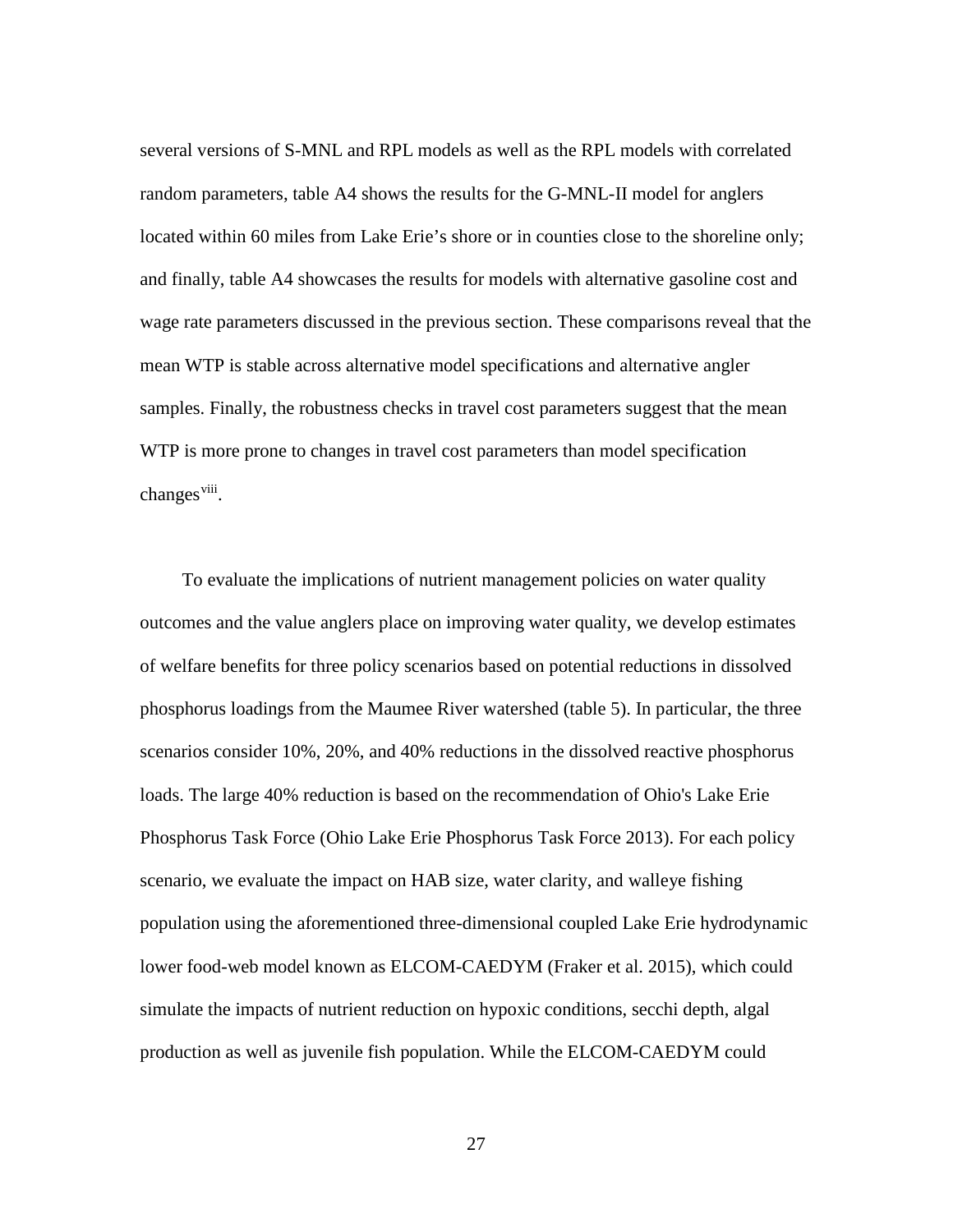simulate water quality outcomes at a refined 2x2 km spatial scale, we have to assume uniform average water quality changes because the choice experiment scenarios were not individualized. In other words, we implicitly assume that there is uniform characteristics across all Lake Erie fishing sites or there is only one fishing site in Lake Erie.

 The following water quality attributes capture the current baseline condition of Lake Erie based on Ohio's Lake Erie fisheries report and NOAA's Lake Erie HAB bulletins: it takes roughly 2.2 hours on average to catch one walleye and three miles of HAB to boat through to reach the desired fishing site, and the water in Lake Erie is somewhat murky. The hydrodynamic model and a statistical model that links Maumee nutrient loadings and walleye catch rates (Ludsin, DeVanna, and Smith 2014) suggest that there would be no improvement in the walleye catch rates in the western and central basins of Lake Erie with a reduction in nutrient runoff. Recent fisheries studies also suggest that fish might over-accumulate around edges of the hypoxic zone, and thus walleye catch rates may not increase along with reduction in HABs and hypoxic zone (Kraus et al. 2015). In contrast, a reduction in phosphorus loadings would reduce HAB size and it would improve water clarity. The models suggest that improvements in water quality are nonlinear, with the 10% and 20% nutrient reductions having a small effect in comparison to the 40% reduction. We also experiment with alternative configurations of nutrient policies such as a further reduction in HAB size to only a half-mile to boat through given a 40% phosphorus reduction, and a potential corresponding 25% increase in walleye catch rates.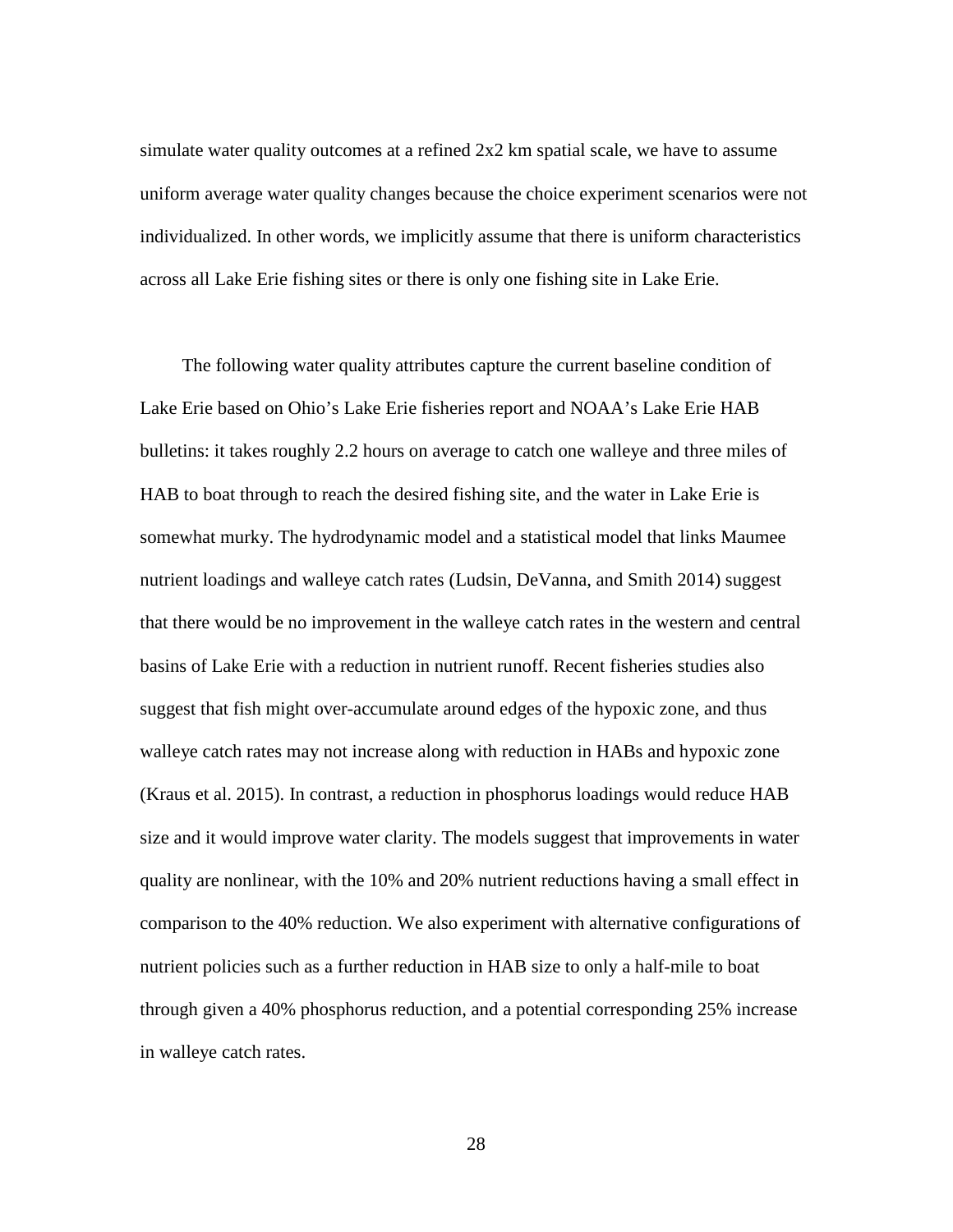Table 6 shows the distribution of per-choice-occasion compensating variation (CV) across these three nutrient management policy scenarios and three discrete choice models following equations (9) and (10), which could be interpreted as the average welfare measure per fishing trip if we don't consider those choice occasions for which anglers choose to stay home. In other words, our CV measure does not consider changes in the number of trips in response to improving water quality. Intuitively, anglers' willingness to pay for the nutrient management policies increase with the magnitude of nutrient reduction, and anglers expressed the greatest gains in CV for a change from 20% nutrient reduction to 40% nutrient reduction. Importantly, we re-weight the samples when calculating the mean CV to be more aligned in age or income distribution with the national population who responded to the 2011 National Survey of Fishing and Hunting, including the Ohio resident anglers and US anglers who fished in the Great Lakes<sup>[ix](#page-4-3)</sup> (Table A5 in the online supplemental appendix). Specifically, Ohio anglers are willing to pay an average of \$15–\$18 per trip for a 20% reduction in spring DRP loadings from the Maumee River watershed, and more than double that amount, \$40–\$60 on average, for a 40% DRP loading reduction. This is consistent with the nonlinearity of the production of ecosystem services that a larger reduction in nutrient runoff is needed to generate sizeable ecosystem services. Similarly as shown in the marginal WTP distribution, the average CV is robust and stable across various model specifications, suggesting that despite the significant heterogeneity across individual anglers, it may be more important and just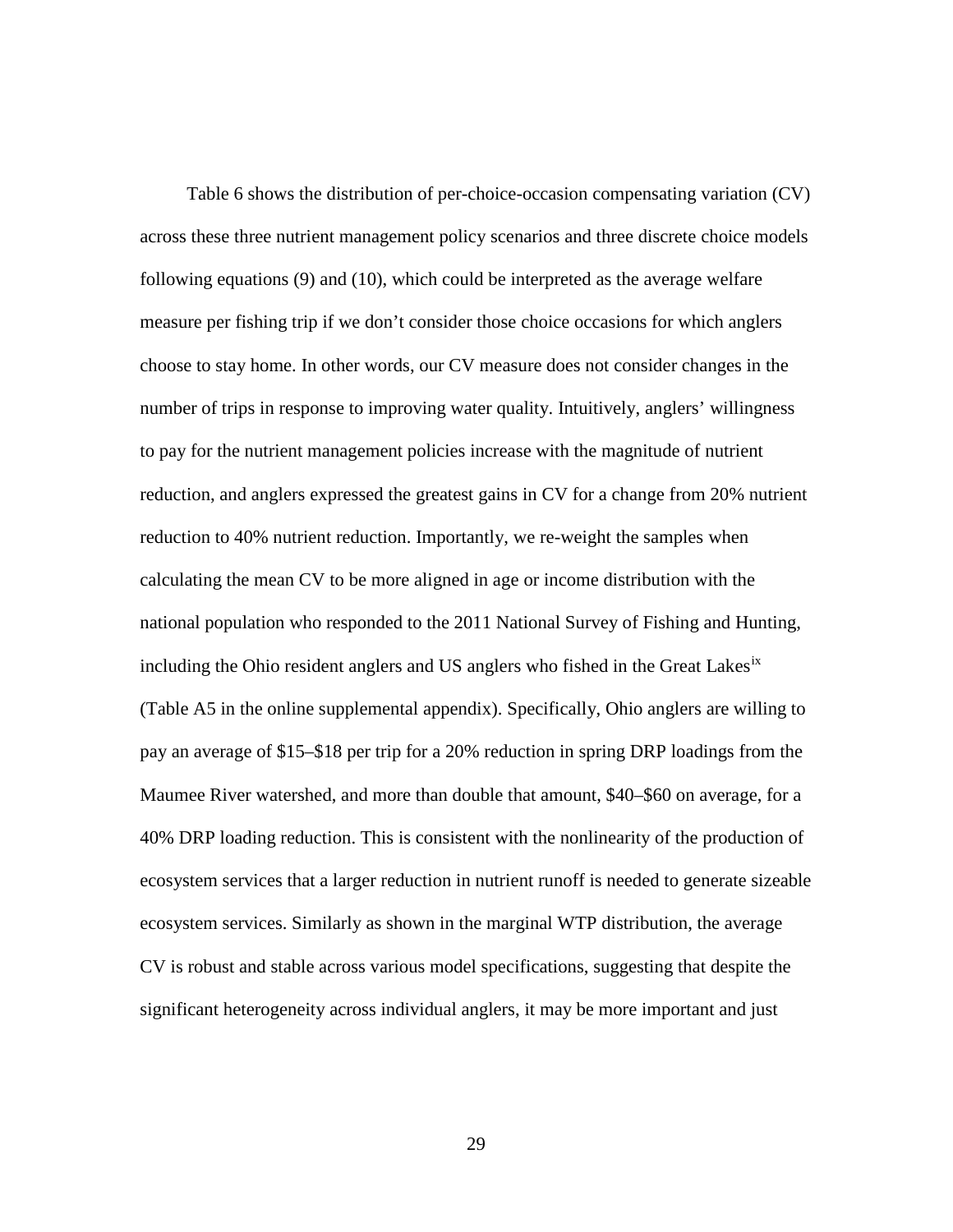sufficient for the welfare analysis if a careful survey design led to robust mean WTP measures.

 Ohio Department of Natural Resources estimate that there were 762,000 fishing trips to Lake Erie in 2013 by Ohio's 1.1 million anglers, with 63% of effort spent in the western basin and 26% of effort in the central basin (ODNR 2014). The results from a separate travel cost analysis based on the number of actual trips taken marked on a map of Lake Erie by our respondents reveal that per-trip consumer surplus across all seasons for trips to the western basin of Lake Erie is around \$39 per trip (tables A7 and A8 in the online supplemental appendix), suggesting that the value of recreational angling to Lake Erie in Ohio is about \$27.1 million per year<sup>[x](#page-5-0)</sup>. In 2011, Lake Erie saw the most severe HABs in history until 2015, which led to a 25%–30% decrease in the number of trips and private sport fishing effort compared to the 2012 fishing season (ODNR 2013). As a result, we assume that a mild HABs would likely impact 10% of the 762,000 fishing trips, and as discussed earlier, Ohio recreational anglers are on average willing to pay as much as \$40–\$60 per trip for a policy that would cut the DRP loadings from Maumee by 40%. This would lead to a \$4–\$6 million welfare gain, which would increase annual consumer surplus of the Lake Erie sport fishing industry by 16%–24%. This aggregate welfare measure is proportional to the number of trips affected: for example, it will double if we assume 20% of trips were impacted by HABs. We also examined the stability of this welfare measure using several robustness checks presented in tables A6 and Figure A2 in the online supplemental appendix, including assuming a further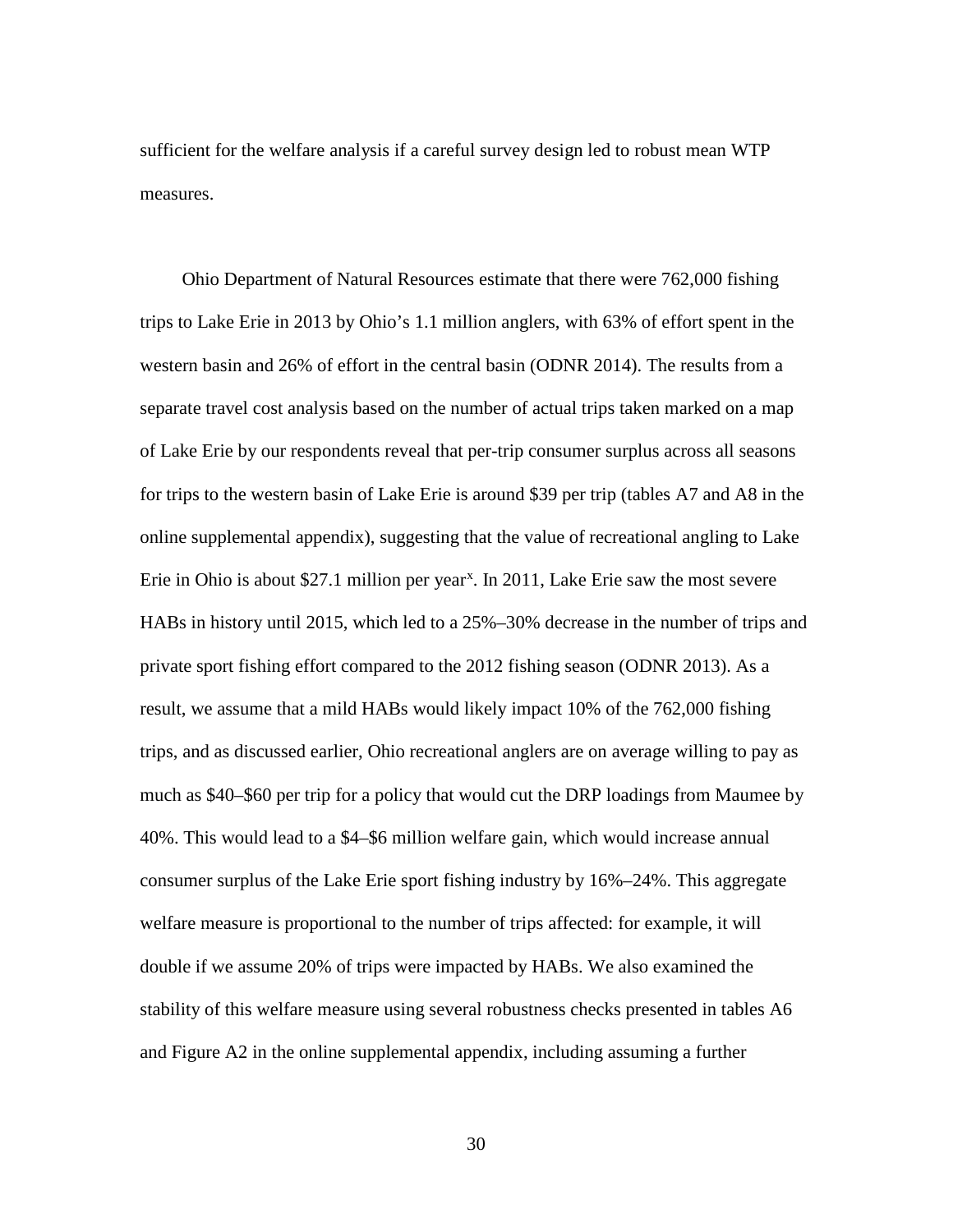improvement in miles of HABs to boat through at only one-half mile given a 40% nutrient reduction, a 25% increase in angler catch rates, as well as alternative aggregation methods and separate mean CV measures for anglers who live in nearshore counties.

 We also show heterogeneity in the CV measure across individual anglers in the sample, as expected, and the CV distribution across various model specifications. Our CV estimates are prone to changes in assumed travel cost parameters as well as water quality changes. For instance, tables A5 and A6 in the online supplemental appendix reveal that our welfare measures would be slightly overestimated if vehicle depreciation is not included in the gasoline cost, while on the other hand, the welfare improvement would be much greater if walleye catch rates improve as a result of nutrient reduction as well. In addition, due to the presence of a subgroup of high-valuation anglers, it seems that CL or RPL with normal mixing seem to shift the normal distribution upwards to account for the extremely high coefficients for these anglers and thus often results in a higher mean MWTP. However, this is only our empirical observation and more work is needed to examine how different distributional assumptions by these models impact the distribution of CV and its impact on welfare analysis.

### **Conclusion**

Eutrophication and HABs in freshwater and marine ecosystems are a growing public environmental concern, both in the United States and worldwide. While extensive research has shown that agricultural nutrient loadings are the primary cause, and HABs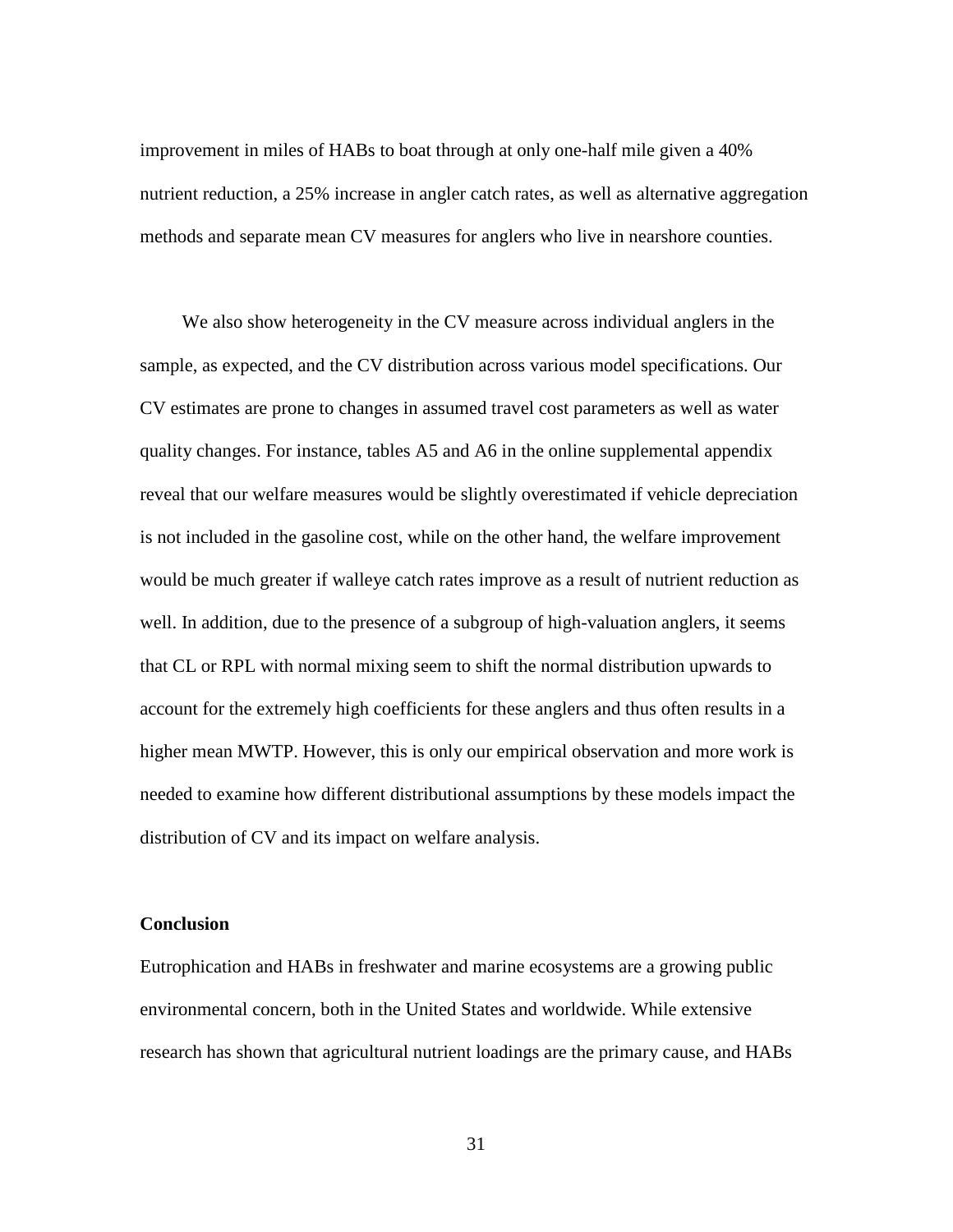and other resulting water quality degradations could compromise multiple valuable ecosystem services, the previous studies fail to quantify the welfare losses from HABs on recreational demand, drinking water and related health impacts. Of particular interest, so far there is no assessment of the economic impacts of HABs on US recreational anglers, especially for the Great Lakes region. Using a mail survey of 767 Ohio Lake Erie recreational angler respondents and a discrete choice experiment, we provide the first empirical evidence in the United States to discern and quantify the economic impacts of HABs on the Great Lakes recreational anglers. Specifically, we use a discrete choice experiment in which respondents were asked to choose their favorite hypothetical fishing site, characterized not only by conventional water quality attributes such as walleye catch rates and water clarity, but also an important, novel measure of HAB intensity—miles of HABs the anglers have to boat through before reaching their preferred fishing destination. Since no single alternative is viewed superior to all others, we use multiple discrete choice models, including G-MNL, RPL and LCM, to account for heterogeneous preferences among Ohio recreational anglers.

 We find significant economic benefits for Ohio recreational anglers associated with HABs reduction and other water quality improvements in Lake Erie, regardless of model specifications. Specifically, Ohio anglers are on average willing to pay as much as \$8– \$10 for one less mile of HAB to boat through before reaching the desired fishing site. Despite significant variations in individual WTP among individual anglers, the mean WTP across multiple model specifications are fairly robust and stable. We also estimated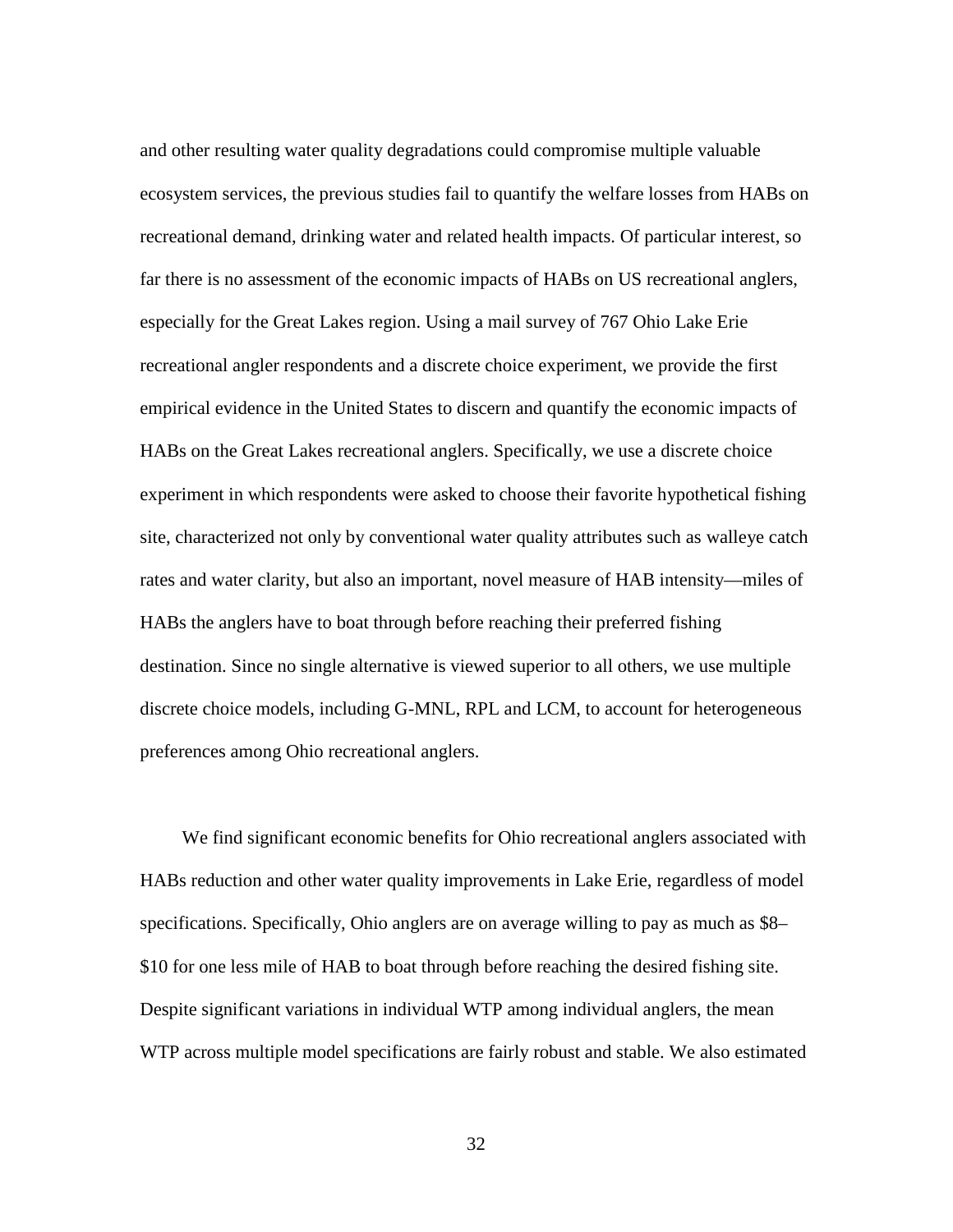the compensating variation for three different nutrient management policies that would reduce the agricultural phosphorus loadings from Maumee River watershed, the biggest tributary in the western Lake Erie basin and the largest source of nutrient impairment. On average, Ohio recreational anglers are willing to pay as much as \$40–\$60 for a policy that would cut the dissolved reactive phosphorus loadings from Maumee by 40%, which would lead to a \$4–\$6 million welfare gain or 16%–24% increase in aggregate consumer surplus of Ohio's angling in Lake Erie, assuming 10% of trips are affected for the over one million Ohio recreational anglers.

 This article provides the first empirical evidence that links HABs and excessive agricultural pollution in the Lake Erie watershed to significant losses in ecosystem services as shown by economic damages to a multi-billion dollar revenue recreational fishing industry. We also demonstrate the importance of explicitly representing HABs in recreational demand models beyond conventional measures of water quality. Further research is needed to evaluate what the best measure is to account for HABs in these models, and our survey design suggests that it is important to use a measure that recreational demand users could relate to through its direct impacts on their visit. The welfare analysis from an integrated economic-ecological model reveals that the economic improvements of nutrient reductions are mainly manifested through improved noncatchable component of the fishing experience rather than changes in fishing success.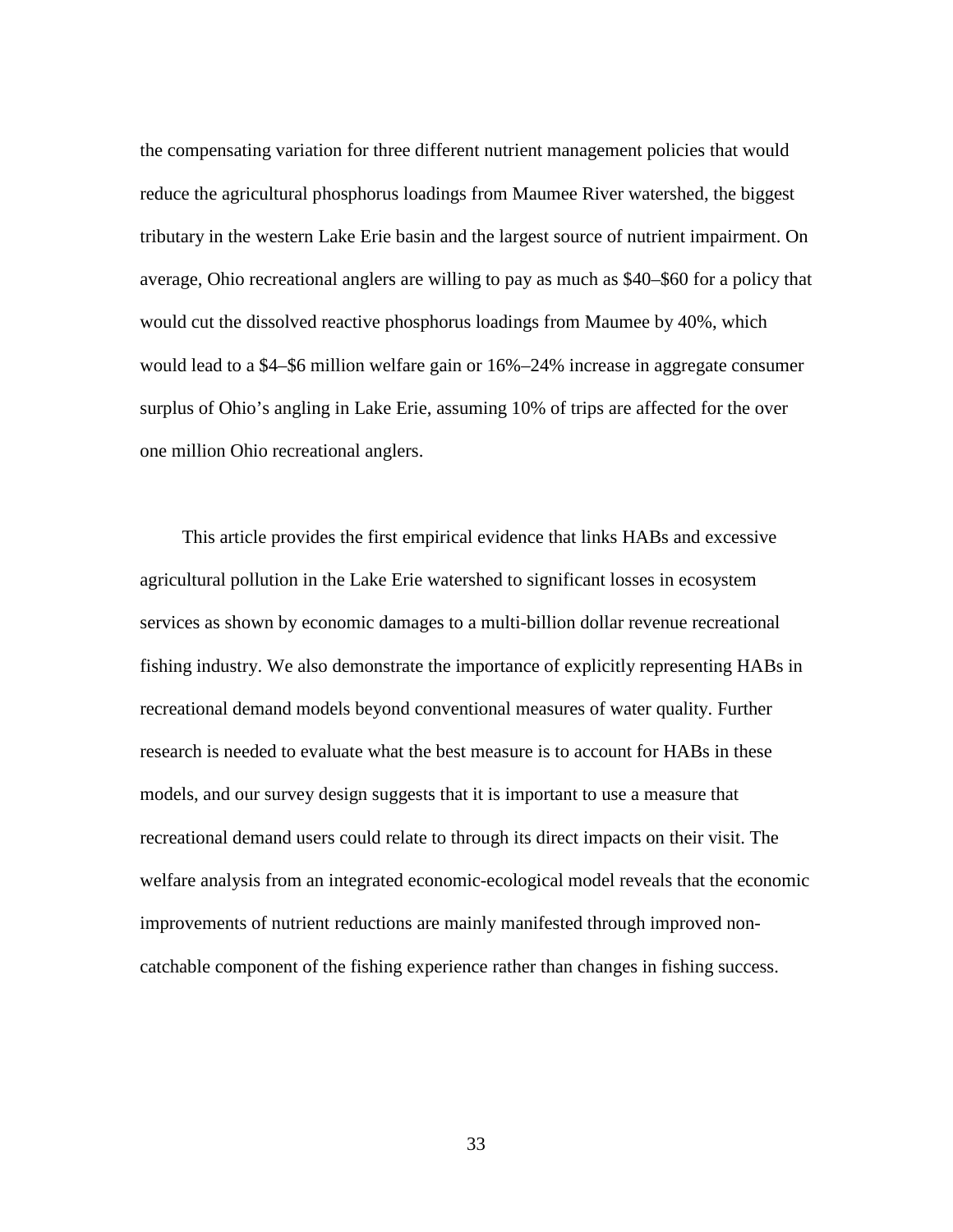There are several caveats in our welfare analysis for the nutrient reduction policies. For simplicity, we treat Lake Erie sites as one site with uniform characteristics in the welfare analysis, and future work with possible respondent interaction interfaces could ideally develop individualized scenarios based on the respondents' personal travel experiences and characteristics of their favorite sites. Our welfare measure per trip also implicitly ignored the choice occasions that did not result in fishing trips and kept the total number of trips constant, however, to the extent that improved water quality lead to more fishing trips by anglers, our welfare estimate could serve as a lower bound. Lastly, by focusing on a random sample of Ohio recreational anglers, we underestimate the economic damages to the entire Lake Erie recreational fishery due to the omission of anglers from Michigan, New York, Indiana, and Canada.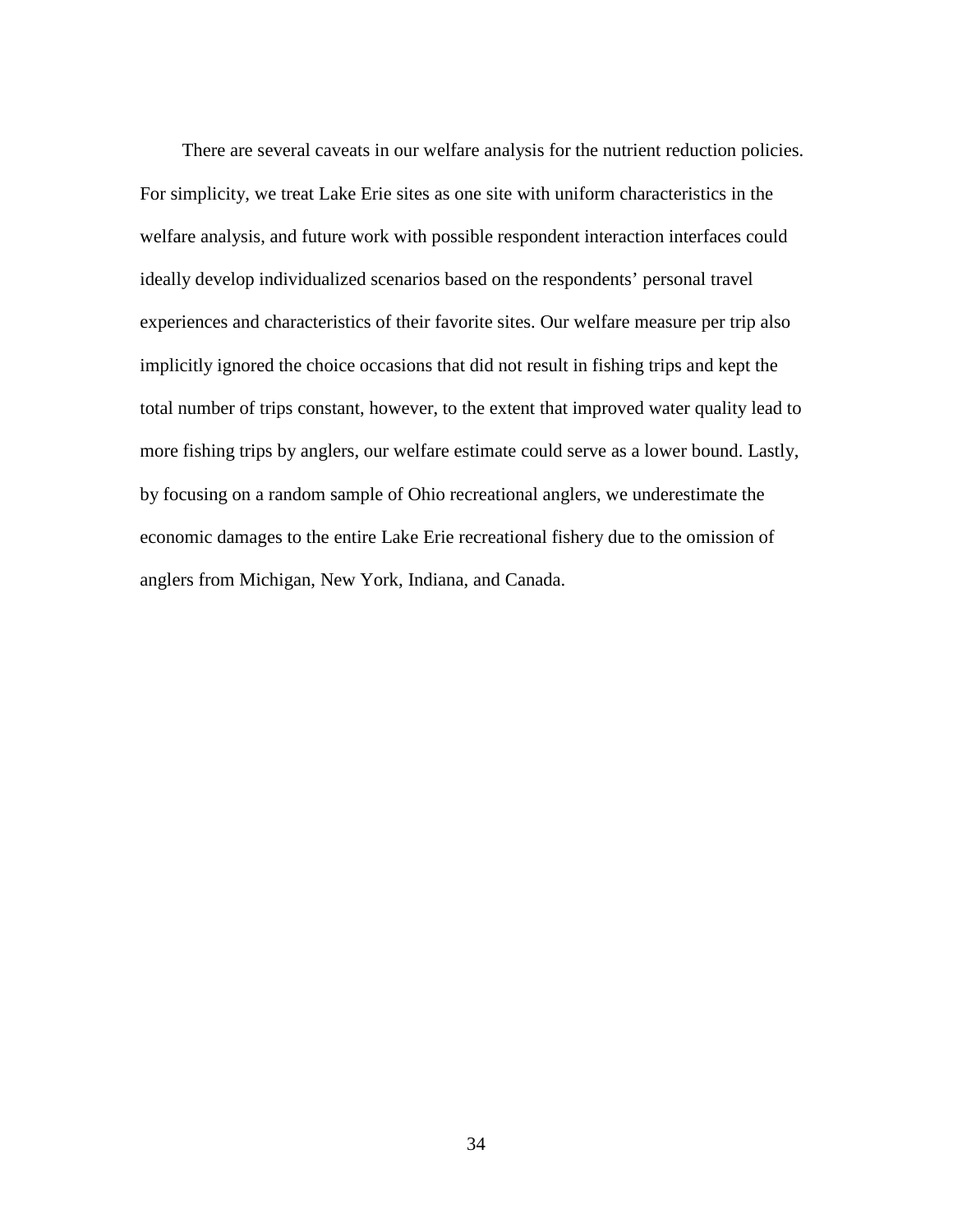### **References:**

- Bergstrom, J.C. and Cordell, H.K., 1991. "An analysis of the demand for and value of outdoor recreation in the United States." *Journal of Leisure Research*, *23*(1): 67- 86.
- Bingham, M., S.K. Sinha, F. Lupi. 2015. "Economic benefits of reducing harmful algal blooms in Lake Erie." Environmental Consulting & Technology, Inc., report.
- Bocaniov, S.A., L.F. Leon, Y.R. Rao, D.J. Schwab, and D. Scavia. 2016. " Simulating the effect of nutrient reduction on hypoxia in a large lake (Lake Erie, USA-Canada) with a three-dimensional lake model." *Journal of Great Lakes Research* 42:1228- 1240.
- Bogue, M.B. 2001. *Fishing the Great Lakes: an environmental history, 1783–1933*: Univ of Wisconsin Press.
- Boxall, P.C., and W.L. Adamowicz. 2002. "Understanding heterogeneous preferences in random utility models: a latent class approach." *Environmental and Resource Economics* 23:421-446.
- Cesario, F.J. 1976. "Value of time in recreation benefit studies." *Land Economics* 7:32- 41.
- Diaz, R.J., and R. Rosenberg. 2008. "Spreading dead zones and consequences for marine ecosystems." *Science* 321:926-929.
- Dillman, D., J.D. Smyth, and L.M. Christian. 2014. *Internet, phone, mail and mixedmode surveys: the tailored design method*, fourth ed. Wiley, New York.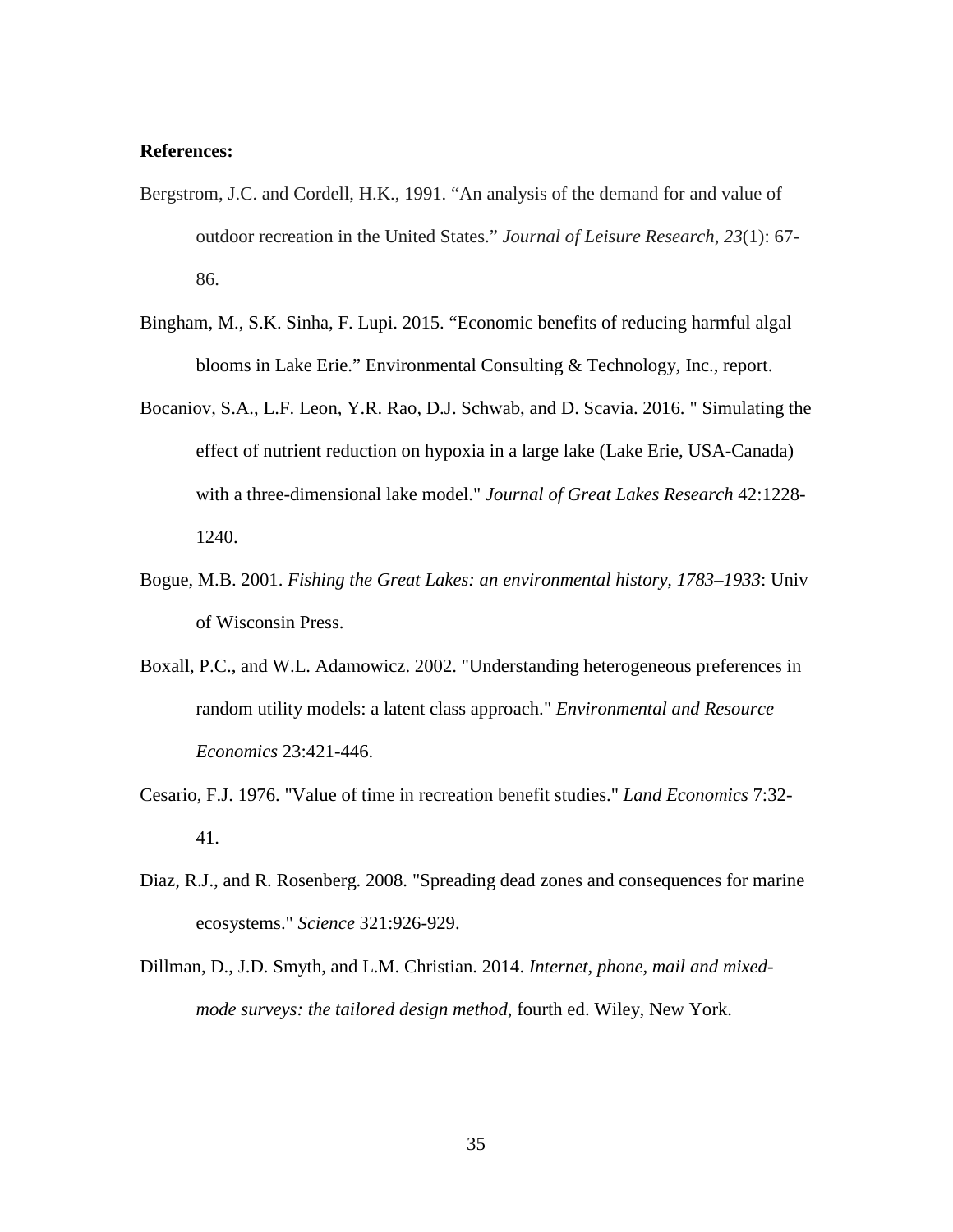- Egan, K.J., J.A. Herriges, C.L. Kling, and J.A. Downing. 2009. "Valuing water quality as a function of water quality measures." *American Journal of Agricultural Economics* 91:106-123.
- Fenichel, E.P., J.K. Abbott, and B. Huang. 2013. "Modelling angler behaviour as a part of the management system: synthesizing a multi‐disciplinary literature." *Fish and Fisheries* 14:137-157.
- Ferrini, S., and R. Scarpa. 2007. "Designs with *a priori* information for nonmarket valuation with choice experiments: A Monte Carlo study." *Journal of Environmental Economics and Management* 53:342-363.
- Fiebig, D.G., M.P. Keane, J. Louviere, and N. Wasi. 2010. "The generalized multinomial logit model: accounting for scale and coefficient heterogeneity." *Marketing Science* 29:393-421.
- Fraker, M. E., Y. Zhao, and S. A. Ludsin. 2015. "A calibrated and validated hydrodynamic-ecological model of plankton dynamics in the western basin of Lake Erie." Working paper, Department of Evolution, Ecology, and Organismal Biology, the Ohio State University.
- Freeman, A.M., J.A. Herriges, and C.L. Kling. 2014. *The measurement of environmental and resource values:theory and methods*, third ed. Washington, DC: RFF Press.
- Greene, W.H., and D.A. Hensher. 2003. "A latent class model for discrete choice analysis: contrasts with mixed logit." *Transportation Research Part B: Methodological* 37:681-698.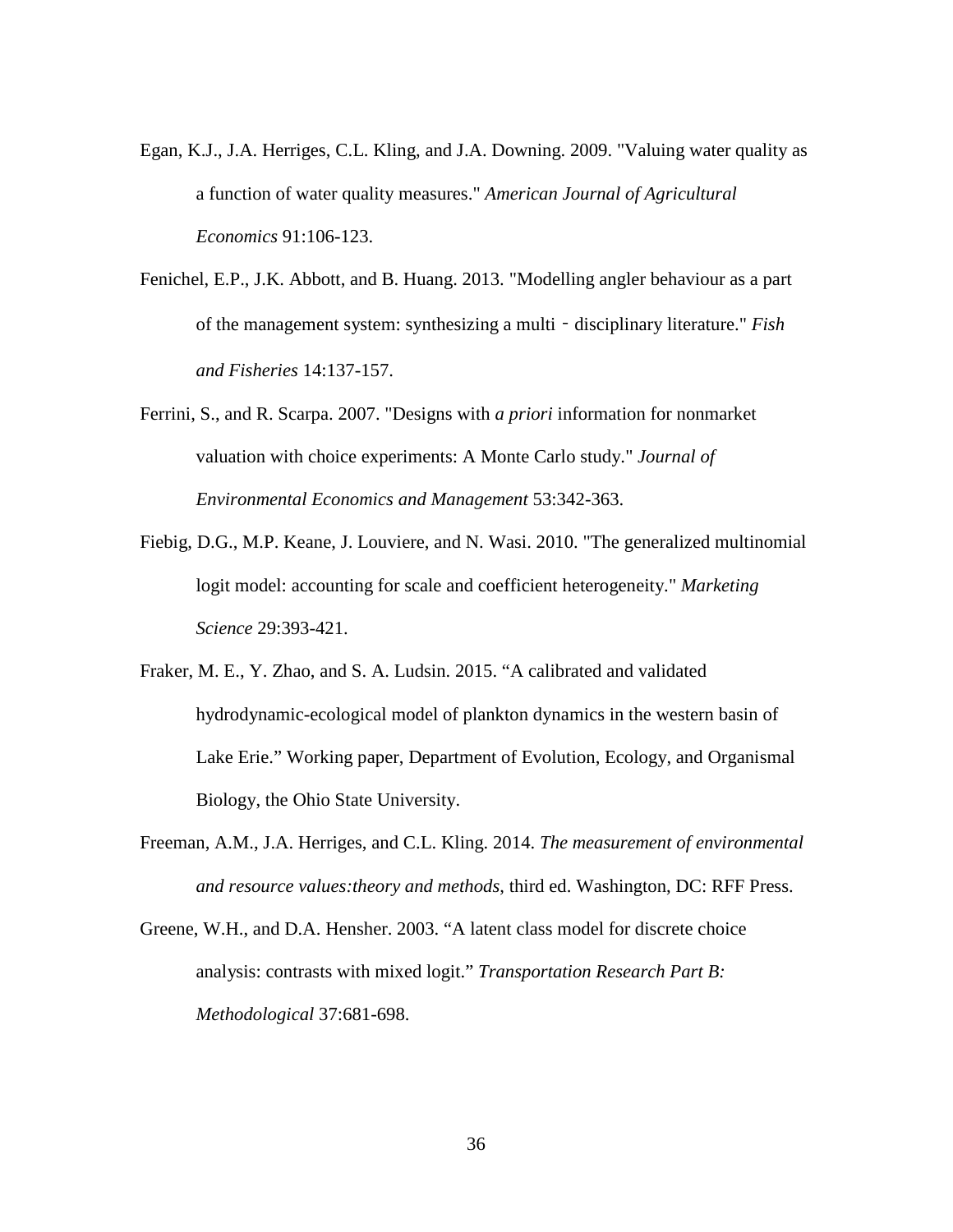- Gu, Y., A.R. Hole, and S. Knox. 2013. "Fitting the generalized multinomial logit model in Stata." *Stata Journal* 13:382-397.
- Hanemann, M. 1991. "Willingness to pay and willingness to accept: how much can they differ?" *American Economic Review* 81:635–647.
- Hess, S., and K. Train. 2017. "Correlation and scale in mixed logit models" *Journal of Choice Modeling* 23:1-8.
- Hipsey, M.R., 2008. *The CWR Computational Aquatic Ecosystem Dynamics Model (CAEDYM). User Manual.* Centre for Water Research (CWR), University of Western Australia.
- Hodges, B., and C. Dallimore, 2006. *Estuary, Lake and Coastal Ocean Model: ELCOM. Science Manual*. Centre of Water Research. University of Western Australia.
- Hole, A.R. 2007. "Estimating mixed logit models using maximum simulated likelihood." *Stata Journal* 7:388-401.
- Huang, D., K. Train, D. McFadden, and K. Wise. 2016. "Is depreciation a component of marginal travel cost? A literature review and empirical analysis." *Journal of Transport Economics and Policy* 50(2):1-19.
- Hudnell, H.K. 2010. "The state of US freshwater harmful algal blooms assessments, policy and legislation." *Toxicon* 55(5):1024-34.
- Hushak, L.J., J.M. Winslow, and N. Dutta. 1988. "Economic value of Great Lakes sportfishing: the case of private-boat fishing in Ohio's Lake Erie." *Transactions of the American Fisheries Society* 117:363-373.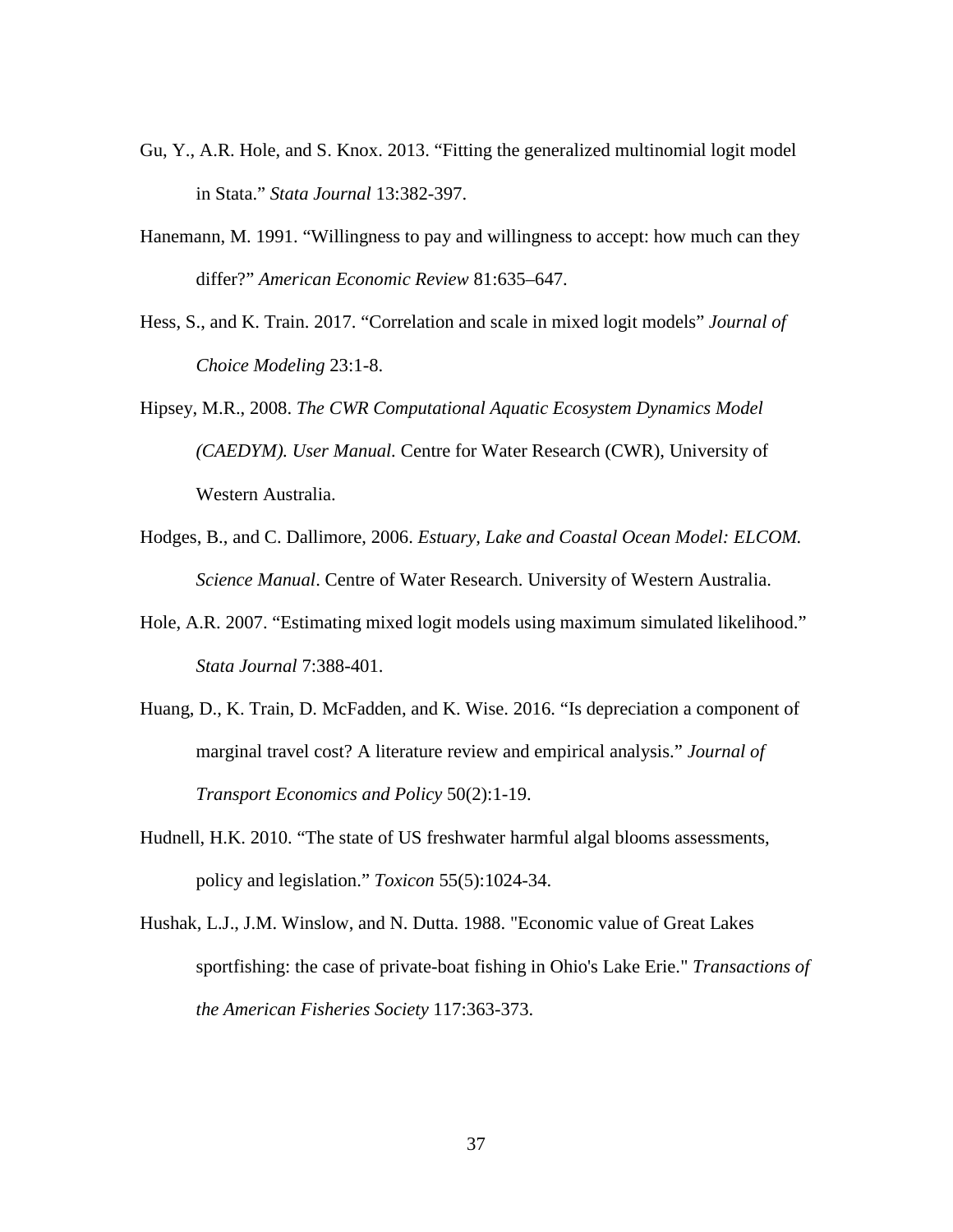- Hynes, S., D. Tinch, and N. Hanley. 2013. "Valuing improvements to coastal waters using choice experiments: An application to revisions of the EU Bathing Waters Directive." *Marine Policy* 40:137-144.
- Internal Revenue Service (IRS). 2014. *2014 standard mileage rates for business, medical and moving*.
- Keane, M., and N. Wasi. 2013. "Comparing alternative models of heterogeneity in consumer choice behavior." *Journal of Applied Econometrics* 28:1018-1045.
- Kelch, D., F.R. Lichtkoppler, B. Sohngen, and A. Daigneault. 2006. "The value of steelhead (*Onchorhynchus mykiss*) angling in Lake Erie tributaries." *Journal of Great Lakes Research* 32:424-433.
- Kling, C.L., Y. Ji, and D. Keiser. 2017. "Water-based recreation and water quality indices: a revealed preference approach." Manuscript.
- Kohavi, R. 1995. "A study of cross-validation and bootstrap for accuracy estimation and model selection." Paper in the International Joint Conference on Artificial Intelligence (IJCAI).
- Kosenius, A.-K. 2010. "Heterogeneous preferences for water quality attributes: The case of eutrophication in the Gulf of Finland, the Baltic Sea." *Ecological Economics* 69:528-538.
- Kraus, R.T., C.T. Knight, T.M. Farmer, A.M. Gorman, P.D. Collingsworth, G.J. Warren, P.M. Kocovsky, and J.D. Conroy. 2015. "Dynamic hypoxic zones in Lake Erie compress fish habitat, altering vulnerability to fishing gears." *Canadian Journal of Fisheries and Aquatic Sciences* 72:797–806.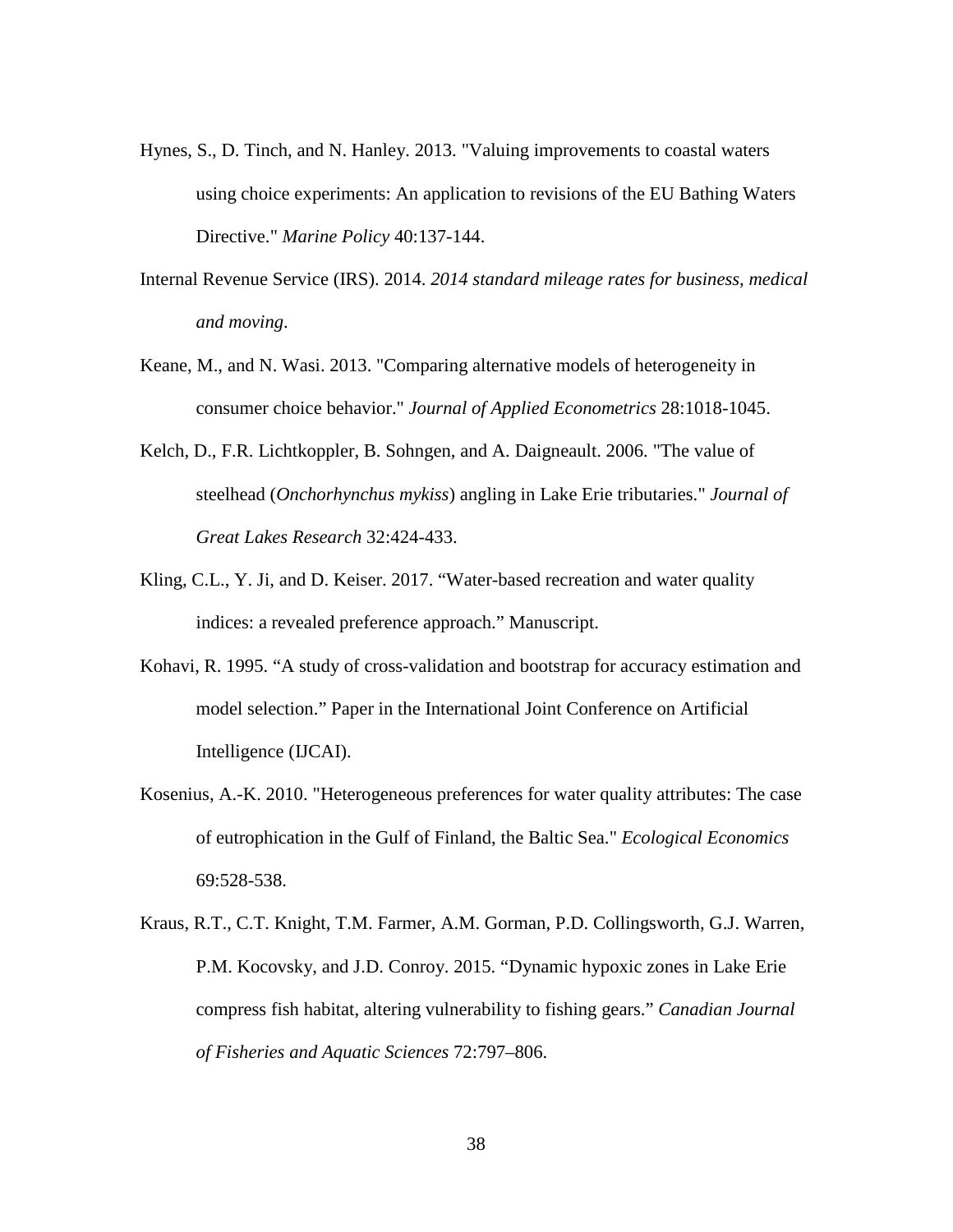- Kuhfeld, W.F. 2005. "Experimental design, efficiency, coding, and choice designs." In *Marketing Research Methods in SAS: Experimental Design, Choice, Conjoint, and Graphical Techniques.* pp. 47-97.
- Leon, L.F., Smith, R.E.H., Hipsey, M.R., Bocaniov, S.A., Higgins, S.N., Hecky, R.E., Antenucci, J.P., Imberger, J.A., and S.J., Guildford, 2011. "Application of a 3D hydrodynamic-biological model for seasonal and spatial dynamics of water quality and phytoplankton in Lake Erie." *Journal of Great Lakes Research* 37: 41–53.
- Louviere, J.J., D.A. Hensher, and J.D. Swait. 2000. *Stated choice methods: analysis and applications*: Cambridge University Press.
- Lucente, J.E., T. Gabriel, G. Davis, C. Wellington, and F. Lichtkoppler. 2012. "Ohio's 2010 Lake Erie charter fishing industry." *Fisheries* 37:532-541.
- Ludsin, S.A., K.M. DeVanna, and R.E.H. Smith. 2014. Physical-biological coupling and the challenge of understanding fish recruitment in large lakes. *Canadian Journal of Fisheries and Aquatic Sciences* 71:775-794.
- Lupi, F., J.P. Hoehn, and G.C. Christie. 2003. "Using an economic model of recreational fishing to evaluate the benefits of sea lamprey (*Petromyzon marinus*) control on the St. Marys River." *Journal of Great Lakes Research* 29:742-754.
- McConnell, K.E., and I. Strand. 1981. "Measuring the Cost of Time in Recreation Demand Analysis: An Application to Sportfishing." *American Journal of Agricultural Economics* 63(1): 169-173.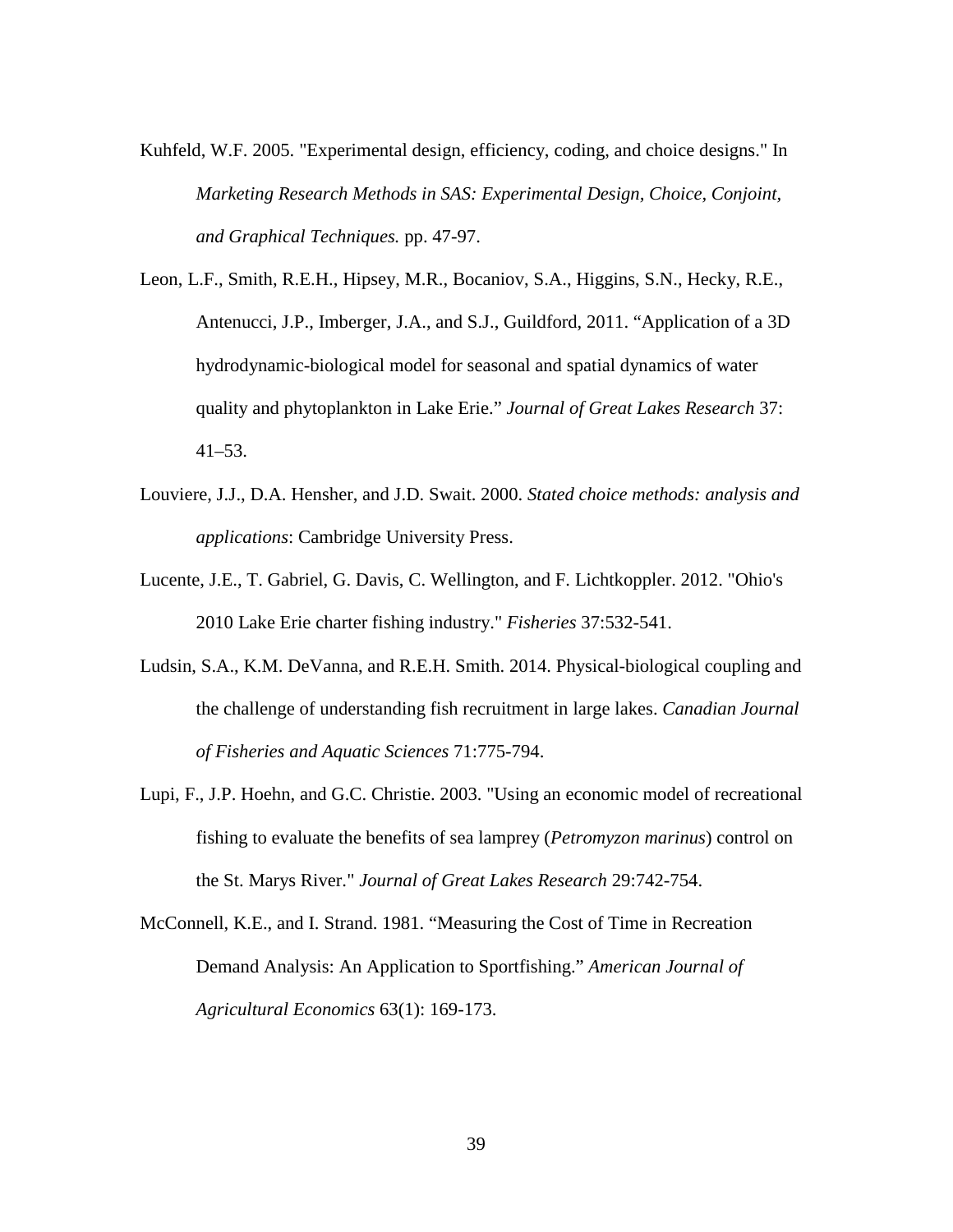- McFadden, D. (1974) "Conditional logit analysis of qualitative choice behavior." In *Frontiers in Econometrics.* pp. 105-142.
- McFadden, D. (1974) "Conditional logit analysis of qualitative choice behavior." In *Frontiers in Econometrics.* pp. 105-142.
- Melstrom, R.T., and F. Lupi. 2013. "Valuing recreational fishing in the Great Lakes." *North American Journal of Fisheries Management* 33:1184-1193.
- Michalak, A.M., et al. 2013. "Record-setting algal bloom in Lake Erie caused by agricultural and meteorological trends consistent with expected future conditions." *Proceedings of the National Academy of Sciences* 110:6448-6452.
- Ohio Environmental Protection Agency (Ohio EPA). 2013. "Public water system harmful algal bloom response strategy." May 2013.
- Ohio Department of Health, Ohio Department of Natural Resources, and Ohio Environmental Protection Agency (Ohio.gov). 2016. "State of Ohio harmful algal bloom response strategy for recreational waters."
- Ohio Department of Natural Resources (ODNR). 2013. "Ohio's Lake Erie fisheries 2012." Prepared by Lake Erie Fisheries Units, ODNR Division of Wildlife.
- Ohio Department of Natural Resources (ODNR). 2014. "Ohio's Lake Erie fisheries 2013." Prepared by Lake Erie Fisheries Units, ODNR Division of Wildlife.
- Palm-Forster, L.H., F. Lupi, and M. Chen. 2016. "Valuing Lake Erie Beaches Using Value and Function Transfers." *Agricultural and Resource Economic Review*  45(2): 270-292.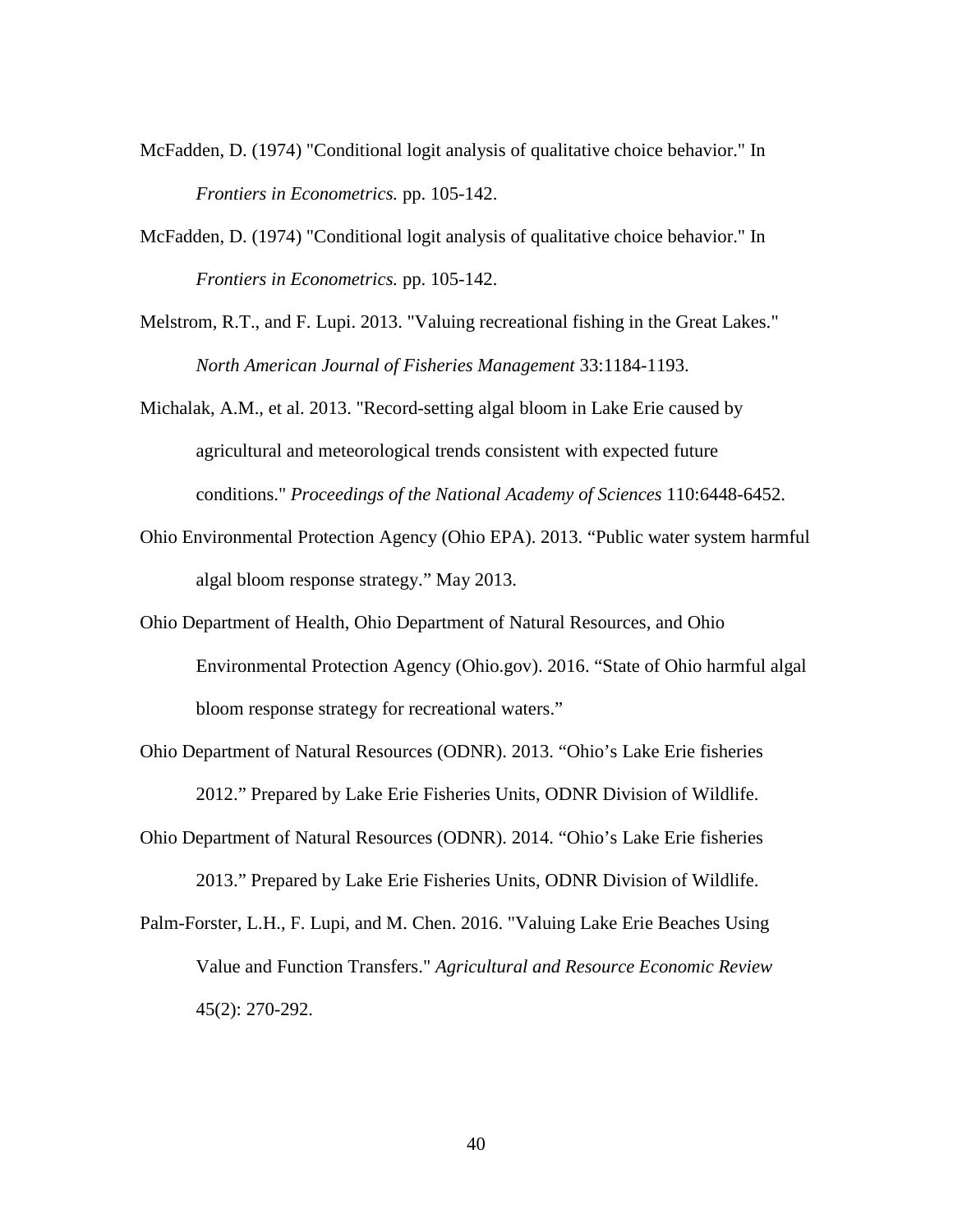- Pacifico, D., and H. il Yoo (2012) "lclogit: a Stata module for estimating a mixed logit model with discrete mixing distribution via the Expectation-Maximization algorithm." In *Australian School of Business Research Paper.*
- Phaneuf, D.J. 2013. "Heterogeneity in environmental demand." *Annual Review of Resource Economics* 5:227-244.
- Pollak, R., and T.J. Wales. 1991. "The likelihood dominance criterion: A new approach to model selection." *Journal of Econometrics* 47(2):227-242.
- Phaneuf, D.J., and V.K. Smith. 2005. "Recreation demand models." *Handbook of Environmental Economics* 2:671-761.
- Provencher, B., and R.C. Bishop. 1997. "An estimable dynamic model of recreation behavior with an application to Great Lakes angling." *Journal of Environmental Economics and Management* 33:107-127.
- Raymond, H. "Harmful algal blooms at Ohio public water systems." Ohio EPA public water system (PWS) HAB coordinator's presentation.
- Reutter, J.M., L.E.M. Network, and S. Team. 2011. *Lake Erie nutrient loading and harmful algal blooms: research findings and management implications*. Ohio Sea Grant College Program, Ohio State University.
- Rosenberger, R.S., and J.B. Loomis. 2001. *Benefit transfer of outdoor recreation use values: A technical document supporting Forest Service strategic plan.* Gen. Tech. Rep. RMRS-GTR-72. Fort Collins, CO: U.S. Department of Agriculture, Forest Service, Rocky Mountain Research Station. 59 p.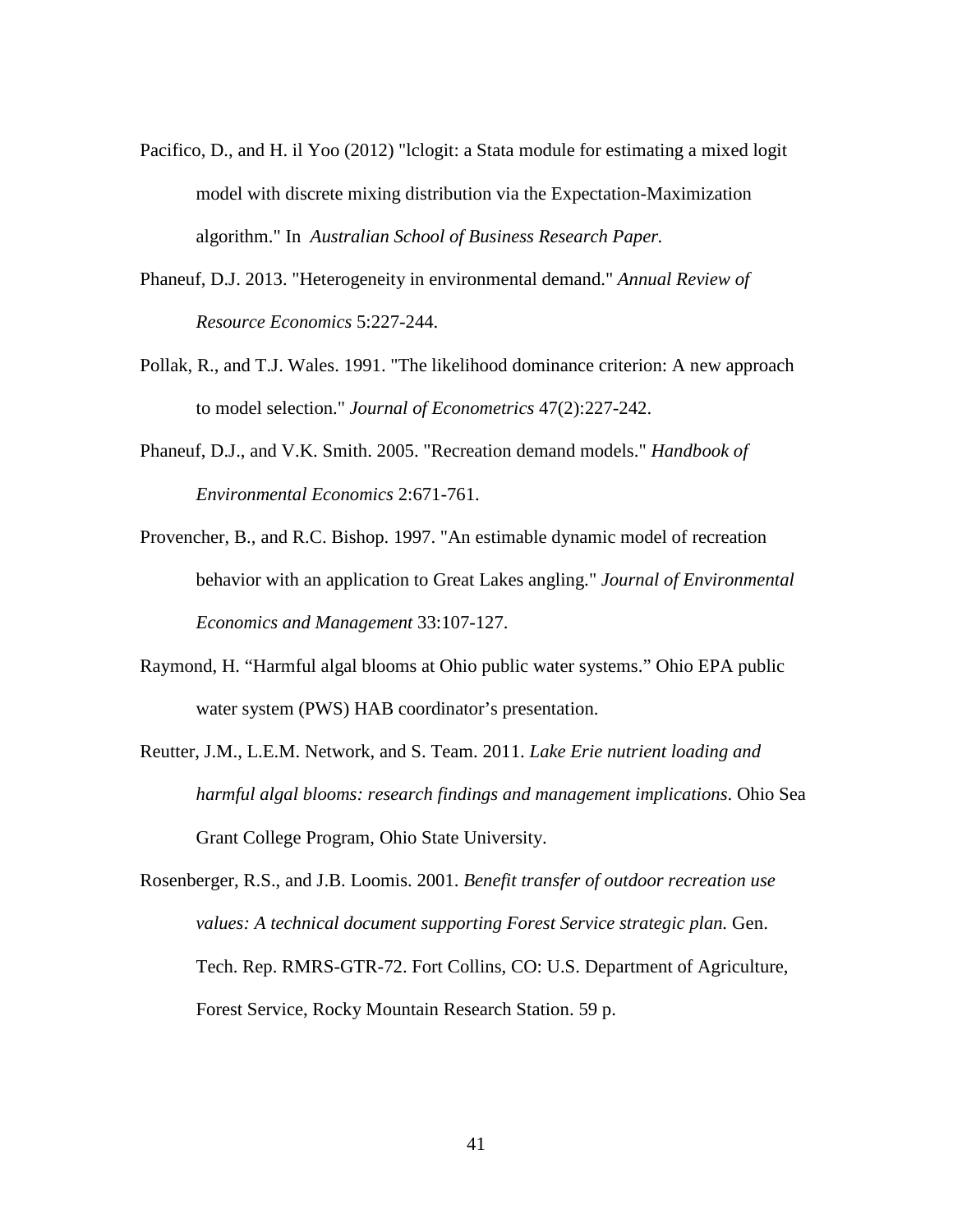- Rucinski, D.K., D. Belesky, J.V. DePinto, D.J. Schwab, and D. Scavia. 2010. "A simple 1-dimensional, climate based dissolved oxygen model for the central basin of Lake Erie." *Journal of Great Lakes Research* 36:465-476.
- Sarrias, M. and R. Daziano. 2017. "Multinomial logit models with continuous and discrete individual heterogeneity in R: the *gmnl* package." *Journal of Statistical Software* 79(2): 1-46.
- Scavia, D., M. Kalcic, R.L. Muenich, J. Read, N. Aloysius, I. Bertani, C. Boles, R. Confesor, J. DePinto, M. Gildow, J. Martin, T. Redder, D. Robertson, S. Sowa, Y. Wang, and H. Yen. 2017. "Multiple models guide strategies for agricultural nutrient reductions." *Frontiers in Ecology and the Environment* 15(3):126–132.
- Stumpf, R.P., L.T. Johnson, T.T. Wynne, and D.B. Baker. 2016. "Forecasting annual cyanobacterial bloom biomass to inform management decisions in Lake Erie." *Journal of Great Lakes Research* 42(6):1174–1183.
- Sohngen, B., W. Zhang, J. Bruskotter, and B. Sheldon. 2015. *Results from a 2014 Survey of Lake Erie Anglers*. Report for Ohio Environmental Council. Columbus, OH: The Ohio State University

Train, K.E. 2009. *Discrete choice methods with simulation*: Cambridge University Press.

- U.S. Environmental Protection Agency (US EPA). 2015. *A Compilation of Cost Data Associated with the Impacts and Control of Nutrient Pollution*. Office of Water report EPA 820-F-15-096.
- U.S. Fishing and Wildlife Service, and U.S. Census Bureau. "2011 national survey of fishing, hunting, and wildlife-associated recreation."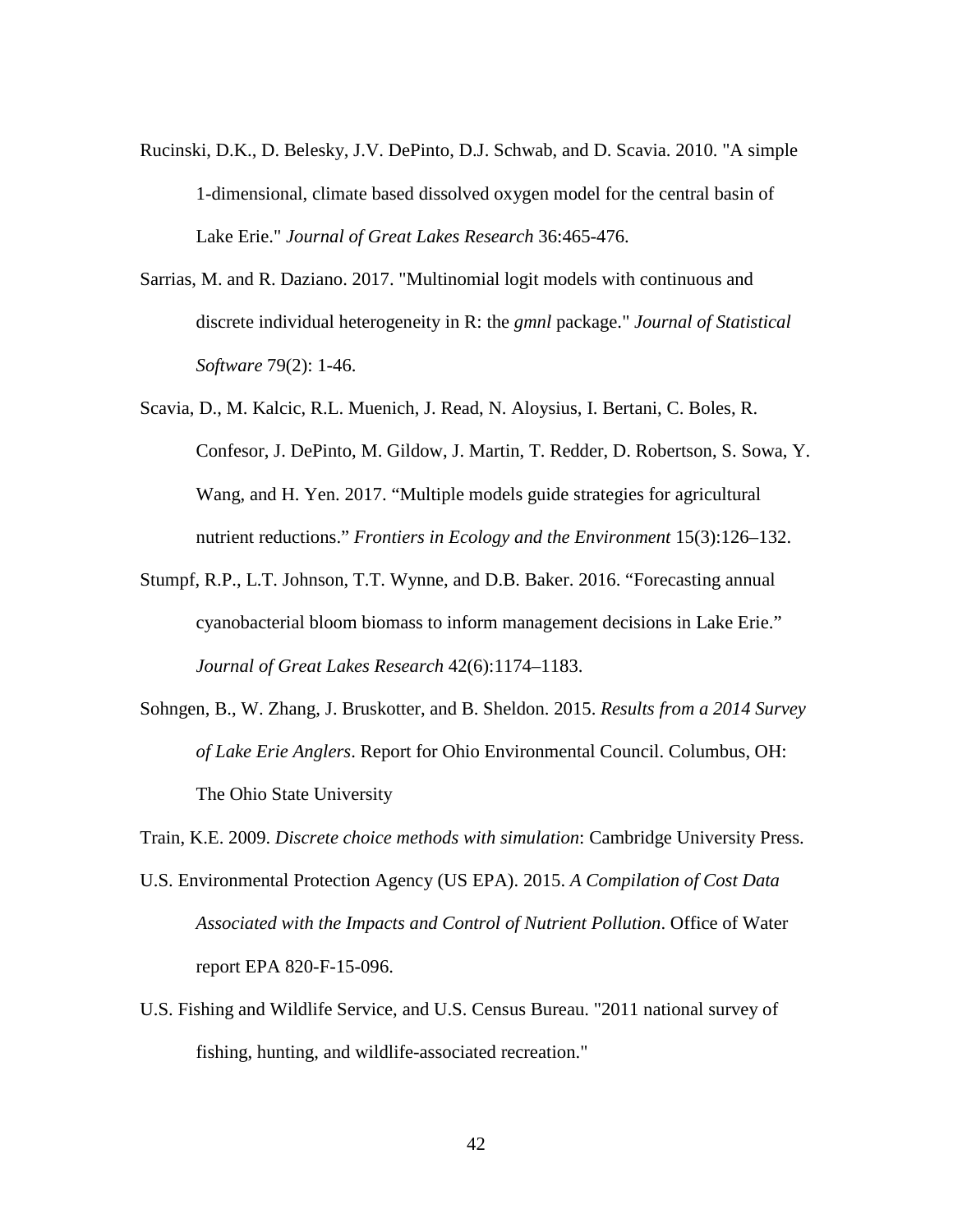- Van Houtven, G., C. Mansfield, D.J. Phaneuf, R. von Haefen, B. Milstead, M.A. Kenny, and K.H. Reckhow. 2014. "Combining expert elicitation and stated preference methods to value ecosystem services from improved lake water quality." *Ecological Economics* 99:40-52.
- Viscusi, W.K., J. Huber, and J. Bell. 2008. "The economic value of water quality." *Environmental and Resource Economics* 41:169-187.
- Weicksel, S., and F. Lupi. 2013. *A review of the economic benefits and costs of reducing harmful algal blooms on Lake Erie*. Prepared for the International Joint Commission. East Lansing, MI: Michigan State University.
- Westrick, J. A., Szlag, D. C., Southwell, B. J., and Sinclair, J. 2010. "A review of cyanobacteria and cyanotoxins removal/inactivation in drinking water treatment." *Analytical and Bioanalytical Chemistry* 397, 1705–1714.
- Whitehead, J.C., D.J. Phaneuf, C.F. Dumas, J. Herstine, J. Hill, and B. Buerger. 2010. "Convergent validity of revealed and stated recreation behavior with quality change: a comparison of multiple and single site demands." *Environmental and Resource Economics* 45:91-112.
- Wituszynski, D., C. Hu, F. Zhang, J. Chaffin, J. Lee, S. Ludsin, and J. Martin. 2017. "Microcystin in Lake Erie fish: risk to human health and relationship to cyanobacterial blooms." *Journal of Great Lakes Research,* in press
- Wolf, D., W Georgic, H.A. Klaiber., 2017. Reeling in the damages: Harmful algal blooms' impact on Lake Erie's recreational fishing industry. *Journal of Environmental Management*. 199: .148-157.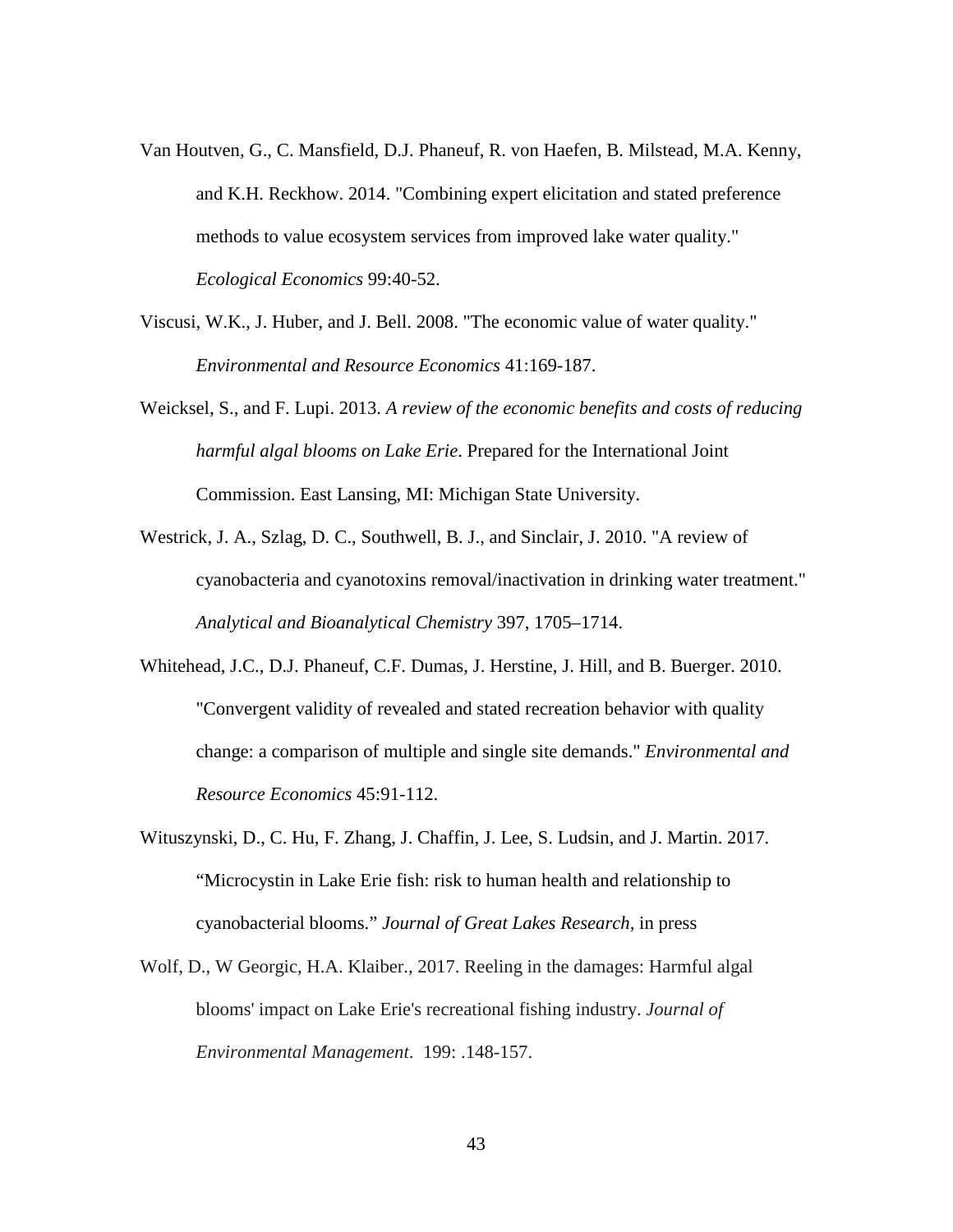Zhao, Y. M., Jones, M. L., Shuter, B. J., and Roseman, E. F. 2009. "A biophysical model of Lake Erie walleye (*Sander vitreus*) explains interannual variations in recruitment." *Canadian Journal of Fisheries and Aquatic Sciences* 66: 114–125.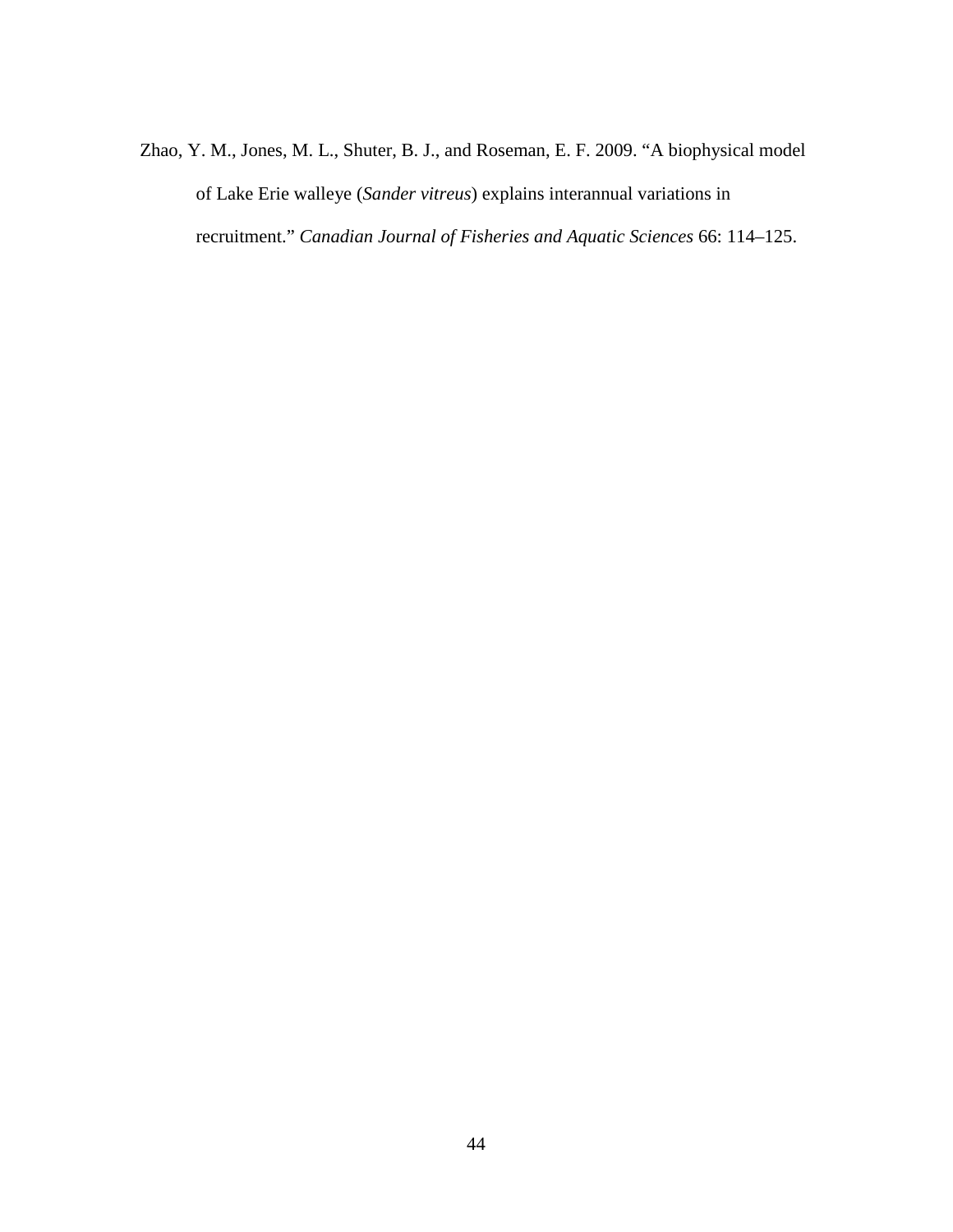# **Tables**

|                               |                                                                                                | Our sample                  |                                        | National sample - percent                |                                                 |  |
|-------------------------------|------------------------------------------------------------------------------------------------|-----------------------------|----------------------------------------|------------------------------------------|-------------------------------------------------|--|
| Variable                      | Value                                                                                          | # Responses                 | Percent                                | Ohio<br>resident<br>anglers              | US anglers<br>who fish in<br>the Great<br>Lakes |  |
|                               | $18-24$ years                                                                                  | 12                          | 1.6%                                   | 16.1%                                    | 19.4%                                           |  |
|                               | $25-34$ years                                                                                  | 54                          | 7.0%                                   | 17.6%                                    | 14.1%                                           |  |
|                               | 35-44 years                                                                                    | 75                          | 9.8%                                   | 13.3%                                    | 29.3%                                           |  |
| Age                           | 45-54 years                                                                                    | 165                         | 21.5%                                  | 31.1%                                    | 21.8%                                           |  |
|                               | 55-64 years                                                                                    | 196                         | 25.6%                                  | 7.1%                                     | 8.3%                                            |  |
|                               | 65-74 years                                                                                    | 265                         | 34.6%                                  | 14.7%                                    | 7.1%                                            |  |
| Education                     | 11 years or<br>less<br>12 years<br>1-3 years of<br>college<br>4 years or<br>more of<br>college | 26<br>168<br>278<br>279     | 3.5%<br>22.4%<br>37.0%<br>37.2%        | 11.5%<br>51.8%<br>16.6%<br>20.1%         | 33.9%<br>32.0%<br>34.1%                         |  |
| Annual<br>household<br>income | Less than 20k<br>20-30k<br>$30 - 40k$<br>40-50k<br>50-75k                                      | 59<br>46<br>85<br>30<br>163 | 8.8%<br>6.9%<br>12.7%<br>4.5%<br>24.3% | 28.0%<br>11.8%<br>14.2%<br>6.0%<br>18.1% | 14.1%<br>25.6%                                  |  |

Table 1. Comparison of Angler Characteristics of our Sample and National Sample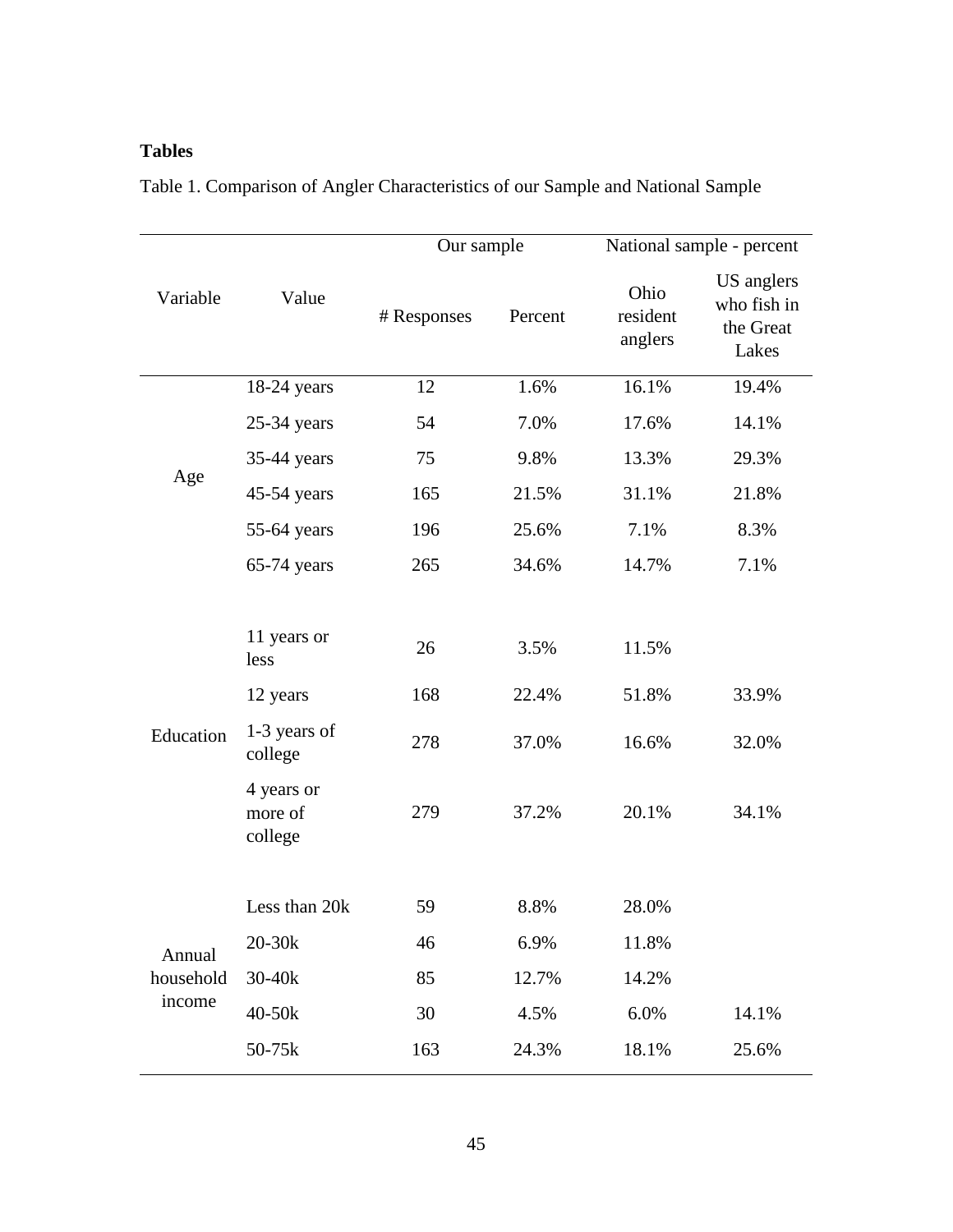|                       | 75-100k               | 116 | 17.3% | 8.0%  | 29.6% |
|-----------------------|-----------------------|-----|-------|-------|-------|
|                       | 100-150k              | 171 | 25.5% | 13.9% | 30.8% |
|                       |                       |     |       |       |       |
| Population<br>size of | 1 million or<br>more  | 285 | 37.2% | 30.2% | 33.1% |
|                       | $250k - 1$<br>million | 75  | 9.8%  | 32.5% | 29.1% |
| residence             | $50k - 250k$          |     |       | 25.5% | 22.6% |
|                       | Outside metro         | 407 | 53.1% | 11.8% | 15.0% |
|                       |                       |     |       |       |       |
|                       | Male                  | 672 | 89.0% | 80.1% | 75.5% |
| Gender                | Female                | 83  | 11.0% | 19.9% | 24.5% |
|                       |                       |     |       |       |       |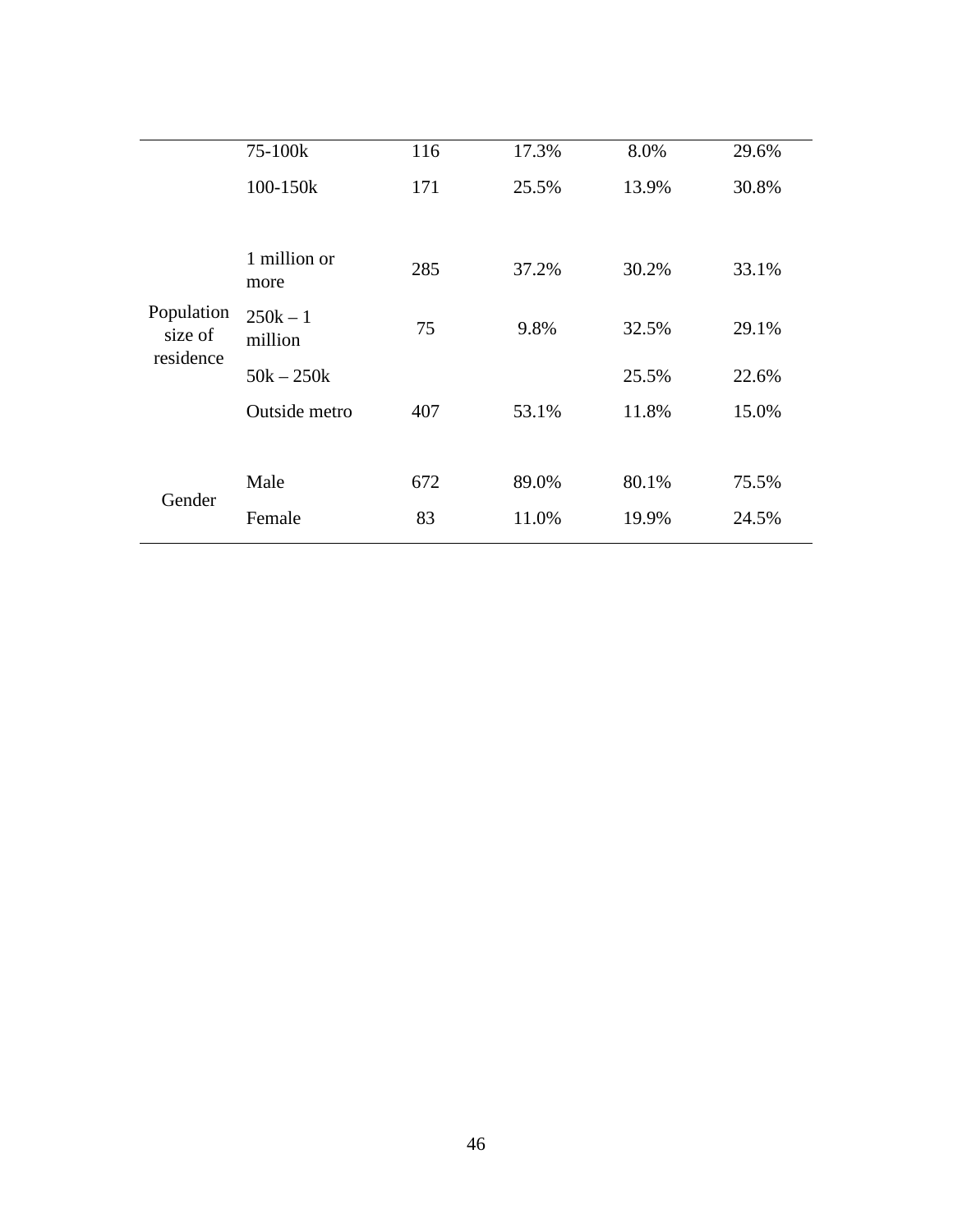|                  |                              |              |              | G-MNL-II     | G-MNL-II with   |
|------------------|------------------------------|--------------|--------------|--------------|-----------------|
|                  |                              |              | CL with      | with         | log-normal      |
| Variable         | Explanation                  | CL           | interactions | normal       | mixing for      |
|                  |                              |              |              | mixing       | walleye and hab |
| Mean coefficient |                              |              |              |              |                 |
| price            | travel cost from home to     | $-0.0069***$ | $-0.0126***$ | $-0.0107***$ | $-0.0107***$    |
|                  | nearest boat ramp (\$)       | (<0.001)     | (<0.001)     | (<0.001)     | (<0.001)        |
| Walleye          | # hours to catch one walleye | $-0.3205***$ | $-0.6805***$ | $-1.3984***$ | $-0.6697***$    |
|                  |                              | (<0.001)     | (<0.001)     | (<0.001)     | (<0.001)        |
| hab_size         | miles of algal bloom to boat | $-0.0627***$ | $-0.1214***$ | $-0.2580***$ | $-2.9652***$    |
|                  | through                      | (<0.001)     | (<0.001)     | (<0.001)     | (<0.001)        |
| clarity_clear    | dummy for very clear water   | $0.6557***$  | $0.9440***$  | 1.8816***    | $0.8564***$     |
|                  |                              | (<0.001)     | (<0.001)     | (<0.001)     | (<0.001)        |
| clarity_medium   | dummy for somewhat murky     | $0.4433***$  | 0.5998***    | $1.0421***$  | $0.5346***$     |
|                  | water                        | (<0.001)     | (<0.001)     | (<0.001)     | (<0.001)        |
| dist_boat        | boating distance from boat   | $-0.0068***$ | $-0.0214***$ | $-0.0341***$ | $-0.0106***$    |
|                  | ramp to fishing site (miles) | (<0.001)     | (<0.001)     | (<0.001)     | (<0.001)        |
| Neither          | dummy for choosing "neither" | $-1.7484***$ | $-3.9268***$ | $-4.1455***$ | $-3.8764***$    |
|                  |                              | (<0.001)     | (<0.001)     | (<0.001)     | (<0.001)        |

## Table 2. Model Results from CL and G-MNL-II Models

*Interaction variables*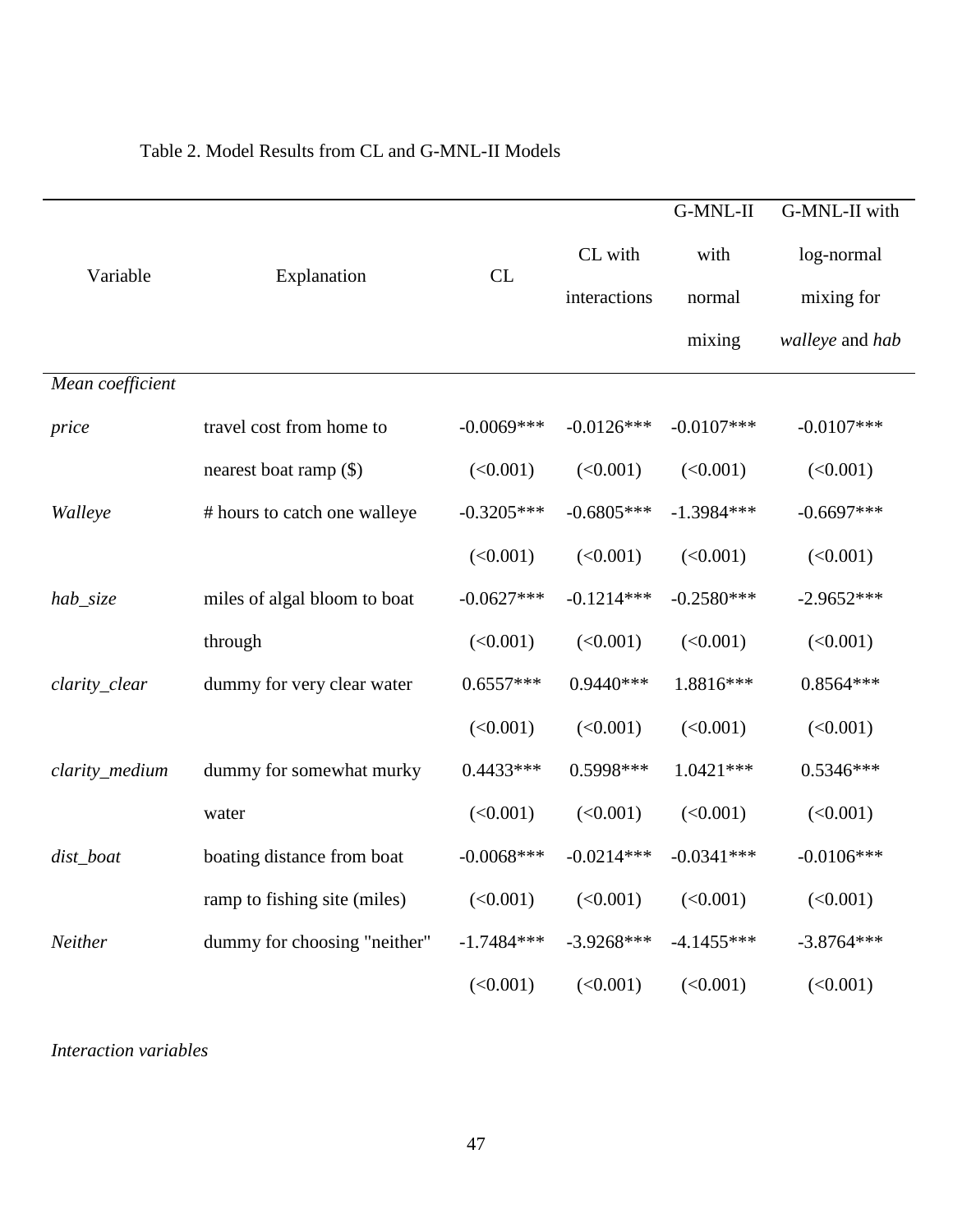| walleye*walleye    | # hours to catch one walleye *             | 0.0167       |
|--------------------|--------------------------------------------|--------------|
| is the key species | dummy_key species to target                | (0.86)       |
| to target          | is walleye                                 |              |
| hab_size*has       | miles of algal bloom to boat               | 0.0208       |
| seen HAB           | through * dummy_has seen                   | (0.56)       |
|                    | blooms before                              |              |
| neither*male       | dummy_choose "neither" *                   | $0.0661***$  |
|                    | dummy_male                                 | (0.7)        |
|                    | neither*education dummy_choose "neither" * | $-0.2082***$ |
|                    | education level                            | (0.6)        |

### *Standard deviation*

| Walleye        | # hours to catch one walleye | $0.8004***$ | $1.4131***$ |
|----------------|------------------------------|-------------|-------------|
|                |                              | (<0.001)    | (<0.001)    |
| $hab\_size$    | miles of algal bloom to boat | $0.2628***$ | 1.4379***   |
|                | through                      | (<0.001)    | (<0.001)    |
| clarity_clear  | dummy for very clear water   | $1.6118***$ | $0.9073***$ |
|                |                              | (<0.001)    | (<0.001)    |
| clarity_medium | dummy for somewhat murky     | $1.1581***$ | $0.4966***$ |
|                | water                        | (<0.001)    | (<0.001)    |
| dist_boat      | boating distance from boat   | $0.0617***$ | $0.0343***$ |
|                | ramp to fishing site (miles) | (<0.001)    | (<0.001)    |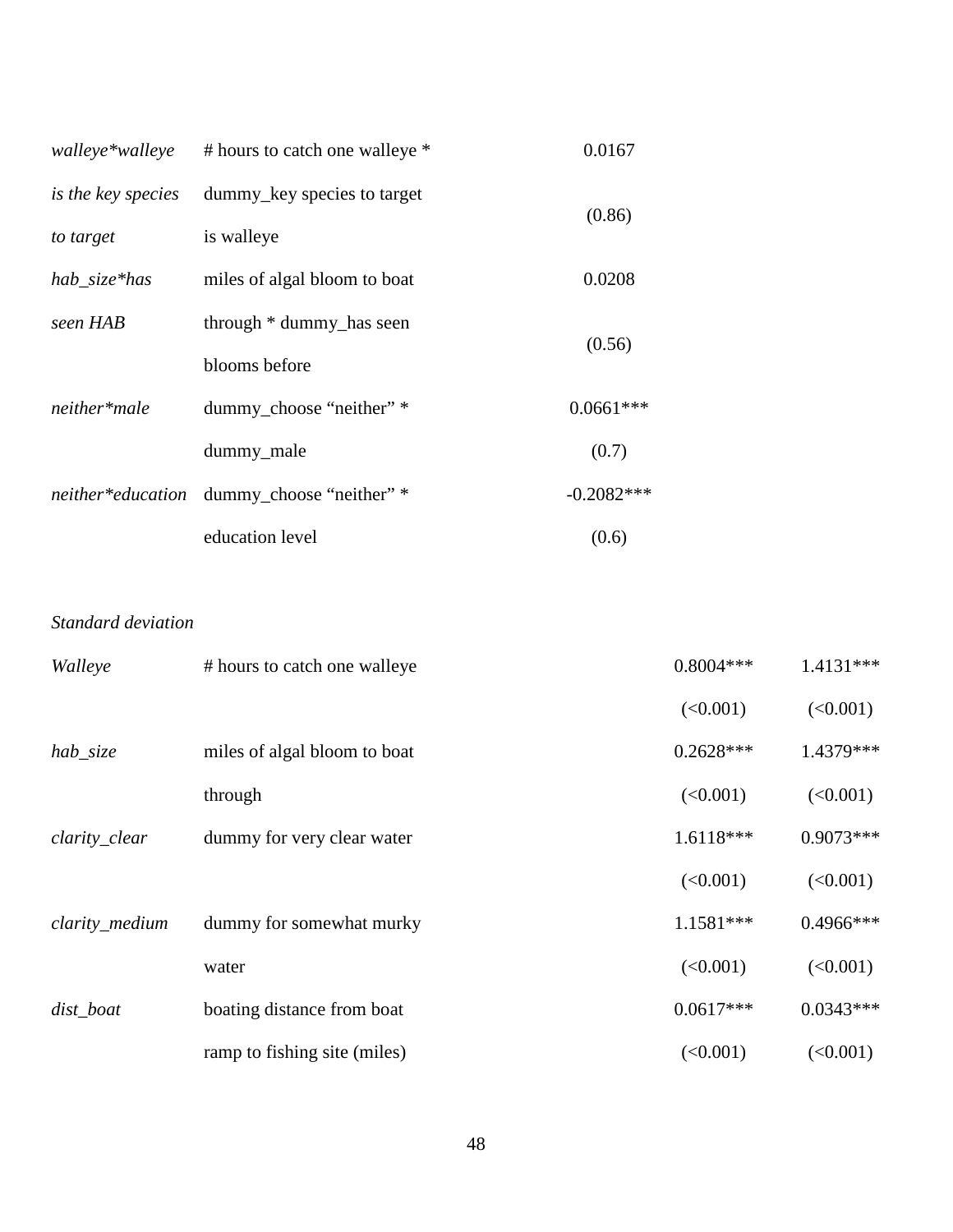| Tau                               | scale parameter |            |            | 1.3718*** | $-0.0103$ |
|-----------------------------------|-----------------|------------|------------|-----------|-----------|
|                                   |                 |            |            | (<0.001)  | (0.9070)  |
|                                   |                 |            |            |           |           |
| Log-likelihood                    |                 | $-4502.14$ | $-3784.39$ | $-3650.2$ | $-3679.5$ |
| Out-of-sample prediction accuracy |                 | 50.7%      | 54.0%      | 53.5%     | 55.6%     |
| <b>AIC</b>                        |                 | 9018.3     | 7880.7     | 7328.3    | 7387.0    |
| <b>BIC</b>                        |                 | 9071.0     | 7960.7     | 7418.4    | 7477.1    |
| Number of parameters              |                 | 7          | 11         | 13        | 13        |
| RMSE from k-fold cross validation |                 | 4.709      | 4.416      | 3.919     | 4.241     |
| Number of observations            |                 |            |            | 13806     |           |
| Number of respondents             |                 |            |            | 767       |           |
|                                   |                 |            |            |           |           |

Note: p-values for the z-statistics of the coefficients are shown in the parentheses.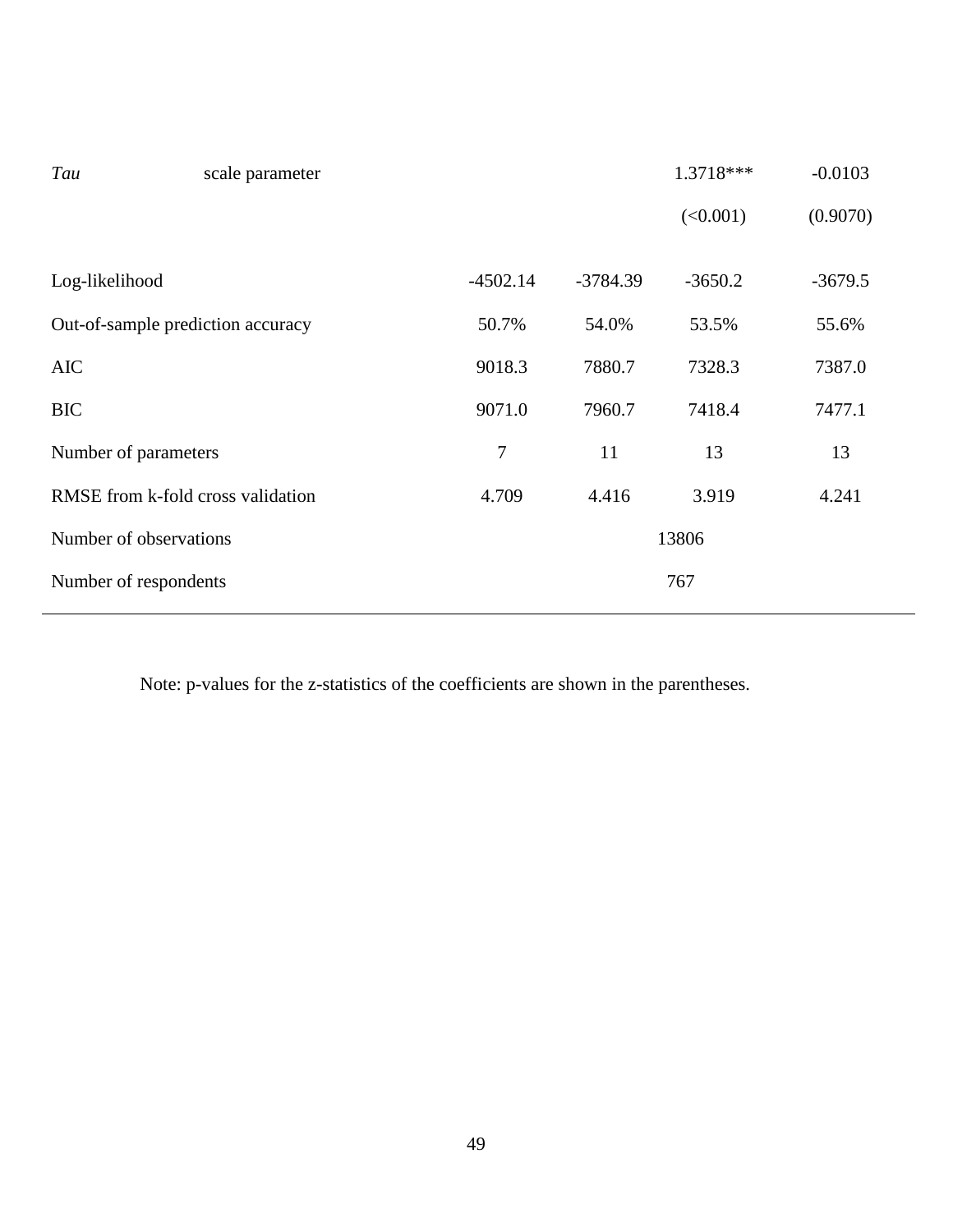| Variable                  | Explanation                   | Class 1     | Class 2      | Class 3      | Class 4      |
|---------------------------|-------------------------------|-------------|--------------|--------------|--------------|
| Utility function          |                               |             |              |              |              |
| price                     | travel cost from home to boat | $-0.0208*$  | $-0.0160***$ | $-0.0059***$ | $-0.0144***$ |
|                           | ramp $(\$)$                   | (0.057)     | (<0.001)     | (<0.001)     | (<0.001)     |
| walleye                   | # hours to catch one walleye  | $-0.7091**$ | $-1.1674***$ | $-0.036$     | $-0.4753***$ |
|                           |                               | (0.018)     | (<0.001)     | (0.201)      | (<0.001)     |
| hab_size                  | miles of algal bloom to boat  | $-0.2272**$ | $-0.1542***$ | $-0.0455***$ | $-0.1588***$ |
|                           | through                       | (0.057)     | (<0.001)     | (<0.001)     | (<0.001)     |
| clarity_clear             | dummy for very clear water    | 0.5911      | $0.7567***$  | 0.5089***    | 1.7339***    |
|                           |                               | (0.280)     | (<0.001)     | (<0.001)     | (<0.001)     |
| clarity_medium            | dummy for somewhat murky      | $-0.2498$   | $0.6027***$  | 0.4299***    | 1.0100***    |
|                           | water                         | (0.688)     | (<0.001)     | (<0.001)     | (<0.001)     |
| dist_boat                 | boating distance from boat    | 0.0161      | $-0.0297***$ | $-0.0007$    | $-0.0145***$ |
|                           | ramp to fishing site (miles)  | (0.486)     | (<0.001)     | (0.819)      | (<0.001)     |
| neither                   | dummy for choosing            | $-0.8202$   | $-7.7773***$ | $-3.0586***$ | $-1.6675***$ |
|                           | "neither"                     | (0.517)     | (<0.001)     | (<0.001)     | (<0.001)     |
|                           |                               |             |              |              |              |
| Class membership function |                               |             |              |              |              |
| age                       | age of respondent             | $-0.0292**$ | $-0.0294**$  | $-0.0117$    |              |
|                           |                               | (0.026)     | (0.025)      | (0.394)      |              |

## Table 3. Latent Class Models with Four Classes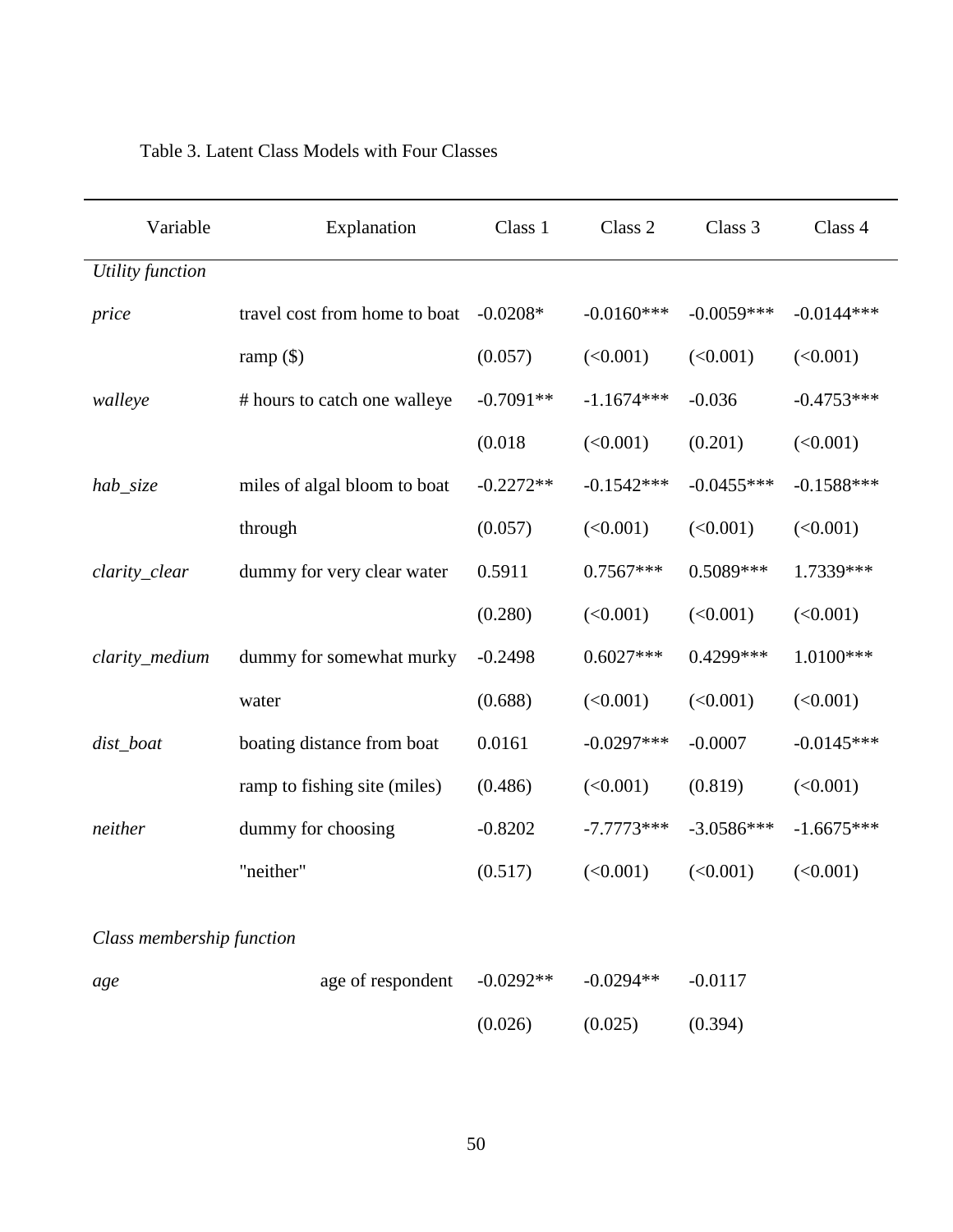| education                             | highest level of  | $-0.2134$   | $0.2161*$ | $-0.1674$   |       |  |
|---------------------------------------|-------------------|-------------|-----------|-------------|-------|--|
|                                       | education         | (0.152)     | (0.086)   | (0.185)     |       |  |
| employed                              | working or self-  | $-1.4289**$ | $-0.9181$ | $-0.9207$   |       |  |
|                                       | employed          | (0.024)     | (0.131)   | (0.135)     |       |  |
| male                                  | dummy for male    | $-0.1516$   | $-0.2448$ | $-0.0792$   |       |  |
|                                       |                   | (0.338)     | (0.530)   | (0.843)     |       |  |
| household income                      | household income  | $-1.02E-06$ | 5.41E-06  | $-7.82E-07$ |       |  |
|                                       |                   | (0.811)     | (0.103)   | (0.815)     |       |  |
| married                               | dummy for         | 0.2047      | 0.3439    | $0.5054*$   |       |  |
|                                       | married           | (0.553)     | (0.245)   | (0.084)     |       |  |
| retired                               | dummy for retired | $-0.6340$   | $-0.8665$ | $-0.4748$   |       |  |
|                                       |                   | (0.338)     | (0.192)   | (0.459)     |       |  |
| constant                              | intercept         | 2.8177***   | 1.6090    | 1.7539*     |       |  |
|                                       |                   | (0.005)     | (0.107)   | (0.091)     |       |  |
| Latent class share                    |                   | 0.136       | 0.306     | 0.322       | 0.235 |  |
| Log-likelihood                        |                   |             |           | $-3328.36$  |       |  |
| Out-of-sample prediction accuracy (%) |                   |             |           | 54.8%       |       |  |
| <b>AIC</b>                            |                   |             |           | 6946.7      |       |  |
| <b>BIC</b>                            |                   |             |           | 7023.1      |       |  |
| Degree of freedom                     |                   | 52          |           |             |       |  |
| RSME from a k-fold cross validation   |                   | 4.012       |           |             |       |  |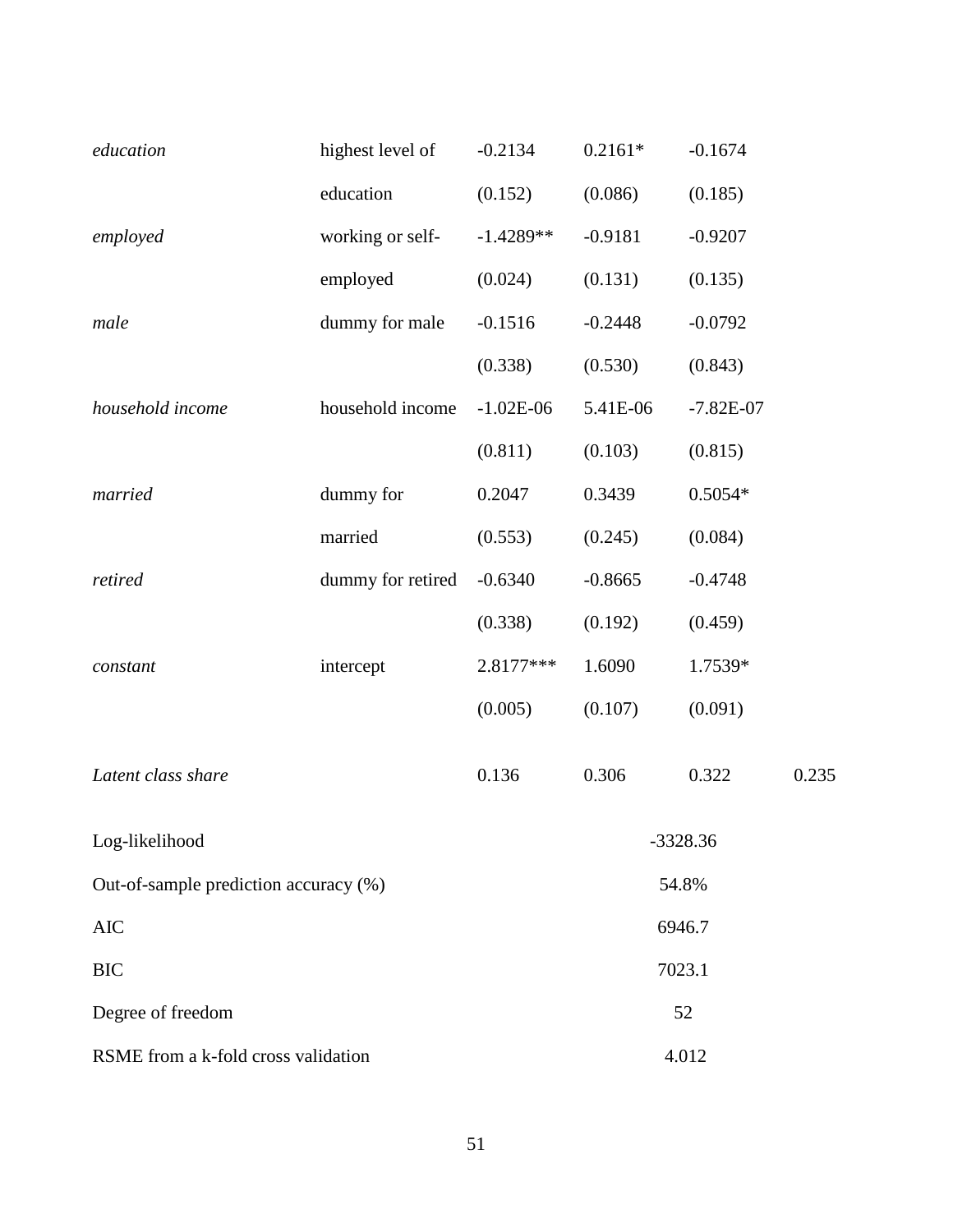| Number of observations | 13806 |
|------------------------|-------|
| Number of respondents  | 767   |

Note: p-values for the z-statistics of the coefficients are shown in the parentheses.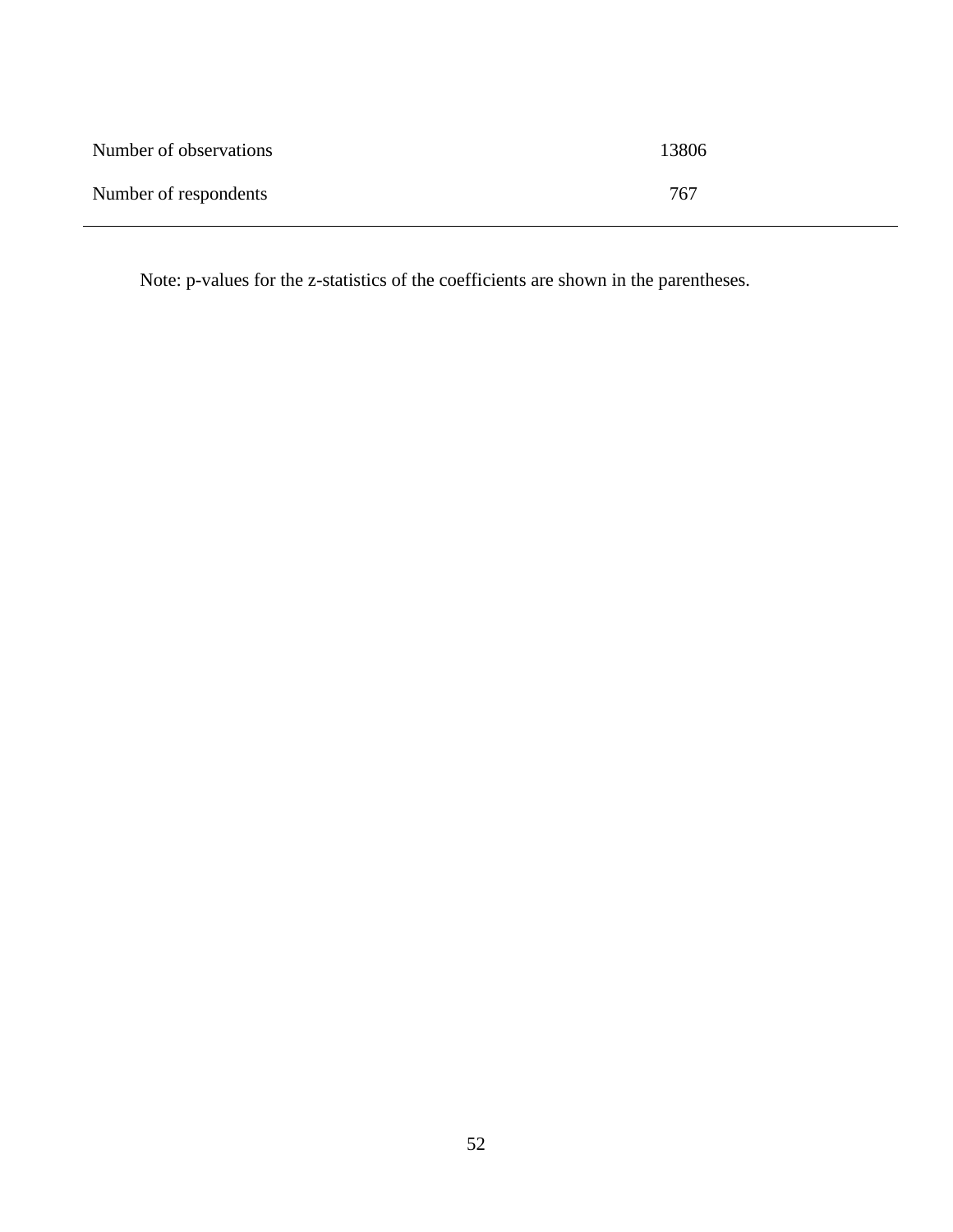# Table 4. Heterogeneity in WTP across Various Models

|                     |             |            |              | G-MNL-       |           |          |                    | Latent class model |         |          |
|---------------------|-------------|------------|--------------|--------------|-----------|----------|--------------------|--------------------|---------|----------|
| Marginal changes    | <b>MWTP</b> | ${\rm CL}$ | CL           | $\mathbf{I}$ | G-MNL-II  |          |                    |                    |         |          |
|                     |             |            | interactions |              | lognormal | Mean     | Class 1            | Class 2            | Class 3 | Class 4  |
|                     |             |            |              | normal       |           |          |                    |                    |         |          |
|                     | mean        | $-46.79$   | $-43.09$     | $-48.84$     | $-50.41$  | $-36.77$ | $-34.16$           | $-73.04$           | $-6.10$ | $-33.04$ |
| One more hour to    | low         | $-60.67$   | $-55.84$     | $-61.21$     | $-58.15$  | $-75.62$ |                    |                    |         |          |
| catch one walleye   | high        | $-37.96$   | $-31.27$     | $-38.54$     | $-41.62$  | $-5.82$  |                    |                    |         |          |
|                     |             |            |              |              |           |          |                    |                    |         |          |
| one more mile of an | mean        | $-9.16$    | $-9.58$      | $-9.02$      | $-8.81$   | $-9.53$  | $-10.95$           | $-9.64$            | $-7.71$ | $-11.04$ |
| algal bloom to boat | low         | $-11.94$   | $-12.11$     | $-11.76$     | $-11.15$  | $-11.46$ |                    |                    |         |          |
| through             | high        | $-6.99$    | $-6.51$      | $-7.02$      | $-7.34$   | $-7.23$  |                    |                    |         |          |
| Water clarity       | mean        | 95.72      | 78.75        | 65.17        | 67.22     | 74.51    | 28.47 <sup>a</sup> | 47.35              | 86.25   | 120.53   |
| changes into very   | low         | 74.53      | 56.29        | 49.88        | 51.87     | 27.32    |                    |                    |         |          |
| clear               | high        | 125.31     | 116.05       | 95.33        | 81.01     | 124.56   |                    |                    |         |          |
| Water clarity       | mean        | 64.72      | 53.28        | 41.32        | 86.41     | 53.16    | $12.03^a$          | 37.71              | 72.85   | 70.21    |
| changes into        | low         | 47.02      | 34.55        | 29.43        | 30.76     | 11.82    |                    |                    |         |          |
| somewhat murky      | high        | 88.29      | 81.00        | 66.83        | 54.99     | 73.89    |                    |                    |         |          |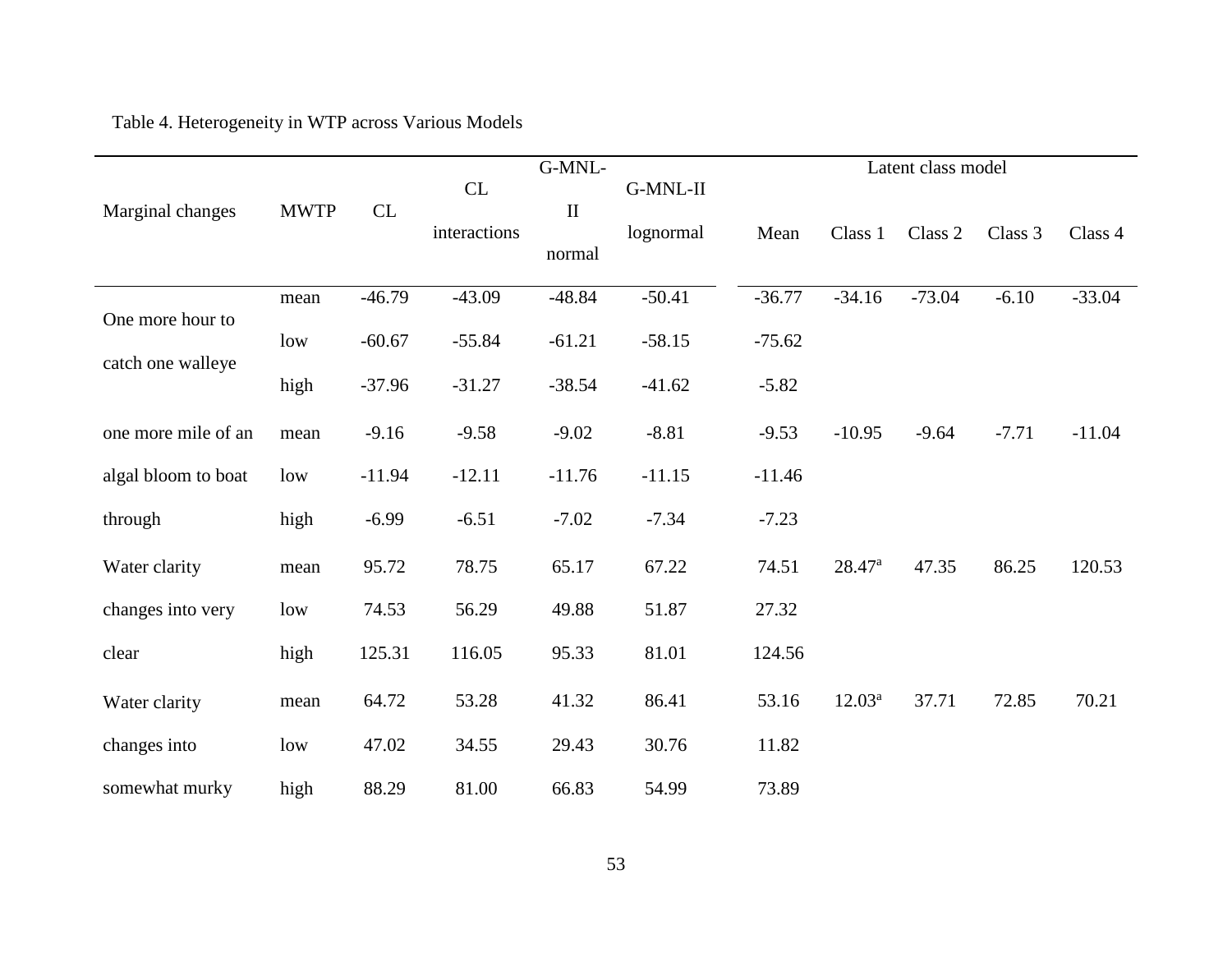| One more mile from                                       | mean | $-0.99$ | $-0.69$ | $-1.30$ | $-1.30$ | $-0.74$ | $0.77^{\rm a}$ | $-1.86$ | $-0.12^{\rm a}$ | $-1.01$ |
|----------------------------------------------------------|------|---------|---------|---------|---------|---------|----------------|---------|-----------------|---------|
| boat ramp to fishing low $-1.55$ $-1.45$ $-1.58$ $-1.76$ |      |         |         |         |         | $-1.62$ |                |         |                 |         |
| site                                                     | high | $-0.45$ | $-0.03$ | $-0.62$ | $-0.93$ | 0.82    |                |         |                 |         |

Note: MWTP is marginal willingness to pay. Low and high are the lower and higher bound of the 99<sup>th</sup> confidence interval.

<sup>a</sup> denotes the WTP that is not statistically significant.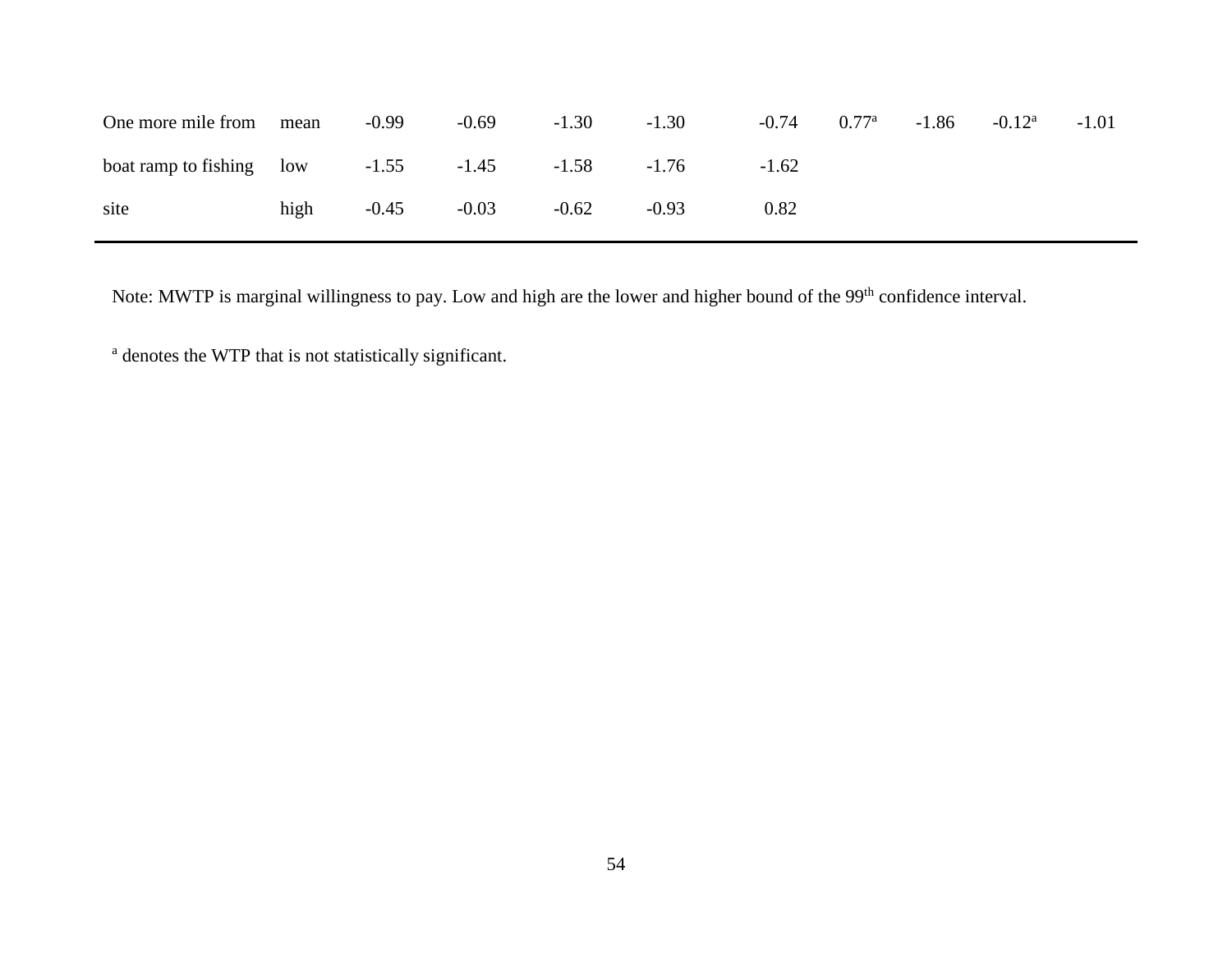|                | Policy scenario                     | Variable values |     |                        |                |  |
|----------------|-------------------------------------|-----------------|-----|------------------------|----------------|--|
| Number         | Description                         | walleye         |     | hab_size clarity_clear | clarity_medium |  |
|                | baseline                            | 2.2             | 3   | $\Omega$               |                |  |
|                | 10% reduction in Maumee DRP loading | 2.2             | 3   | 0.2                    | 0.8            |  |
| $\overline{2}$ | 20% reduction in Maumee DRP loading | 2.2             | 2.5 | 0.3                    | 0.7            |  |
| 3              | 40% reduction in Maumee DRP loading | 2.2             |     | 0.7                    | 0.3            |  |

Table 5. Impacts of Different Nutrient Management Policies on Water Quality Variables

Note: DRP denotes dissolved reactive phosphorus in the spring.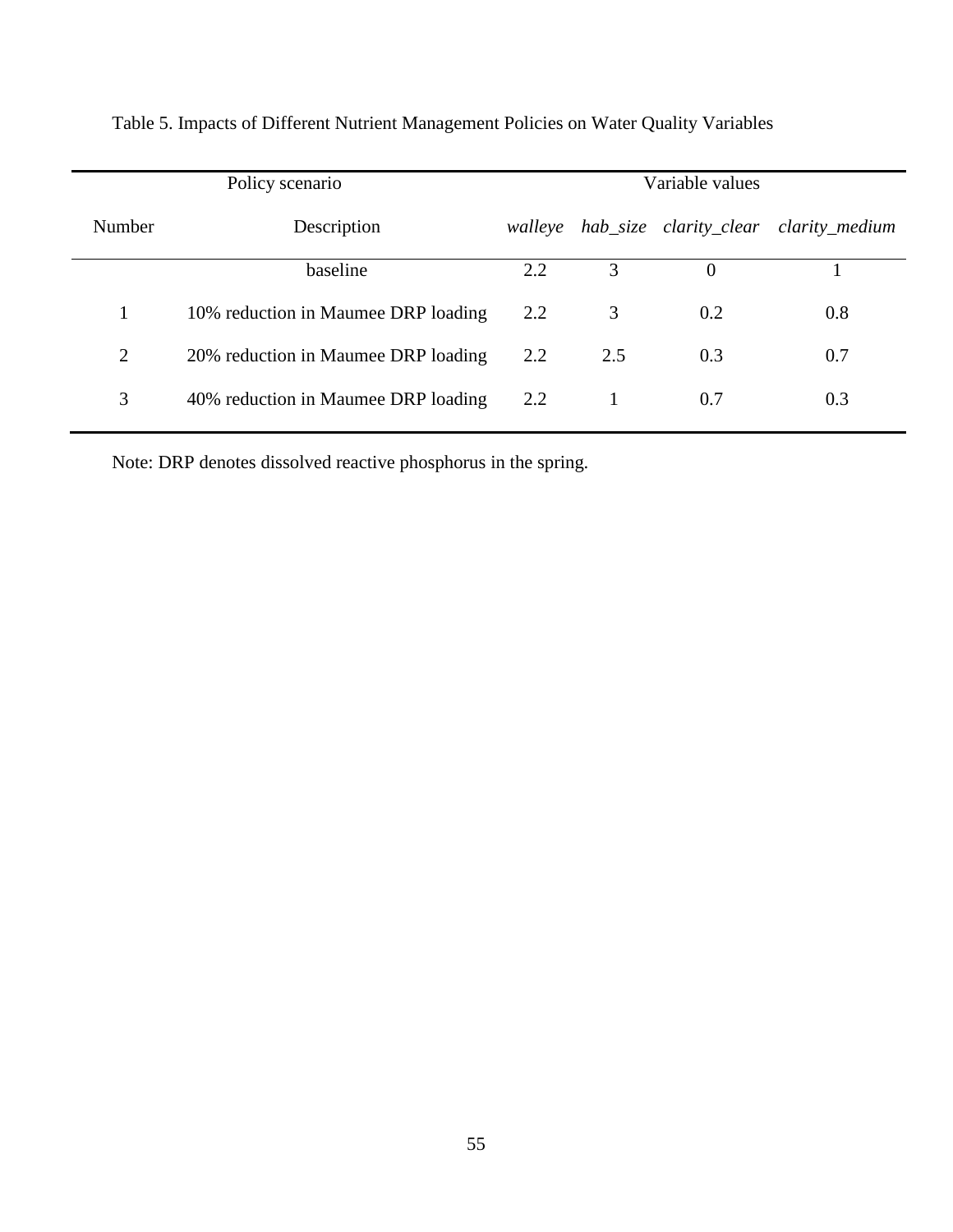| Policy      |          |       | CL with      | G-MNL-II  | G-MNL-II  |                                  |
|-------------|----------|-------|--------------|-----------|-----------|----------------------------------|
| % reduction | CV<br>CL |       | interactions | normal    | lognormal | $\ensuremath{\text{LCM}}\xspace$ |
|             | mean     | 7.81  | 6.41         | 6.34      | 6.55      | 6.78                             |
|             | std dev  |       |              | 18.67     | 11.63     | 9.42                             |
| 10          | median   |       |              | 4.72      | 4.81      | 3.26                             |
|             | low      |       |              | $-55.49$  | 0.13      | 2.03                             |
|             | high     |       |              | 69.47     | 23.26     | 38.59                            |
|             |          |       |              |           |           |                                  |
|             | mean     | 17.63 | 16.34        | 15.34     | 16.06     | 15.21                            |
|             | std dev  |       |              | 31.18     | 24.27     | 15.20                            |
| 20          | median   |       |              | 12.71     | 13.10     | 9.49                             |
|             | low      |       |              | $-47.07$  | 2.56      | 3.58                             |
|             | high     |       |              | 122.07    | 35.28     | 65.40                            |
|             |          |       |              |           |           |                                  |
|             | mean     | 50.03 | 49.33        | 40.41     | 53.56     | 60.46                            |
|             | std dev  |       |              | 65.00     | 66.97     | 50.85                            |
| 40          | median   |       |              | 25.12     | 48.39     | 59.30                            |
|             | low      |       |              | $-114.79$ | 10.23     | 14.46                            |
|             | high     |       |              | 304.19    | 129.13    | 237.36                           |
|             |          |       |              |           |           |                                  |

Table 6. Distribution of Welfare Effects across Nutrient Management Scenarios and Models

Note: std dev denotes standard deviation of the compensating variation distribution across individual anglers, while low and high are the lower and higher bound of 99<sup>th</sup> confidence interval of compensating variation.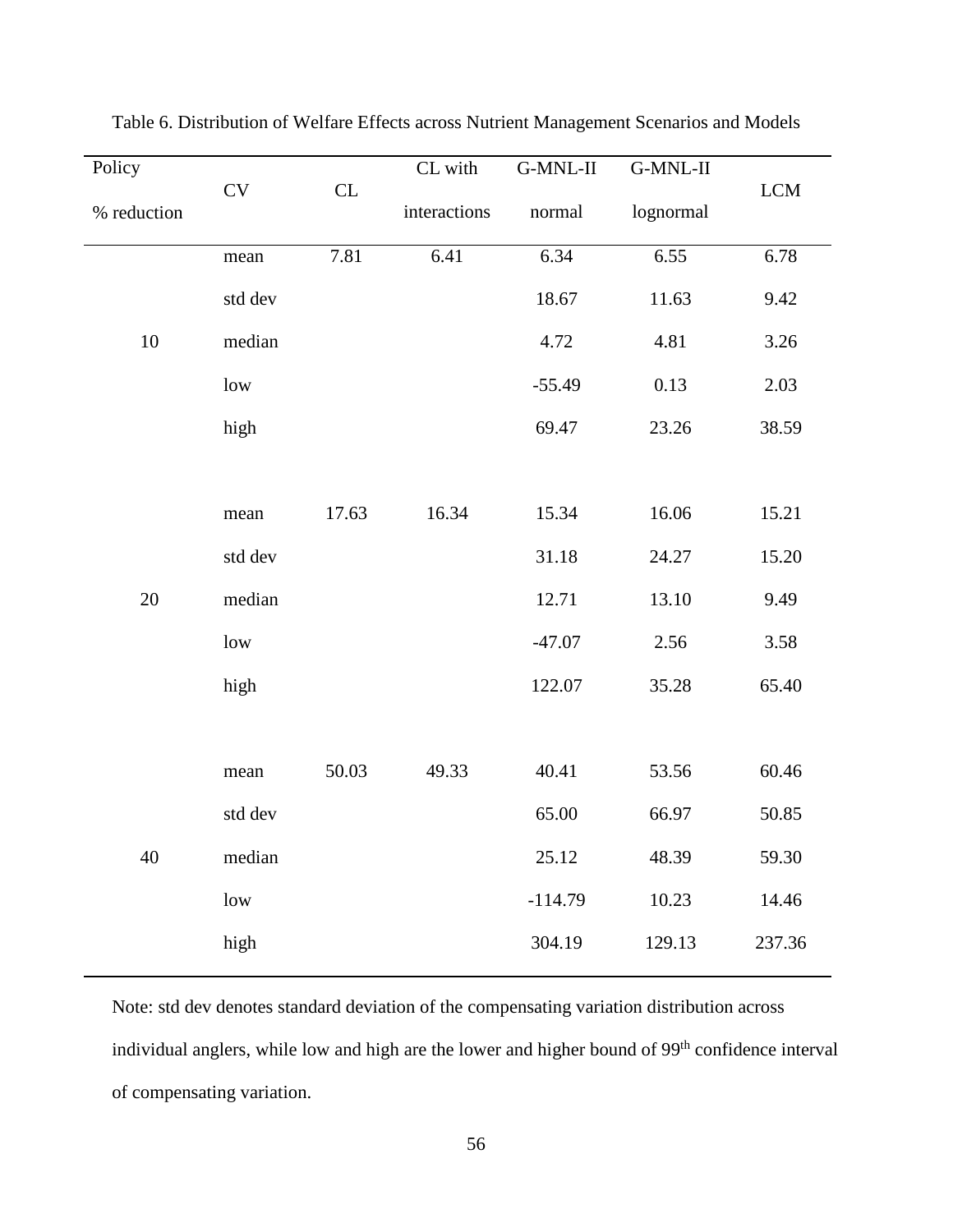# **Figures**



Figure 1. Study area – western Lake Erie basin.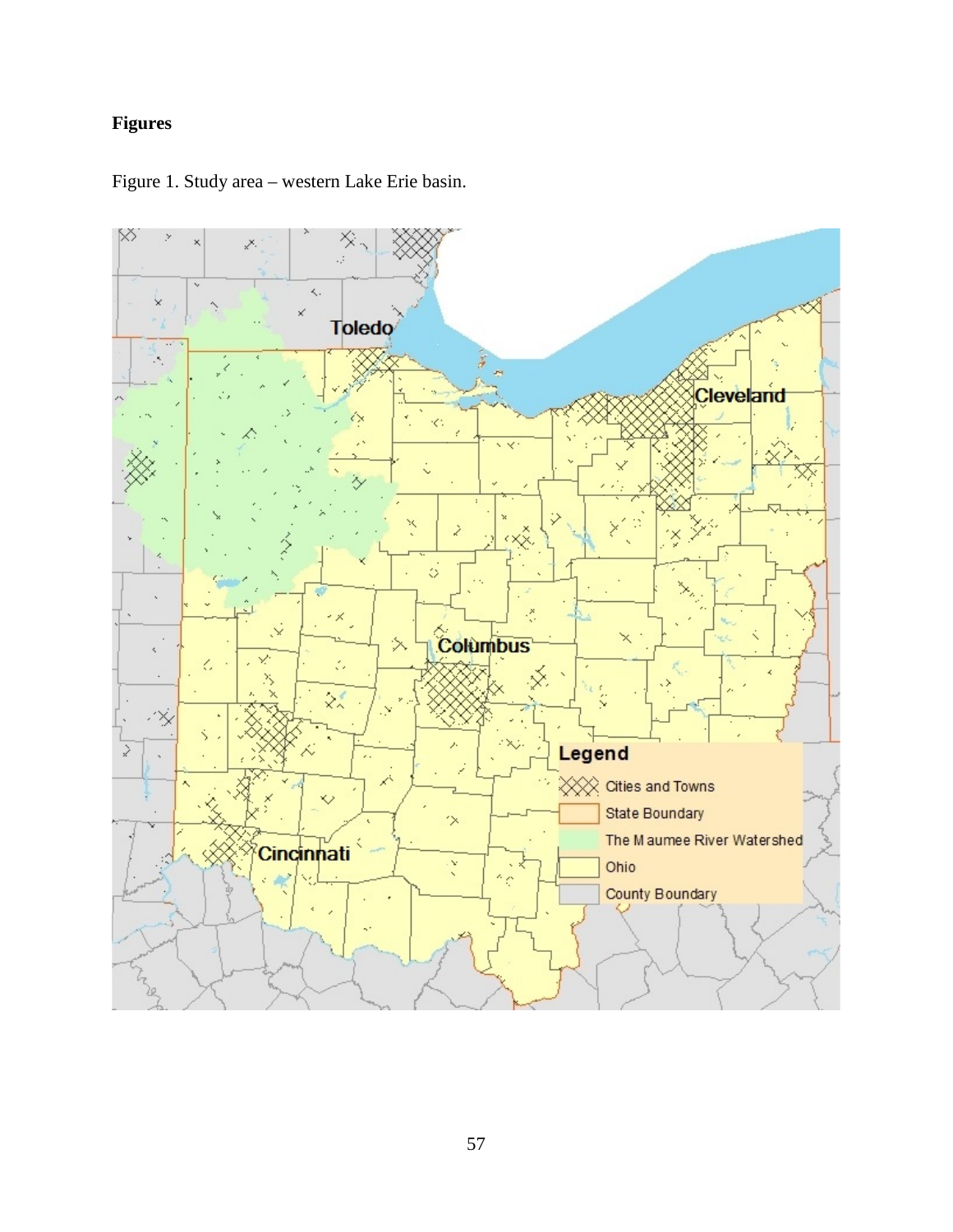Figure 2. One example of choice scenario in the choice experiment.

#### Scenario  $1(9)$ :

In the following scenario, two potential sites for walleye fishing are presented. Please review the attribute levels for each site, and decide which site you would prefer. Check the box below the particular site for the one you would choose. You can choose neither by checking the box "Neither".

| <b>Attribute</b>                                                                                        | <b>Site A</b>     | <b>Site B</b>     | <b>Neither</b> |
|---------------------------------------------------------------------------------------------------------|-------------------|-------------------|----------------|
| Walleye catch rate at fishing site<br>(# hours needed per fish caught per person)                       | 6 hours           | 2 hours           |                |
| Miles of an algal bloom that you have to boat<br>through before getting to the fishing site $(0, 4, 8)$ | 8                 | 0                 |                |
| Poor water clarity caused by sediments at fishing<br>site (Very murky, somewhat murky, clear)           | <b>Very Clear</b> | <b>Very Murky</b> |                |
| Time in boat getting to fishing site (minutes)                                                          | 30                | 45                |                |
| Distance from house to boat ramp (miles)                                                                | 40                | 20                |                |
| Which Site do you MOST prefer (Please<br>check the box for your preferred option)                       | <b>Site A</b>     | <b>Site B</b>     | <b>NEITHER</b> |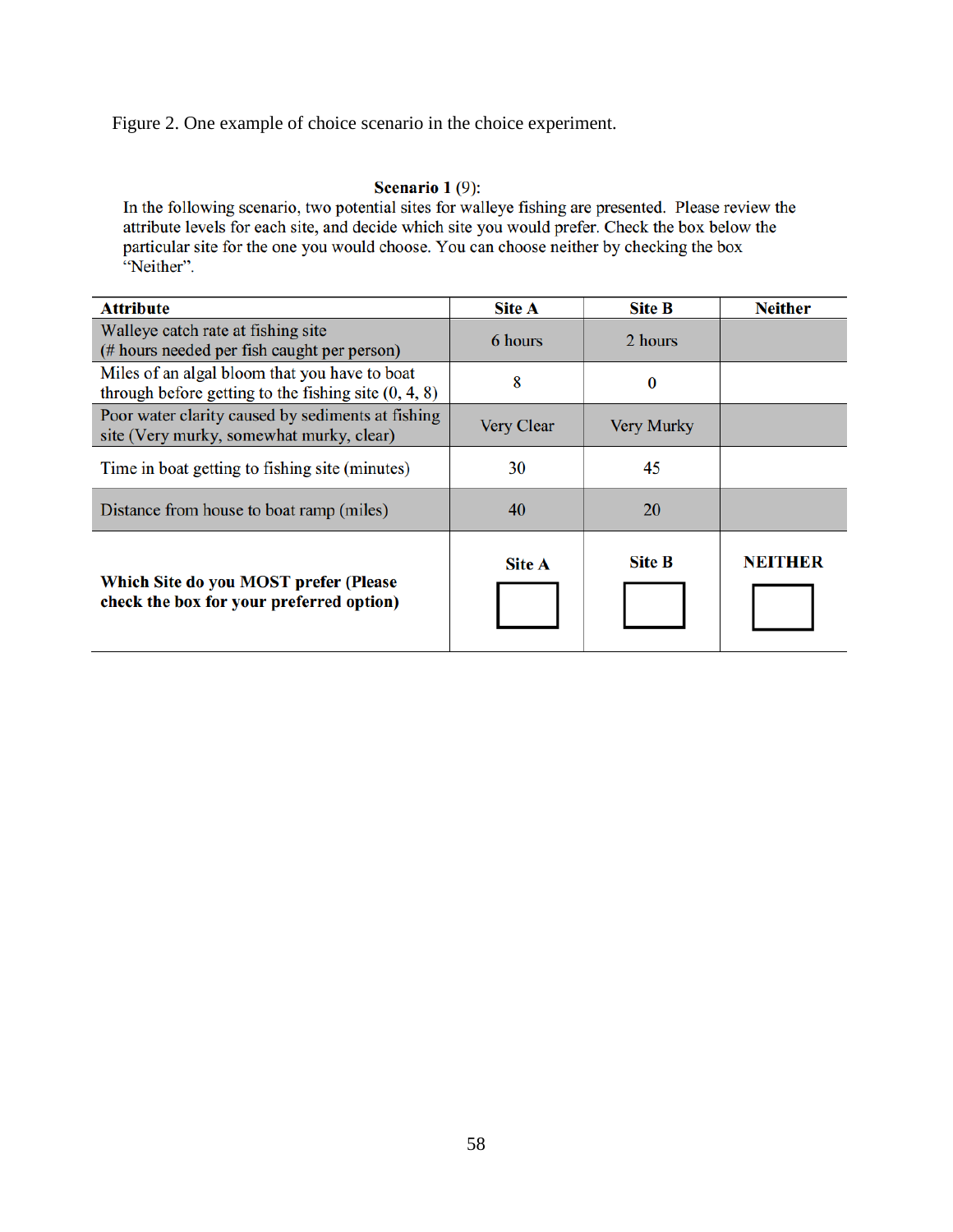# **AJAE appendix for** *Do US anglers care about harmful algal blooms? A discrete choice experiment of Lake Erie recreational anglers***"**

Authors:

Wendong Zhang, Assistant Professor of Economics, Iowa State University, [wdzhang@iastate.edu;](mailto:wdzhang@iastate.edu) and

Brent Sohngen, Professor of Agricultural, Environmental and Development Economics, the Ohio State University, [Sohngen.1@osu.edu](mailto:Sohngen.1@osu.edu) 

Date: 01/19/2018

Note: The material contained herein is supplementary to the article named in the title and published in the American Journal of Agricultural Economics (AJAE).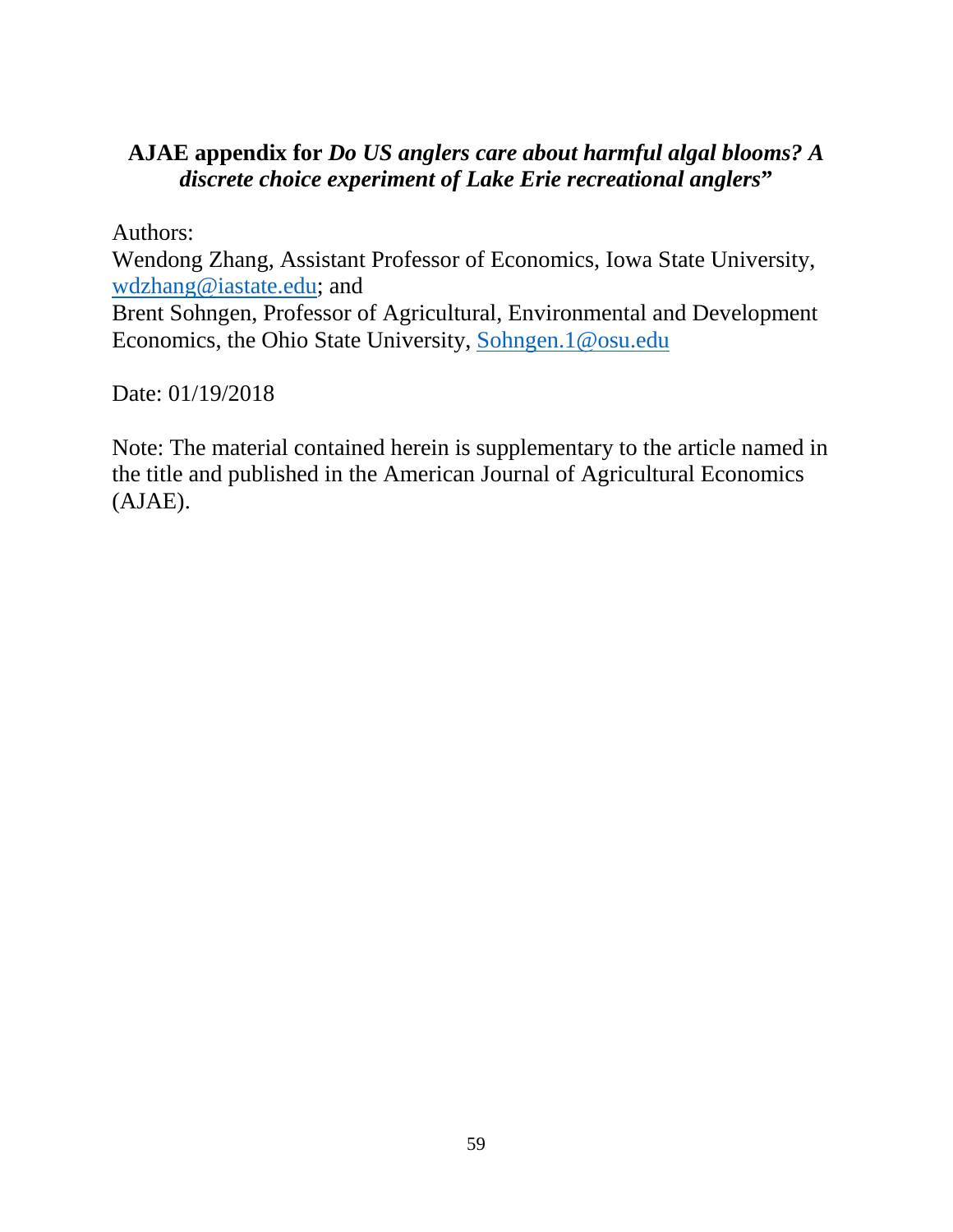|                  |                                      |                       |                            |                  | $RPL-$                              |
|------------------|--------------------------------------|-----------------------|----------------------------|------------------|-------------------------------------|
| Variable         | Explanation                          | S-MNL<br>price scaled | S-MNL<br>price<br>unscaled | $RPL-$<br>normal | lognormal<br>for walleye<br>and hab |
| Mean coefficient |                                      |                       |                            |                  |                                     |
| price            | travel cost from home to             | $-0.0163***$          | $-0.0084***$               | $-0.0126***$     | $-5.2931***$                        |
|                  | nearest boat ramp (\$)               | (<0.001)              | (<0.001)                   | (<0.001)         | (<0.001)                            |
| walleye          | # hours to catch one                 | $-0.7353***$          | $-0.8929***$               | $-0.6805***$     | $-0.7967***$                        |
|                  | walleye                              | (<0.001)              | (<0.001)                   | (<0.001)         | (<0.001)                            |
| hab_size         | miles of algal bloom to              | $-0.1548***$          | $-0.1852***$               | $-0.1214***$     | $-3.2359***$                        |
|                  | boat through                         | (<0.001)              | (<0.001)                   | (<0.001)         | (<0.001)                            |
| clarity_clear    | dummy for very clear                 | 1.1045***             | $1.0513***$                | $0.9440***$      | $0.8504***$                         |
|                  | water                                | (<0.001)              | (<0.001)                   | (<0.001)         | (<0.001)                            |
| clarity_medium   | dummy for somewhat                   | $0.6105***$           | 0.4939***                  | 0.5998***        | $0.5524***$                         |
|                  | murky water                          | (<0.001)              | (<0.001)                   | (<0.001)         | (<0.001)                            |
| dist_boat        | boating distance from                | $-0.0230***$          | $-0.0286***$               | $-0.0214***$     | $-0.0116***$                        |
|                  | boat ramp to fishing site<br>(miles) | (<0.001)              | (<0.001)                   | (<0.001)         | (<0.001)                            |
| neither          | dummy for choosing                   | $-3.8531***$          | $-3.8061***$               | $-3.9268***$     | $-3.9802***$                        |
|                  | "neither"                            | (<0.001)              | (<0.001)                   | (<0.001)         | (<0.001)                            |

Table A1. Model results with S-MNL and RPL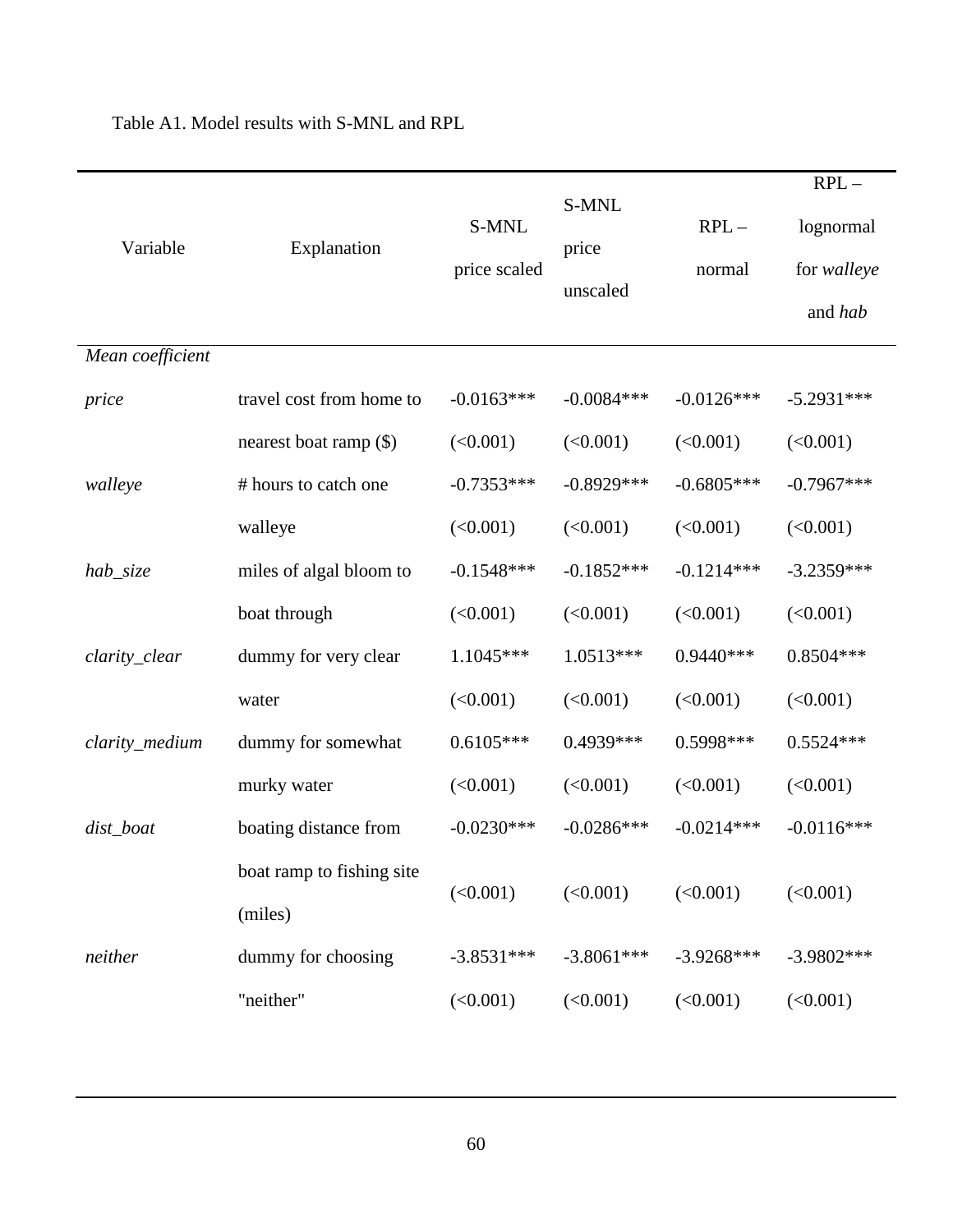| travel cost from home to              |              |             |              |              |  |  |
|---------------------------------------|--------------|-------------|--------------|--------------|--|--|
| nearest boat ramp (\$)                |              |             |              | (<0.001)     |  |  |
| # hours to catch one                  |              |             | $0.5633***$  | 0.9362***    |  |  |
| walleye                               |              |             | (<0.001)     | (<0.001)     |  |  |
| miles of algal bloom to               |              |             | $0.1734***$  | $0.0247***$  |  |  |
| boat through                          |              |             | (<0.001)     | (<0.001)     |  |  |
| dummy for very clear                  |              |             | 1.1728 ***   | $-0.7321***$ |  |  |
| water                                 |              |             | (<0.001)     | (<0.001)     |  |  |
| dummy for somewhat                    | $-0.5414***$ | $0.4520***$ |              |              |  |  |
| murky water                           |              |             | (<0.001)     | (<0.001)     |  |  |
| boating distance from                 |              |             | $-0.0615***$ | $0.0247*$    |  |  |
| boat ramp to fishing site             |              |             |              |              |  |  |
| (miles)                               |              |             | (<0.001)     | (0.076)      |  |  |
|                                       |              |             |              |              |  |  |
| scale parameter                       | $1.1225***$  | 1.3401***   |              |              |  |  |
|                                       | (<0.001)     | (<0.001)    |              |              |  |  |
|                                       |              |             |              |              |  |  |
|                                       | $-3429.36$   | $-3746.26$  | $-3784.39$   | $-3659.85$   |  |  |
| Out-of-sample prediction accuracy (%) | 53.5%        | 52.7%       | 54.0%        | 53.1%        |  |  |
| <b>AIC</b>                            |              | 7727.4      | 7433.6       | 7445.7       |  |  |
|                                       | 7926.1       | 7785.3      | 7479.2       | 7493.3       |  |  |
| Number of parameters                  | 8            | 8           | 12           | 13           |  |  |
|                                       |              | 7892.6      |              |              |  |  |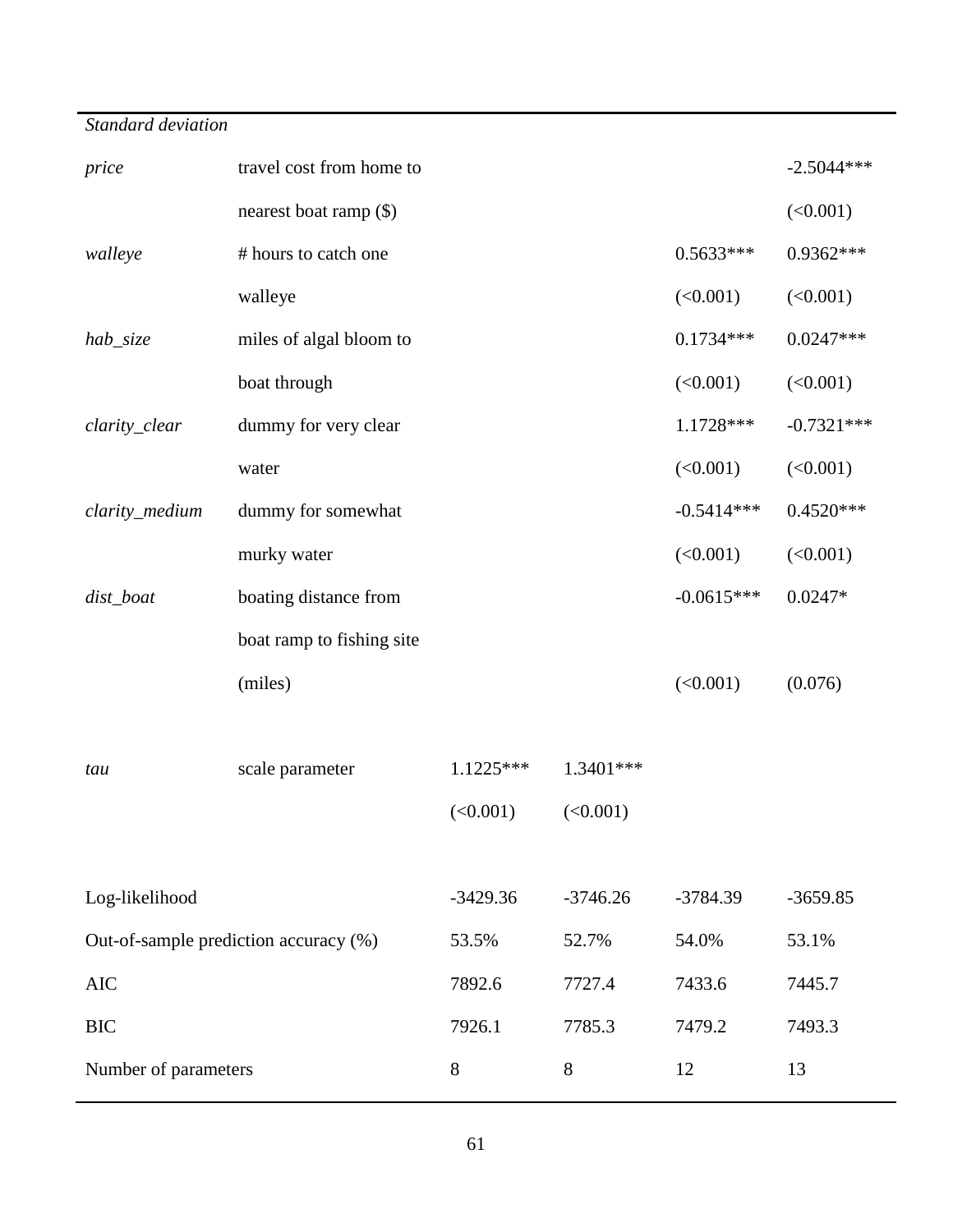| <b>RME</b>             | 4.562 | 4.498 | 4.357 | 4.402 |  |
|------------------------|-------|-------|-------|-------|--|
| Number of observations |       |       | 13806 |       |  |
| Number of respondents  |       | 767   |       |       |  |

Note: p-values for the z-statistics of the coefficients are shown in the parentheses.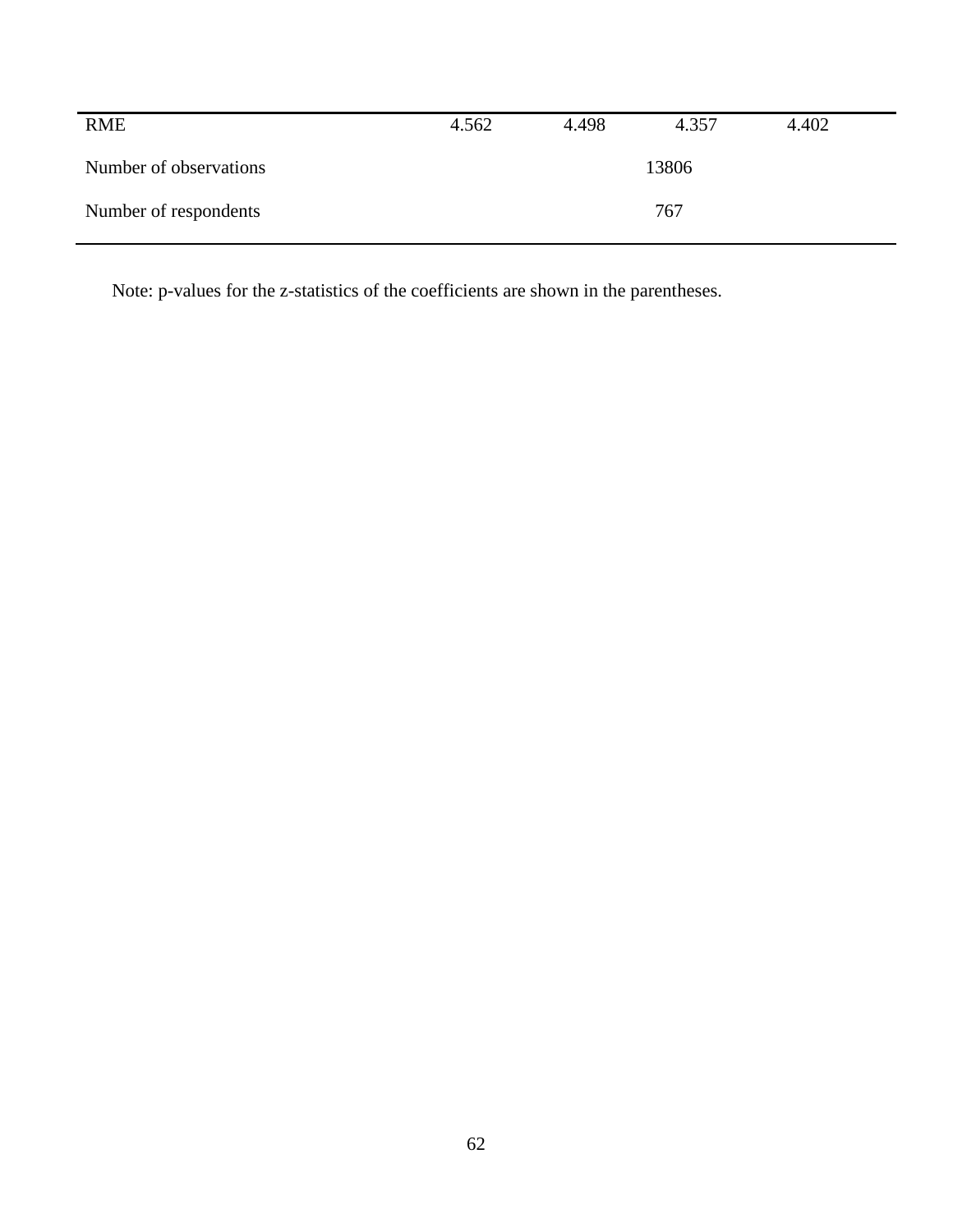|                                                                                                |                                                            | RPL normal - correlated                                                                                                                                                         |                                                                                                                                          | RPL lognormal - correlated                                                                                                                                                               |                                                                                                                                          |  |
|------------------------------------------------------------------------------------------------|------------------------------------------------------------|---------------------------------------------------------------------------------------------------------------------------------------------------------------------------------|------------------------------------------------------------------------------------------------------------------------------------------|------------------------------------------------------------------------------------------------------------------------------------------------------------------------------------------|------------------------------------------------------------------------------------------------------------------------------------------|--|
| Variable                                                                                       | Explanation                                                | Mean coef                                                                                                                                                                       | standard<br>error                                                                                                                        | Mean coef                                                                                                                                                                                | standard<br>error                                                                                                                        |  |
| price                                                                                          | travel cost from home to<br>nearest boat ramp $(\$)$       | $-0.0113***$                                                                                                                                                                    | 0.0011                                                                                                                                   | $-0.0100$ ***                                                                                                                                                                            | 0.0010                                                                                                                                   |  |
| walleye                                                                                        | # hours to catch one walleye                               | $-0.6440***$                                                                                                                                                                    | 0.0353                                                                                                                                   | $-0.6386***$                                                                                                                                                                             | 0.0661                                                                                                                                   |  |
| hab_size                                                                                       | miles of algal bloom to boat<br>through                    | $-0.1361***$                                                                                                                                                                    | 0.0120                                                                                                                                   | $-2.8136***$                                                                                                                                                                             | 0.2069                                                                                                                                   |  |
| clarity_clear                                                                                  | dummy for very clear water                                 | $0.9521***$                                                                                                                                                                     | 0.0958                                                                                                                                   | 1.0359***                                                                                                                                                                                | 0.0879                                                                                                                                   |  |
| clarity_medium                                                                                 | dummy for somewhat murky<br>water                          | $0.4914***$                                                                                                                                                                     | 0.0790                                                                                                                                   | $0.5636***$                                                                                                                                                                              | 0.0742                                                                                                                                   |  |
| dist_boat                                                                                      | boating distance from boat<br>ramp to fishing site (miles) | $-0.0219***$                                                                                                                                                                    | 0.0031                                                                                                                                   | $-0.0140***$                                                                                                                                                                             | 0.0027                                                                                                                                   |  |
| neither                                                                                        | dummy for choosing "neither"                               | $-4.0063***$                                                                                                                                                                    | 0.1609                                                                                                                                   | $-3.8722***$                                                                                                                                                                             | 0.1532                                                                                                                                   |  |
| 111<br>121<br>131<br>141<br>151<br>122<br>132<br>142<br>152<br>133<br>143<br>153<br>144<br>154 |                                                            | $-1.0684***$<br>$-0.3194*$<br>0.0019<br>0.0336<br>0.1286<br>$0.3924***$<br>$0.0431***$<br>$0.1432***$<br>$0.2758***$<br>$-0.0124$<br>$-0.0389$<br>0.1603<br>$-0.0322$<br>0.0329 | 0.1316<br>0.1647<br>0.0069<br>0.0274<br>0.0846<br>0.1074<br>0.0040<br>0.0203<br>0.0923<br>0.0086<br>0.0594<br>0.1510<br>0.0431<br>0.0823 | 1.0679***<br>0.2281<br>$-0.0110**$<br>1.0168***<br>$0.4203***$<br>0.1462<br>$0.0257***$<br>$-0.9937***$<br>$-0.0375$<br>0.0100<br>$0.6079***$<br>$0.1671*$<br>$0.6329***$<br>$1.1967***$ | 0.1248<br>0.1400<br>0.0042<br>0.1658<br>0.0665<br>0.1311<br>0.0036<br>0.1502<br>0.0829<br>0.0084<br>0.1486<br>0.0949<br>0.1614<br>0.0984 |  |
| 155                                                                                            |                                                            | $0.4162***$                                                                                                                                                                     | 0.1073                                                                                                                                   | $0.5204***$                                                                                                                                                                              | 0.0662                                                                                                                                   |  |
| Log-likelihood<br>Out-of-sample prediction accuracy (%)<br><b>AIC</b>                          |                                                            | $-3720.5$<br>53.60%<br>7484.9                                                                                                                                                   |                                                                                                                                          | $-3655.5$<br>54.20%<br>7355.0                                                                                                                                                            |                                                                                                                                          |  |
| <b>BIC</b><br>Number of parameters                                                             |                                                            | 7650.7<br>22                                                                                                                                                                    |                                                                                                                                          | 7520.8<br>22                                                                                                                                                                             |                                                                                                                                          |  |

# Table A1.1. Model results with RPL with correlated random parameters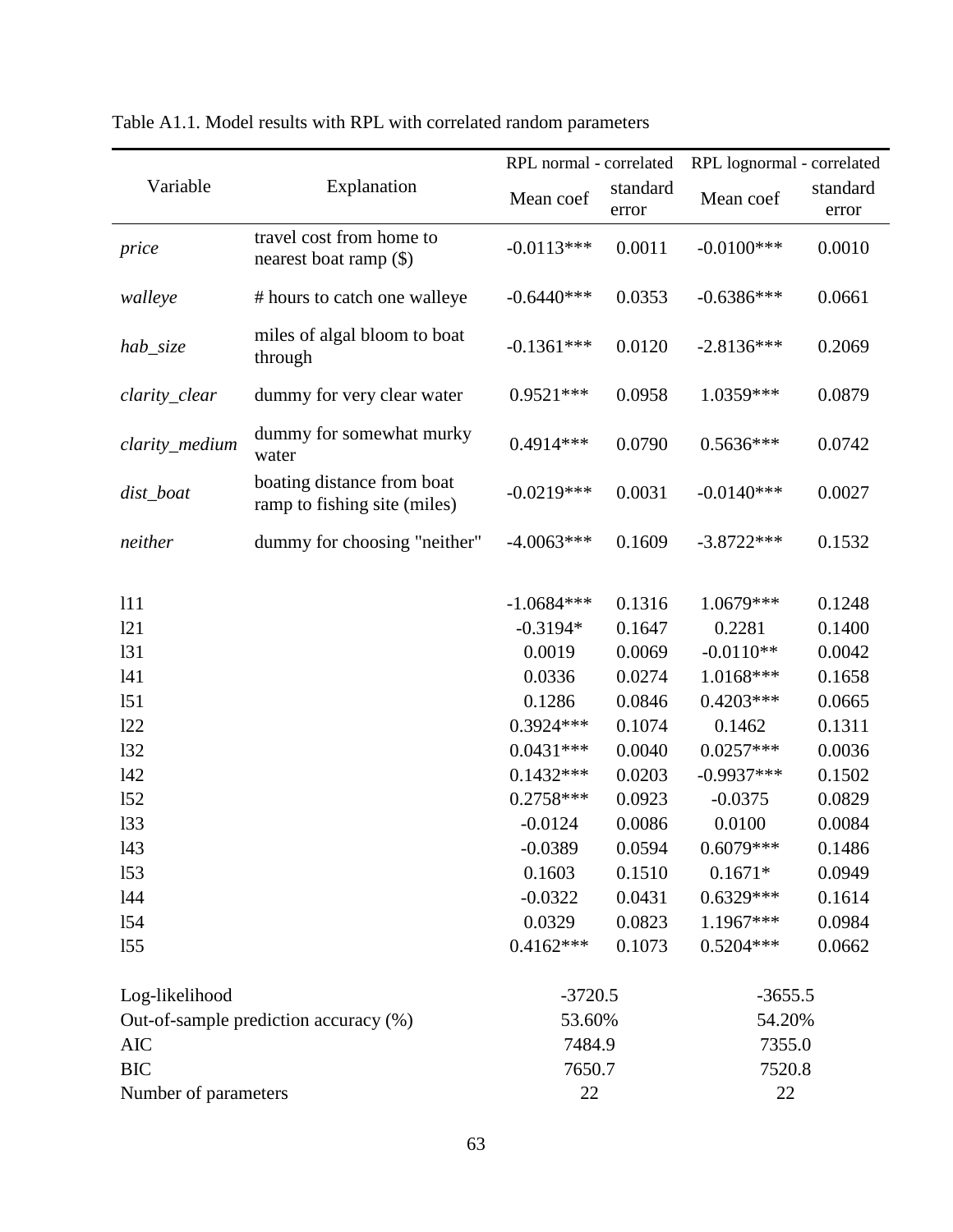| <b>RME</b>             | 4.361 | 4.122 |
|------------------------|-------|-------|
| Number of observations | 13806 |       |
| Number of respondents  | 767   |       |

Note: the l11-l55 are elements of the lower-triangular matrix L.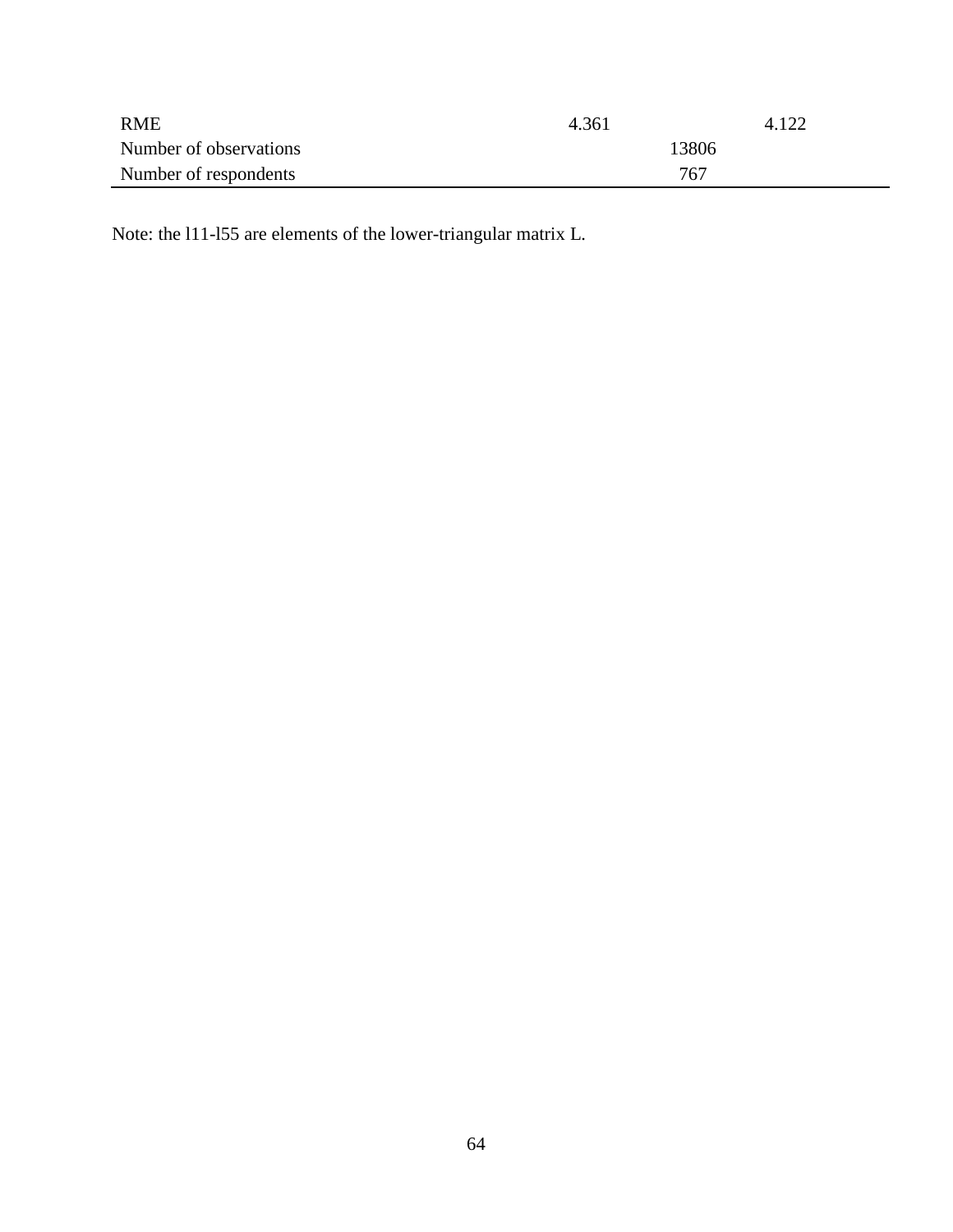|                   |             |          |             |          | $RPL-$      |            |            |
|-------------------|-------------|----------|-------------|----------|-------------|------------|------------|
|                   |             | S-MNL    |             |          |             | $RPL-$     | $RPL-$     |
| Marginal changes  | <b>MWTP</b> | price    | S-MNL price | $RPL-$   | lognormal   | normal,    | lognormal, |
|                   |             |          | unscaled    | normal   | for walleye |            |            |
|                   |             | scaled   |             |          | and hab     | correlated | correlated |
|                   |             |          |             |          |             |            |            |
| One more hour to  | mean        | $-45.05$ | $-51.88$    | $-53.96$ | $-60.33$    | $-57.03$   | $-53.18$   |
|                   | low         | $-53.36$ | $-62.48$    | $-64.56$ | $-69.23$    | $-74.80$   | $-65.93$   |
| catch one walleye | high        | $-36.73$ | $-30.55$    | $-43.36$ | $-45.22$    | $-44.08$   | $-42.35$   |
| one more mile of  | mean        | $-9.48$  | $-11.20$    | $-9.63$  | $-14.32$    | $-12.05$   | $-7.96$    |
| an algal bloom to | low         | $-11.52$ | $-13.11$    | $-11.96$ | $-16.15$    | $-16.24$   | $-10.68$   |
| boat through      | high        | $-7.44$  | $-6.33$     | $-7.30$  | $-8.34$     | $-8.94$    | $-5.49$    |
| Water clarity     | mean        | 67.67    | 58.57       | 74.85    | 77.77       | 84.31      | 104.11     |
| changes into very | low         | 53.55    | 46.92       | 56.53    | 49.64       | 58.68      | 78.61      |
| clear             | high        | 81.78    | 96.22       | 93.17    | 86.58       | 113.89     | 129.60     |
| Water clarity     | mean        | 37.40    | 41.65       | 47.56    | 49.38       | 43.51      | 56.64      |
| changes into      | low         | 25.97    | 29.33       | 33.28    | 30.04       | 24.94      | 38.79      |
| somewhat murky    | high        | 48.83    | 52.04       | 61.84    | 57.22       | 64.08      | 74.49      |
| One more mile     | mean        | $-1.41$  | $-0.92$     | $-1.70$  | $-1.04$     | $-1.94$    | $-1.40$    |
| from boat ramp to | low         | $-1.82$  | $-1.25$     | $-2.31$  | $-1.84$     | $-2.87$    | $-2.00$    |
| fishing site      | high        | $-1.00$  | $-0.67$     | $-1.09$  | $-0.52$     | $-1.22$    | $-0.79$    |
|                   |             |          |             |          |             |            |            |

Table A2. Marginal WTP for alternative discrete choice models shown in table A1

Note: MWTP is marginal willingness to pay. Low and high are the lower and higher bound of the 99<sup>th</sup> confidence interval; <sup>a</sup> denotes the WTP that is not statistically significant.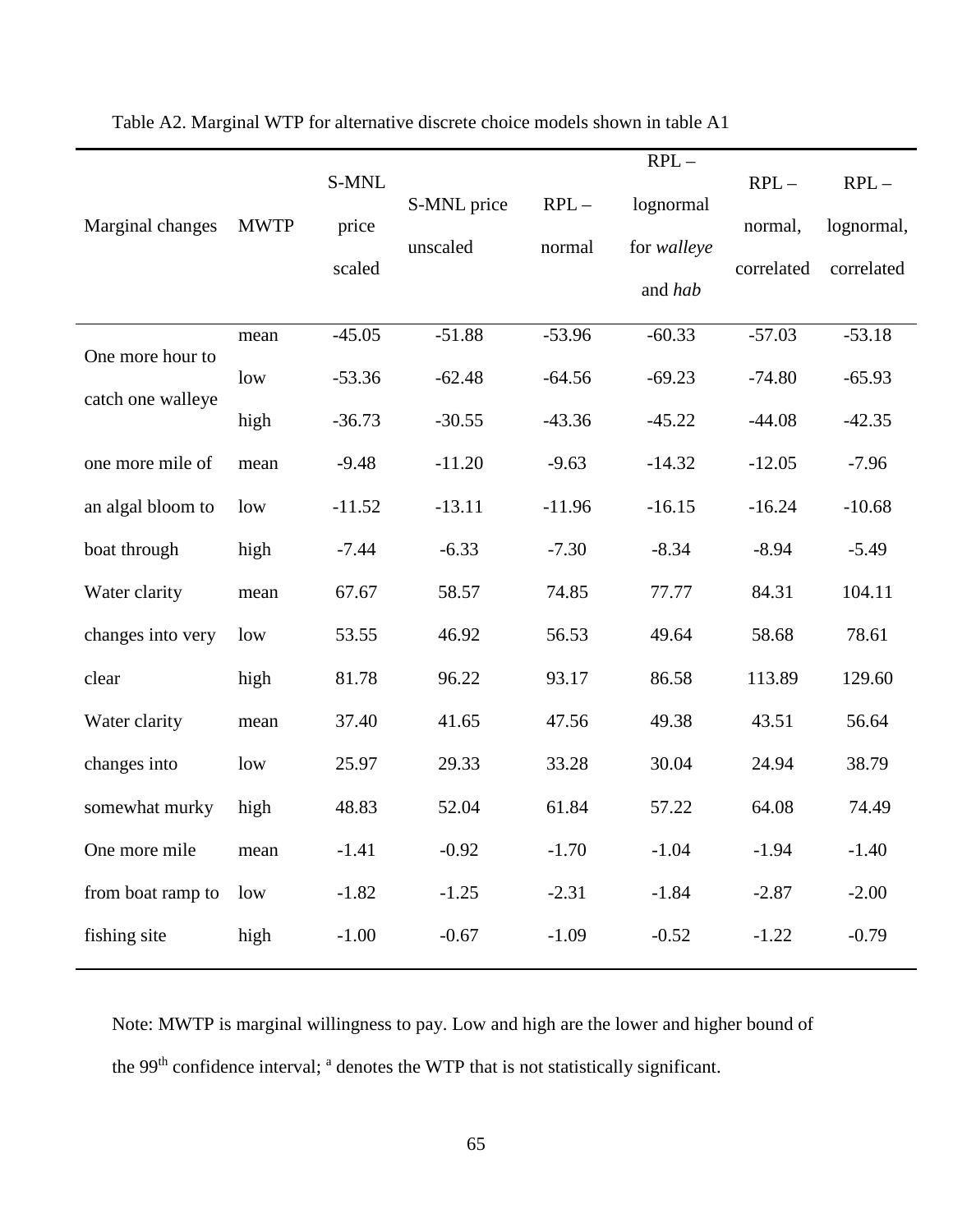| Policy      |           | S-MNL    | S-MNL    |                  | $RPL-$          | $RPL-$     | $RPL-$        |
|-------------|-----------|----------|----------|------------------|-----------------|------------|---------------|
| % reduction | <b>CV</b> | price    | price    | $RPL-$<br>normal | lognormal for   | normal-    | $lognormal -$ |
|             |           | scaled   | unscaled |                  | walleye and hab | correlated | correlated    |
|             | mean      | 5.63     | 8.28     | 4.61             | 4.91            | 5.37       | 7.55          |
|             | std dev   | 11.50    | 6.96     | 9.20             | 3.14            | 10.55      | 4.62          |
| 10          | median    | 5.20     | 5.66     | 4.11             | 2.80            | 4.72       | 5.24          |
|             | low       | $-24.58$ | 1.64     | $-16.46$         | 1.94            | $-15.89$   | 2.33          |
|             | high      | 30.83    | 34.52    | 27.04            | 10.06           | 28.55      | 13.84         |
|             |           |          |          |                  |                 |            |               |
|             | mean      | 13.31    | 17.45    | 11.14            | 12.15           | 12.67      | 15.53         |
|             | std dev   | 17.64    | 12.59    | 13.89            | 5.22            | 15.12      | 7.49          |
| 20          | median    | 13.13    | 12.88    | 10.47            | 8.35            | 12.07      | 11.36         |
|             | low       | $-34.03$ | 3.83     | $-20.89$         | 7.72            | $-18.88$   | 8.72          |
|             | high      | 54.99    | 56.42    | 46.51            | 20.60           | 47.72      | 24.87         |
|             |           |          |          |                  |                 |            |               |
|             | mean      | 51.25    | 58.90    | 48.77            | 38.76           | 49.55      | 57.47         |
|             | std dev   | 40.81    | 70.92    | 79.90            | 14.60           | 82.37      | 28.33         |
| 40          | median    | 29.91    | 34.55    | 31.49            | 28.07           | 34.21      | 39.89         |
|             | low       | 18.57    | 6.89     | $-161.68$        | 26.13           | $-125.49$  | 32.75         |
|             | high      | 127.75   | 394.71   | 331.05           | 62.30           | 340.16     | 95.42         |

Table A3. CV distribution for alternative discrete choice models shown in table A1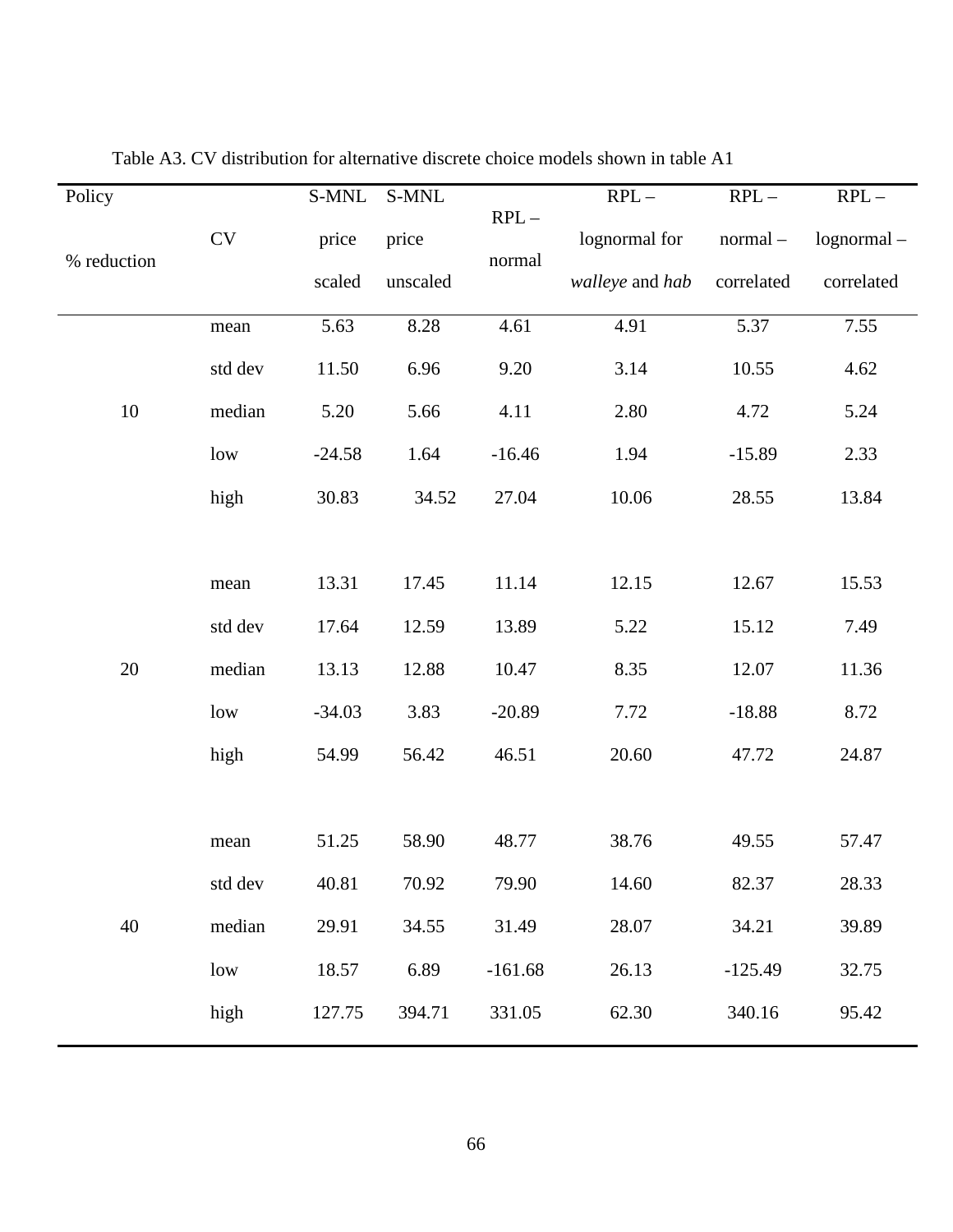| Policy    |         | Anglers live | Anglers in |                        | Gasoline   | Gasoline cost |
|-----------|---------|--------------|------------|------------------------|------------|---------------|
| $\%$      | CV      | 60 miles or  | nearshore  | Gasoline cost<br>at 32 | cost at 75 | at 32 cents   |
|           |         | closer to    | counties   |                        | cents per  | and 60%       |
| reduction |         | Lake Erie    | only       | cents/mile             | mile       | wage rate     |
|           | mean    | 5.19         | 6.05       | 4.81                   | 9.18       | 8.89          |
|           | std dev | 14.60        | 17.48      | 13.67                  | 24.57      | 27.82         |
| 10        | median  | 3.93         | 4.02       | 3.58                   | 5.96       | 6.89          |
|           | low     | $-43.79$     | $-52.67$   | $-42.83$               | $-68.28$   | $-80.64$      |
|           | high    | 58.48        | 66.34      | 56.37                  | 86.60      | 101.69        |
|           |         |              |            |                        |            |               |
|           | mean    | 12.87        | 14.99      | 13.06                  | 20.64      | 22.55         |
|           | std dev | 23.26        | 30.07      | 24.51                  | 37.71      | 46.03         |
| 20        | median  | 9.30         | 11.23      | 9.65                   | 15.85      | 18.71         |
|           | low     | $-39.94$     | $-45.62$   | $-37.28$               | $-63.65$   | $-67.04$      |
|           | high    | 92.30        | 119.54     | 94.05                  | 149.91     | 180.73        |
|           |         |              |            |                        |            |               |
|           | mean    | 32.74        | 38.56      | 32.28                  | 48.59      | 57.52         |
|           | std dev | 49.61        | 63.12      | 54.47                  | 77.26      | 93.21         |
| 40        | median  | 21.08        | 23.74      | 19.71                  | 32.64      | 35.41         |
|           | low     | $-92.18$     | $-108.27$  | $-93.87$               | $-148.40$  | $-168.84$     |
|           | high    | 230.33       | 286.55     | 252.97                 | 408.65     | 455.99        |

Table A4. CV for G-MNL-normal based on alternative angler samples and alternative gasoline cost and wage rate parameters

Note: low and high denotes the lower and higher bound of the 99<sup>th</sup> confidence interval.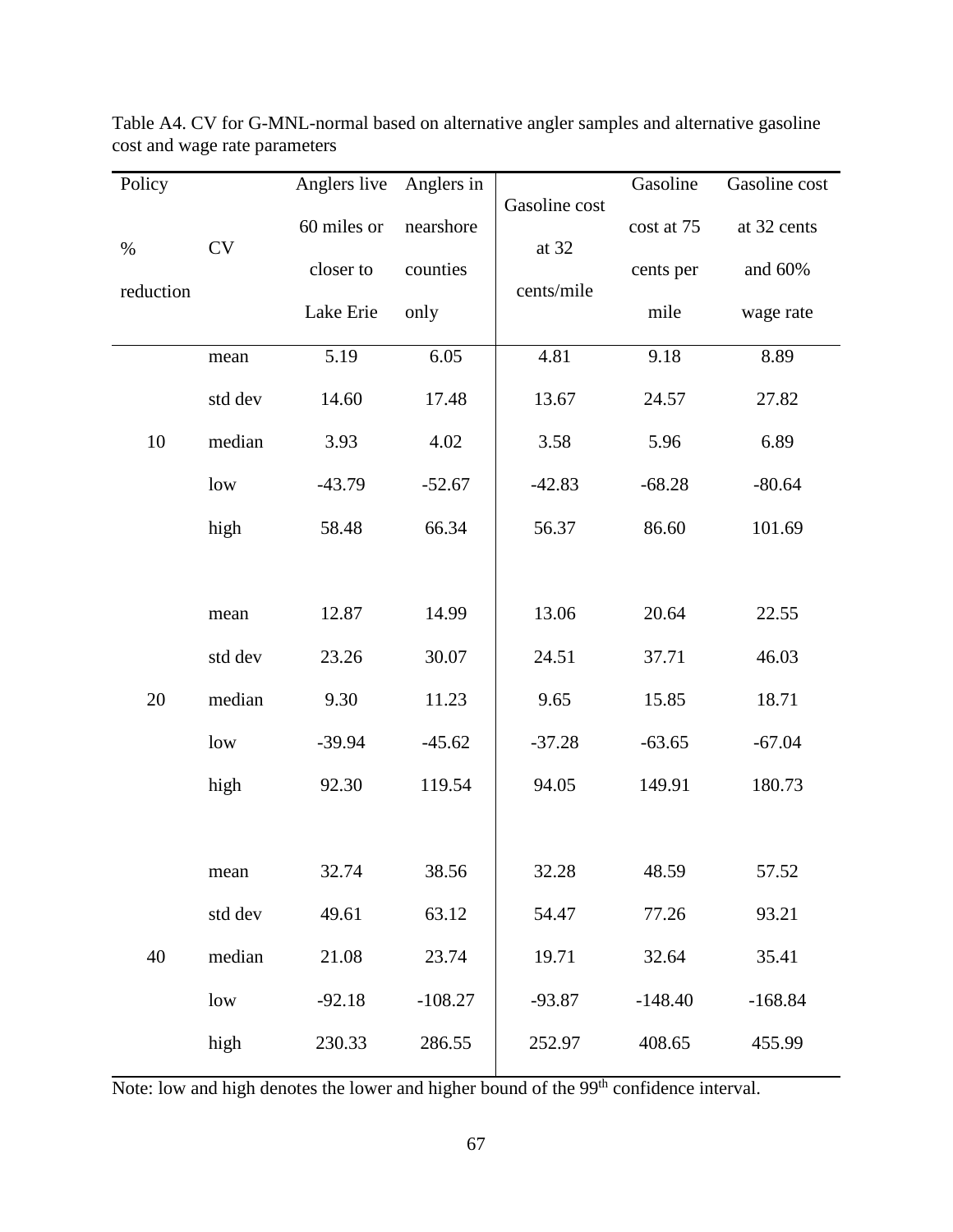| Policy    |         | Separate CV for      |                                 | Re-weighted    | Re-weighted by       |
|-----------|---------|----------------------|---------------------------------|----------------|----------------------|
| $\%$      | CV      | anglers in nearshore | Re-weighted by<br>Ohio resident | by USGreat     | <b>USGreat Lakes</b> |
|           |         | counties (nearshore  |                                 | Lakes anglers' | anglers'             |
| reduction |         | CV in parenthesis)   | anglers' age                    | age            | income               |
|           | mean    | 8.25                 | 5.75                            | 5.86           | 5.05                 |
|           | std dev | 21.50                | 15.89                           | 17.15          | 15.42                |
| $10\,$    | median  | 6.01                 | 4.45                            | 4.92           | 3.88                 |
|           | low     | $-69.89$             | $-50.24$                        | $-52.99$       | $-41.75$             |
|           | high    | 82.47                | 66.63                           | 62.84          | 54.91                |
|           |         |                      |                                 |                |                      |
|           | mean    | 19.58                | 12.37                           | 13.41          | 12.37                |
|           | std dev | 39.51                | 29.84                           | 26.11          | 26.10                |
| $20\,$    | median  | 14.69                | 11.66                           | 11.53          | 9.61                 |
|           | low     | $-60.08$             | $-45.09$                        | $-38.23$       | $-34.11$             |
|           | high    | 150.73               | 113.71                          | 99.08          | 97.02                |
|           |         |                      |                                 |                |                      |
|           | mean    | 46.69                | 35.85                           | 36.04          | 29.52                |
|           | std dev | 64.11                | 78.03                           | 92.20          | 43.29                |
| 40        | median  | 39.56                | 16.96                           | 12.51          | 12.81                |
|           | low     | $-74.81$             | $-52.18$                        | $-41.47$       | $-37.25$             |
|           | high    | 291.82               | 256.23                          | 288.11         | 166.31               |

Table A5. CV for G-MNL-normal model based on alternative aggregation weights and different average CV measures for anglers in nearshore counties

Note: low and high denotes the lower and higher bound of the 99<sup>th</sup> confidence interval.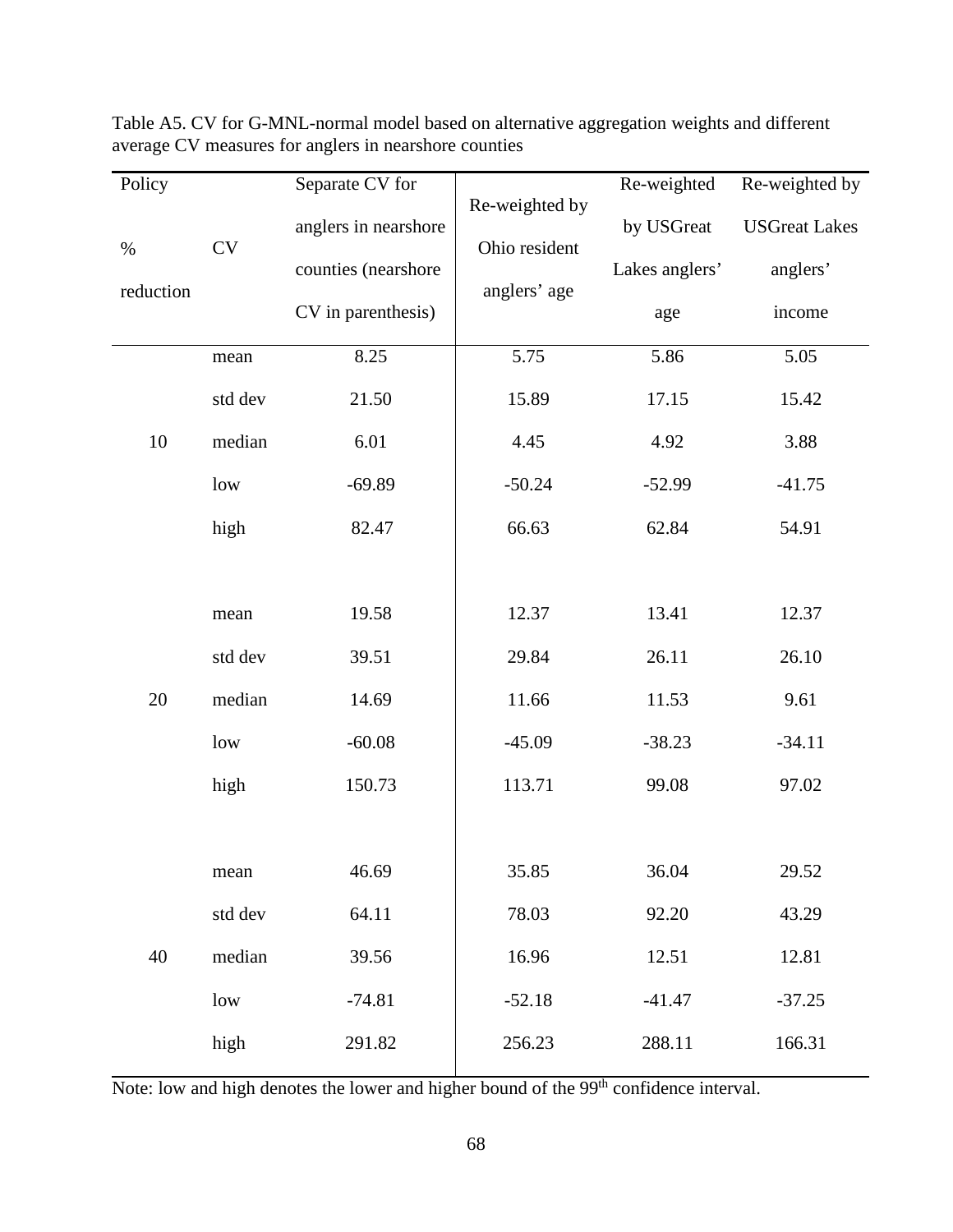| Policy      |           |                     |                     | Assume the mile of  |
|-------------|-----------|---------------------|---------------------|---------------------|
| % reduction |           | Assume a 50%        | Assume a 25%        | HABs the anglers    |
|             | <b>CV</b> | increase in walleye | increase in walleye |                     |
|             |           | catch rate          | catch rate          | have to boat        |
|             |           |                     |                     | through to 0.5 mile |
|             | mean      | 92.58               | 68.85               | 51.61               |
| 40          | std dev   | 100.30              | 79.22               | 68.16               |
|             | median    | 34.92               | 32.11               | 27.35               |
|             | low       | $-161.68$           | $-144.28$           | $-120.92$           |
|             | high      | 461.82              | 362.47              | 328.56              |

Table A6. CV for G-MNL-normal model based on alternative water quality impacts from the 40% phosphorus loading reduction policy

Note: low and high denotes the lower and higher bound of the 99<sup>th</sup> confidence interval.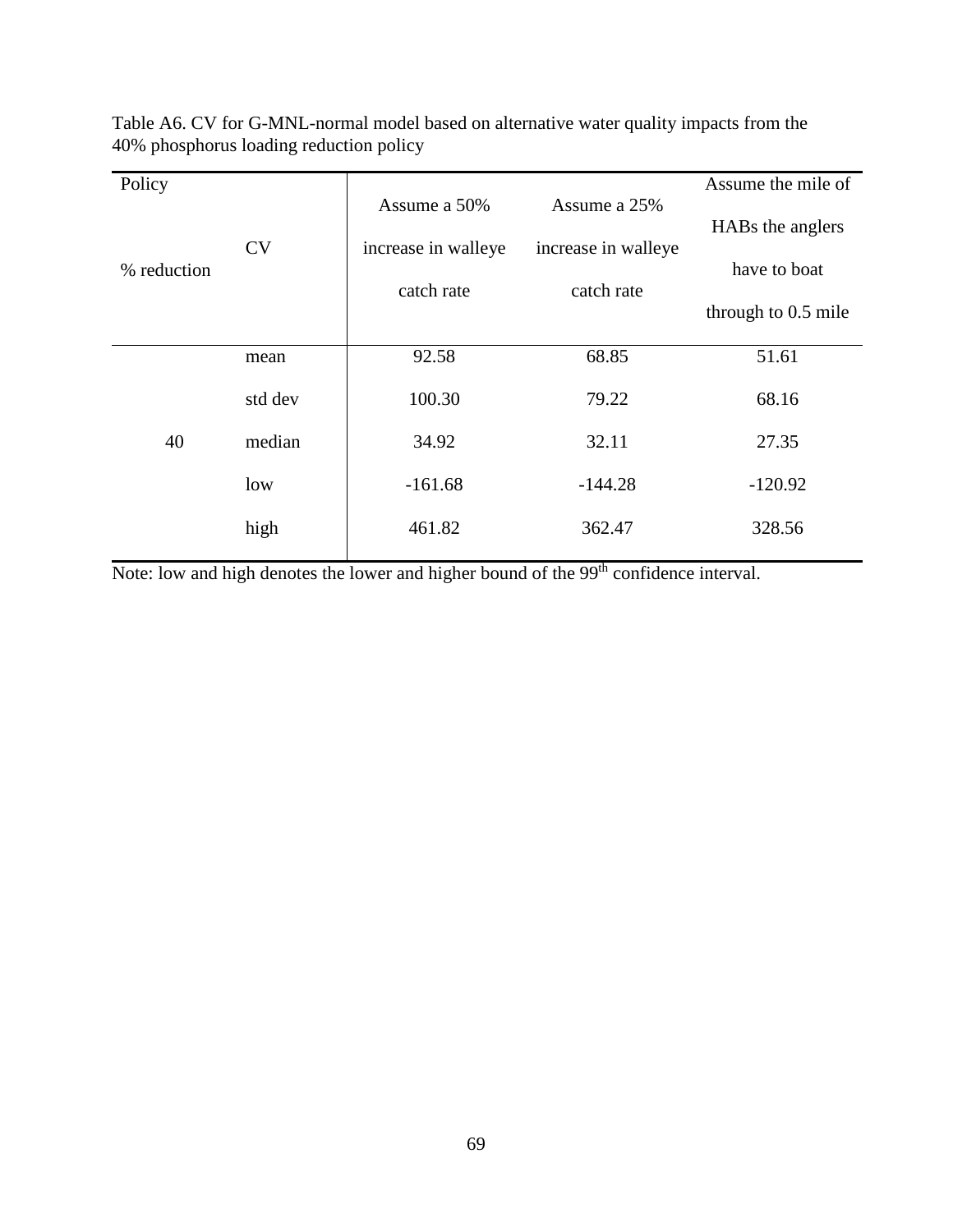| Table A7. Estimation results from the travel cost model |  |  |  |  |  |
|---------------------------------------------------------|--|--|--|--|--|
|---------------------------------------------------------|--|--|--|--|--|

|                                                       | <b>Western Basin</b> |             |             |             |  |  |
|-------------------------------------------------------|----------------------|-------------|-------------|-------------|--|--|
|                                                       | Spring               | Summer      | Fall        | Combined    |  |  |
| Intercept                                             | $-0.030$             | $1.595***$  | $0.625***$  | 1.935***    |  |  |
| Travel cost to own site                               | $-0.001$             | $-0.073***$ | $-0.017***$ | $-0.026***$ |  |  |
| Travel cost to substitute<br>site<br>Household income | $-0.003**$           | $0.043***$  | $0.012***$  | $0.015***$  |  |  |
| $(\$10000)$                                           | 0.001                | $0.026***$  | $0.026***$  | $0.021***$  |  |  |
| Psuedo $R^2$                                          | 0.009                | 0.133       | 0.178       | 0.149       |  |  |
| Number of observations                                | 744                  | 744         | 744         | 744         |  |  |
|                                                       | <b>Central Basin</b> |             |             |             |  |  |
|                                                       | Spring               | Summer      | Fall        | Combined    |  |  |
| Intercept                                             | $0.796***$           | 1.857***    | $0.636***$  | $2.503***$  |  |  |
| Travel cost to own site                               | $-0.033***$          | $-0.04***$  | $-0.027***$ | $-0.033***$ |  |  |
| Travel cost to substitute<br>site<br>Household income | $0.017***$           | $0.035***$  | $0.013***$  | $0.017***$  |  |  |
| (\$10000)                                             | $0.007***$           | $0.015**$   | $0.032***$  | $0.027***$  |  |  |
| Psuedo $R^2$                                          | 0.187                | 0.256       | 0.271       | 0.32        |  |  |
| Number of observations                                | 744                  | 744         | 744         | 744         |  |  |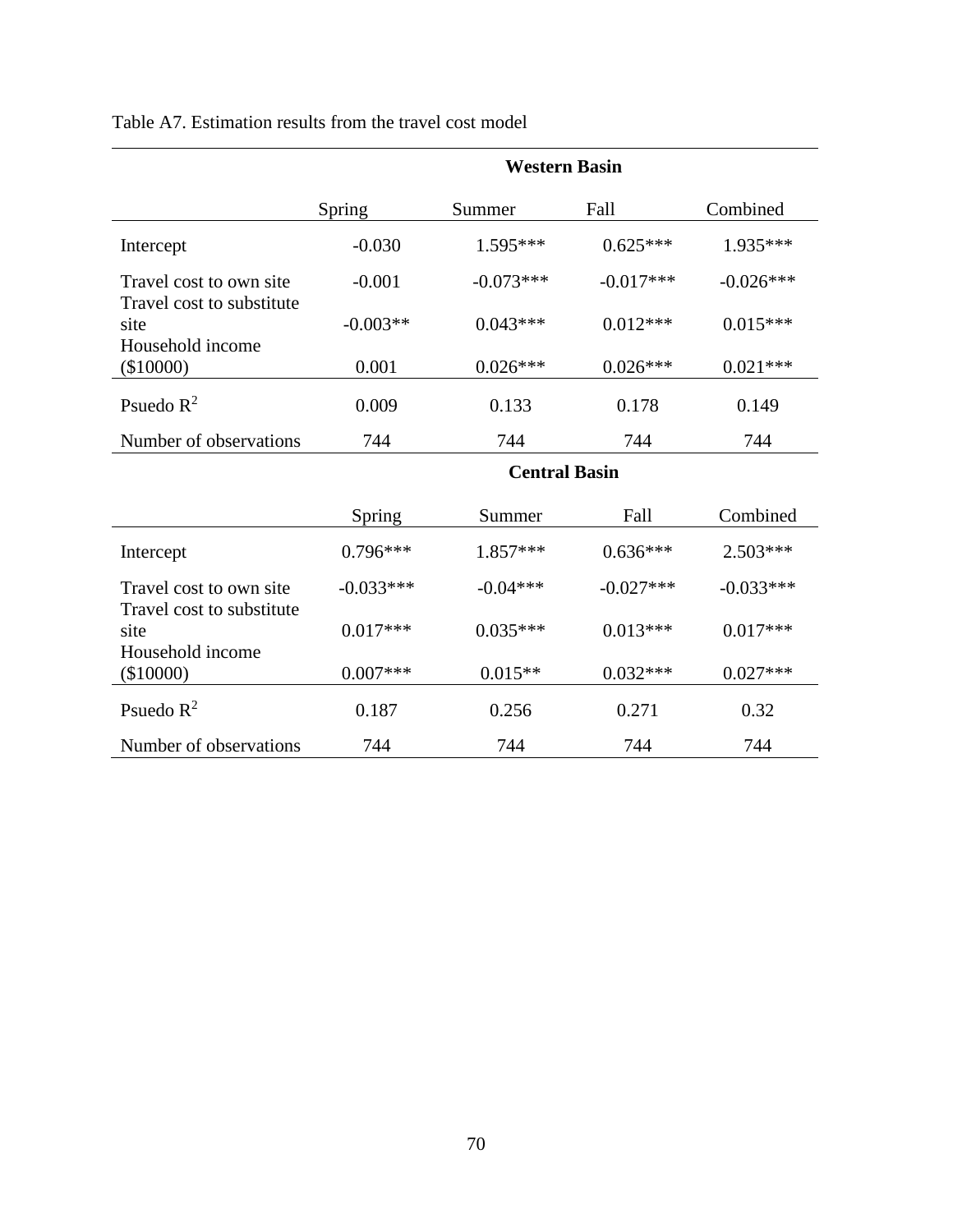| Region               | <b>Season</b> | Average<br>Consumer<br>Surplus per<br>trip | average<br>predicted trips | Avg Seasonal<br>Consumer<br>Surplus |
|----------------------|---------------|--------------------------------------------|----------------------------|-------------------------------------|
| Western Basin        | spring        |                                            | 0.71                       |                                     |
| Western Basin        | summer        | \$13.73                                    | 4.17                       | \$57.23                             |
| Western Basin        | fall          | \$58.81                                    | 1.79                       | \$105.28                            |
| Western Basin        | all year      | \$38.78                                    | 6.66                       | \$258.25                            |
| <b>Central Basin</b> | spring        | \$30.54                                    | 0.78                       | \$23.82                             |
| Central Basin        | summer        | \$25.21                                    | 3.44                       | \$86.74                             |
| <b>Central Basin</b> | fall          | \$37.67                                    | 1.86                       | \$70.06                             |
| Central Basin        | all year      | \$30.01                                    | 6.08                       | \$182.43                            |

Table A8. Consumer surplus by trip based on the travel cost model presented in Table A7, predicted trips and seasonal consumer surplus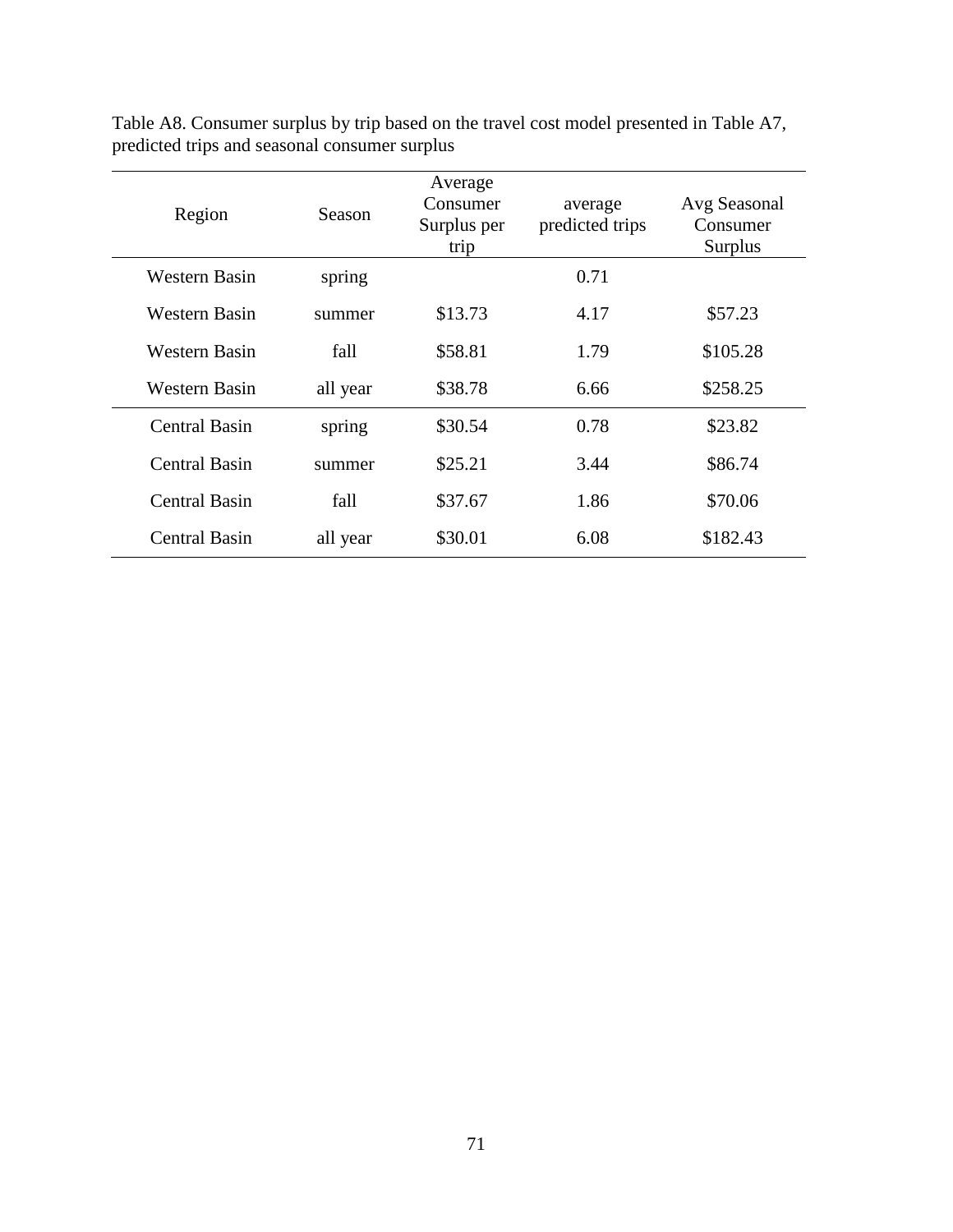

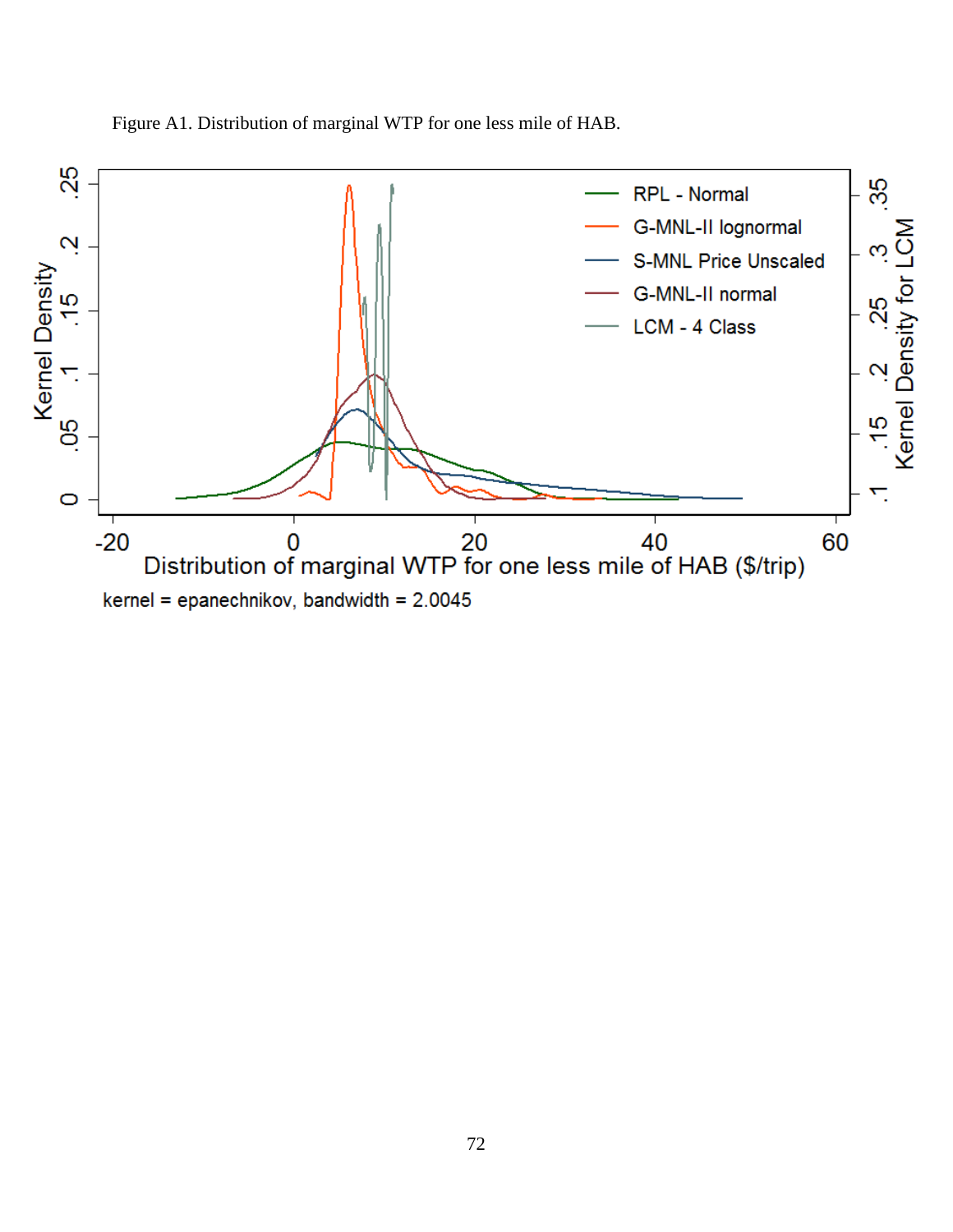

Figure A2. Distribution of re-weighted CV for a 40% nutrient reduction policy (\$/trip)